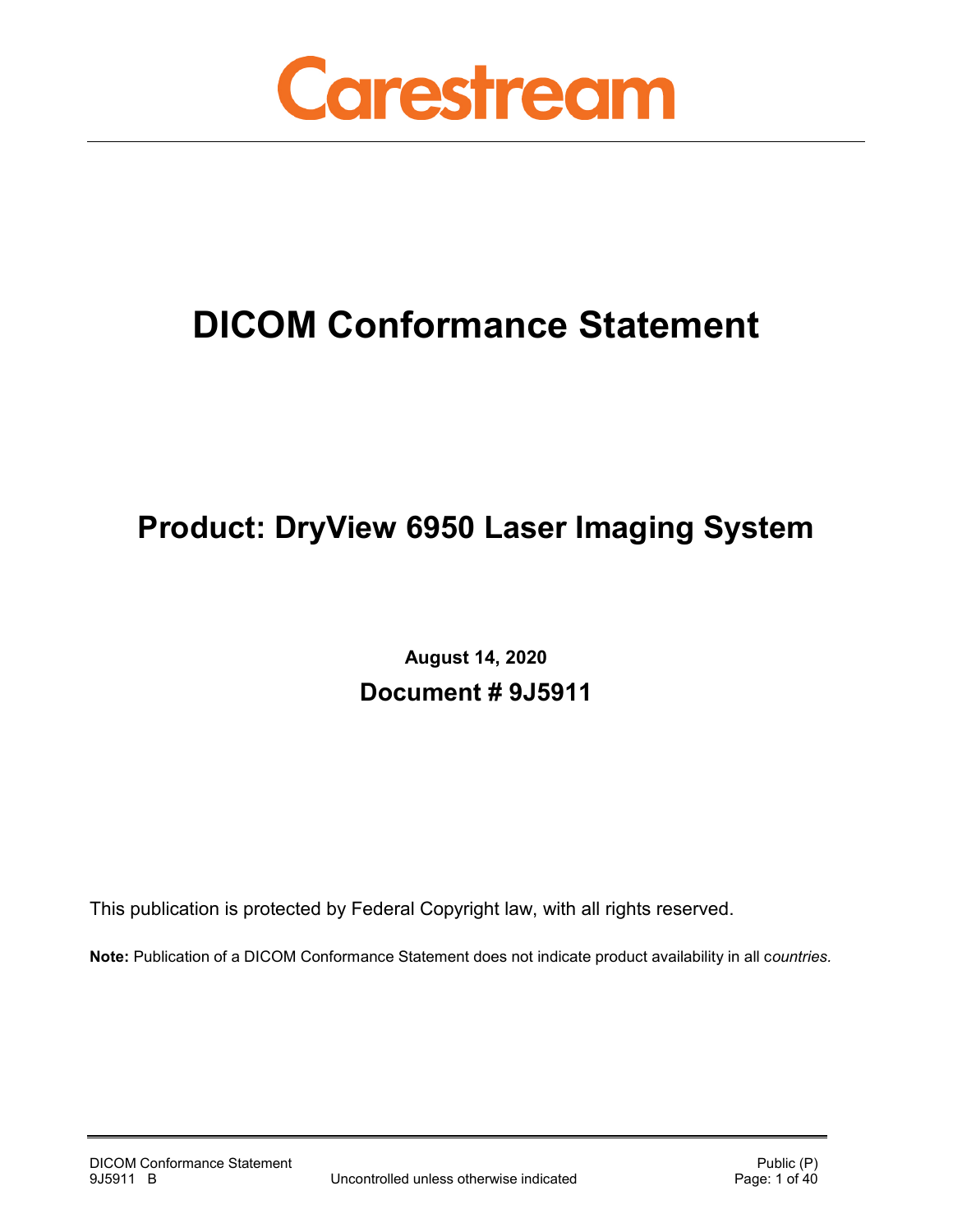## **Table of Contents**

|              | 0.1<br>0.2<br>0.3<br>0.4<br>0.5 |                |  |
|--------------|---------------------------------|----------------|--|
| $\mathbf 1$  |                                 |                |  |
|              | 1.1                             |                |  |
|              |                                 |                |  |
| $\mathbf{2}$ |                                 |                |  |
|              |                                 |                |  |
|              |                                 | 2.1.1          |  |
|              |                                 | 2.1.2          |  |
|              |                                 | 2.1.3          |  |
|              |                                 | 2.1.4          |  |
|              |                                 |                |  |
|              |                                 | 2.2.1<br>2.2.2 |  |
|              |                                 | 2.2.3          |  |
|              |                                 |                |  |
|              |                                 | 2.3.1          |  |
|              |                                 | 2.3.2          |  |
|              |                                 | 2.3.3          |  |
|              |                                 | 2.3.4          |  |
|              |                                 | 2.3.5          |  |
|              |                                 |                |  |
|              |                                 | 2.4.1          |  |
|              |                                 | 2.4.2          |  |
|              |                                 |                |  |
|              |                                 | 2.5.1          |  |
|              |                                 | 2.5.2          |  |
|              |                                 | 2.5.3<br>2.5.4 |  |
|              |                                 |                |  |
| 3            |                                 |                |  |
|              |                                 |                |  |
|              |                                 |                |  |
| 4            |                                 |                |  |
| 5            |                                 |                |  |
| 6            |                                 |                |  |
| 7            |                                 |                |  |
|              |                                 |                |  |
|              |                                 |                |  |
|              |                                 |                |  |
|              |                                 |                |  |
|              | D.1                             |                |  |
|              | D.2                             |                |  |
|              | D.3                             |                |  |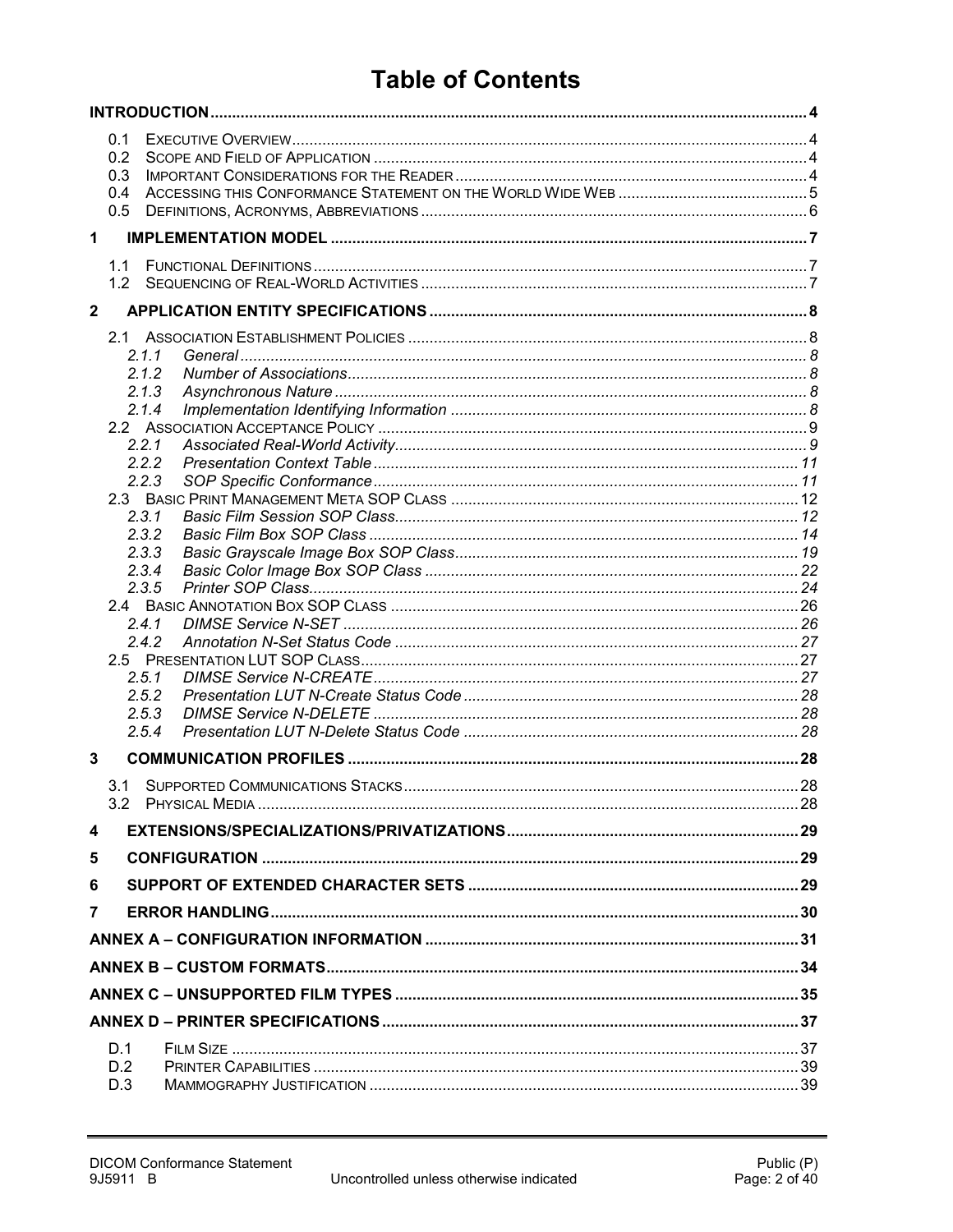## **Revision History**

| Date            | <b>Revision</b> | <b>Comments</b>                                                                         |
|-----------------|-----------------|-----------------------------------------------------------------------------------------|
| April 14, 2020  | A               | Initial Version in PLI.                                                                 |
| August 14, 2020 | B               | Update identifying information in section 2.1.4<br>for Windows and Linux based systems. |
|                 |                 | Update image display format in section 2.3.2.1<br>for Windows and Linux based systems.  |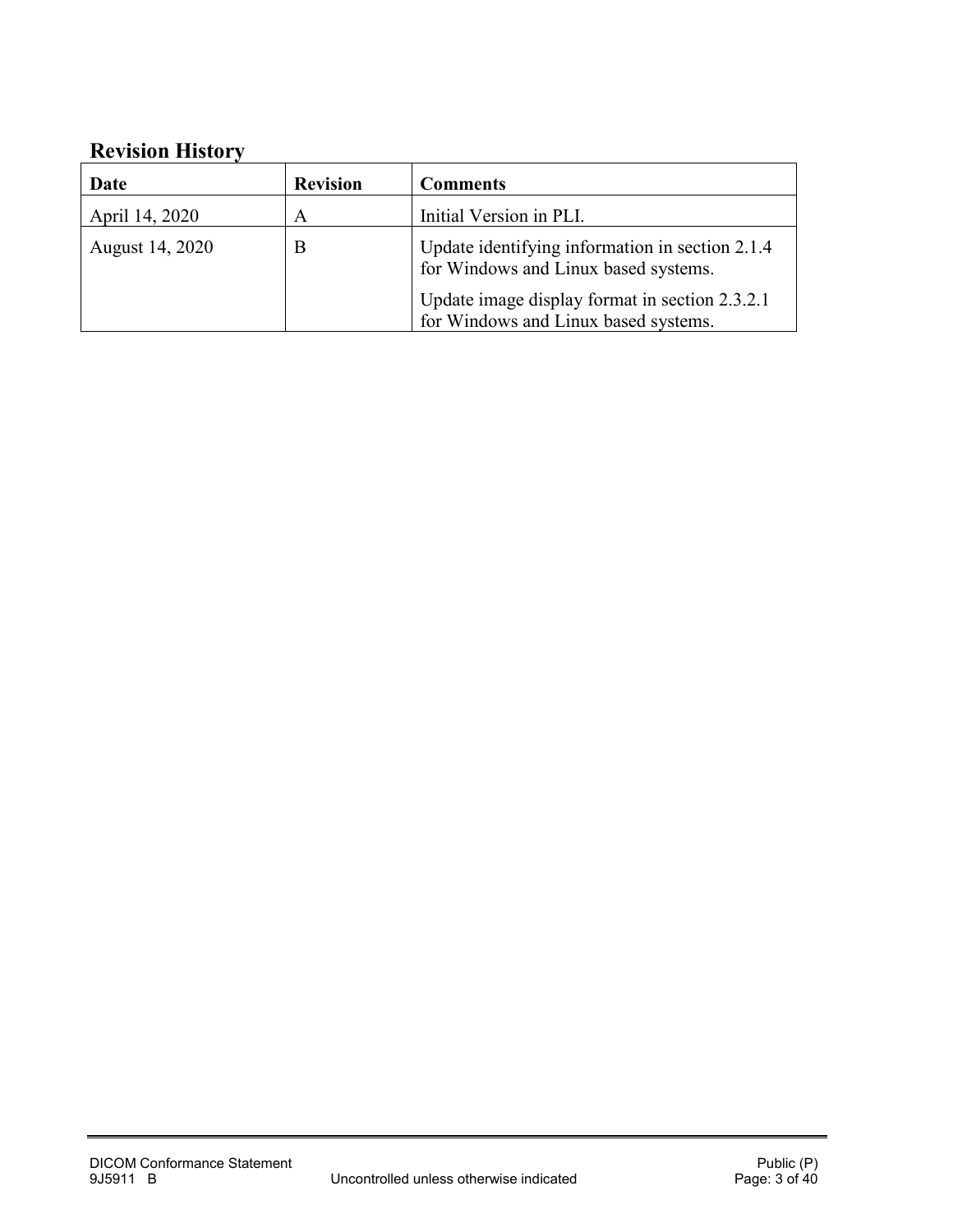## <span id="page-3-0"></span>**Introduction**

### <span id="page-3-1"></span>**0.1 Executive Overview**

This document covers the DryView 6950 Imager (referred to as "Imager" henceforth).

The following DICOM SOP Classes are supported:

| <b>SOP Class Name</b>                                     | <b>SOP Class UID</b>   | <b>Service Class Role</b> |
|-----------------------------------------------------------|------------------------|---------------------------|
| <b>Verification SOP Class</b>                             | 1.2.840.10008.1.1      | <b>SCP</b>                |
| Basic Grayscale Print Management Meta<br><b>SOP Class</b> | 1.2.840.10008.5.1.1.9  | <b>SCP</b>                |
| Basic Color Print Management Meta SOP<br>Class            | 1.2.840.10008.5.1.1.18 | <b>SCP</b>                |
| <b>Basic Annotation Box SOP Class</b>                     | 1.2.840.10008.5.1.1.15 | <b>SCP</b>                |
| Presentation LUT SOP Class                                | 1.2.840.10008.5.1.1.23 | <b>SCP</b>                |

## <span id="page-3-2"></span>**0.2 Scope and Field of Application**

This document describes the DICOM functionality of the Imager. The Imager captures exam images from DICOM sources and prints the images. The Imager acts as a DICOM Service Class Provider (SCP). The Imager performs transactions over a TCP/IP network via the DICOM messages exchange protocol.

## <span id="page-3-3"></span>**0.3 Important Considerations for the Reader**

This DICOM Conformance Statement is written in such a way that assumes the reader has a basic understanding of DICOM. This DICOM Conformance Statement by itself is not sufficient to guarantee successful connectivity between the Imager and equipment from other vendors. The following considerations should be made:

- The integration of equipment from different vendors goes beyond the scope of the DICOM 3.0 standard and this Imager DICOM Conformance Statements. It is the responsibility of the user (or user's agent) to assess the application requirements and to design a solution that integrates this imager with equipment from other vendors.
- When the comparison of this DICOM Conformance Statement with a DICOM Conformance Statement from another vendor indicates that connectivity should be possible, it is the responsibility of the user (or user's agent) to verify this by carrying out validation tests and to check whether all required functionality is met.
- The user (or user's agent) should ensure that any equipment connected via DICOM to this imager also follows the future evolution of the DICOM 3.0 standard. Failure to do so may result in (partial) loss of connectivity.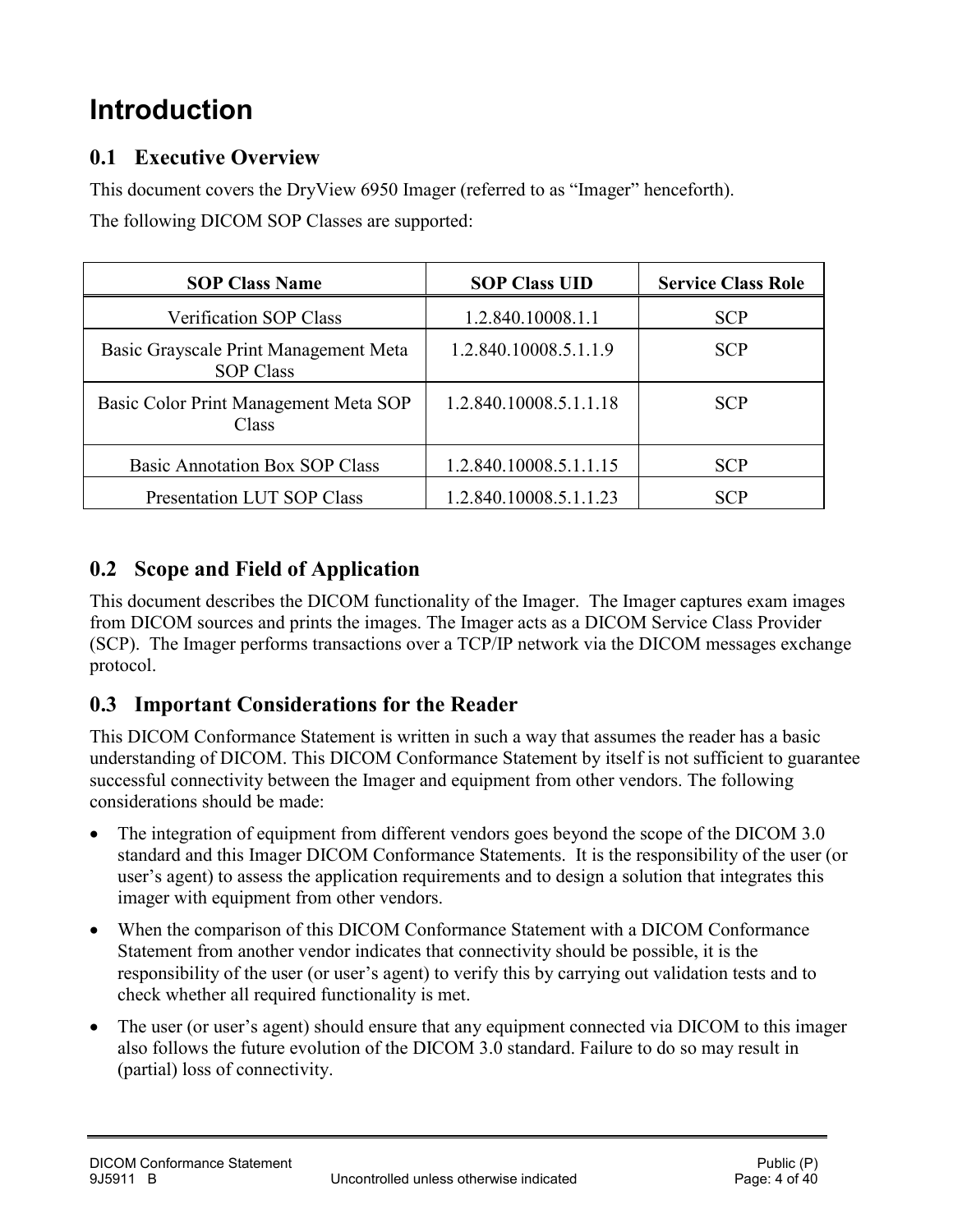- For all DICOM attributes of type M (shown in the column of SCP Usage), the SCU must send a valid value within the published range. We guarantee to support all published values. A missing attribute would result in returning an error of Missing Attribute, an invalid value would result in returning an error of Invalid Value and an Out of Range value would result in returning an error of Out of Range. It is up to the SCU to retry with a new value or to abort the association.
- For all DICOM attributes of type U (shown in the column of SCP Usage), the Default Value or the Configured Value (if it exists) is used for all cases of Missing Attribute, Invalid Value or Out of Range. No error would be generated from this type. We will send back the corrected value (i.e. the value being used) to the SCU. It is up to the SCU to accept, to decline (abort) or to resend a new value at this point.
- Attributes received at the Image Box level will override the same attribute received at the Film Box level for a particular image with the exception of the Tonescaling method specified in configuration information. Only one Tonescaling method is supported in one film box (Curve Shape or Perception LUT), the image box Perception LUT cannot override the film Box Curve Shape.

## <span id="page-4-0"></span>**0.4 Accessing this Conformance Statement on the World Wide Web**

As the Imager product changes, changes to this DICOM Conformance Statement are inevitable. To obtain the most recent revision of this DICOM Conformance Statement, access the following URL:

http:// www.carestream.com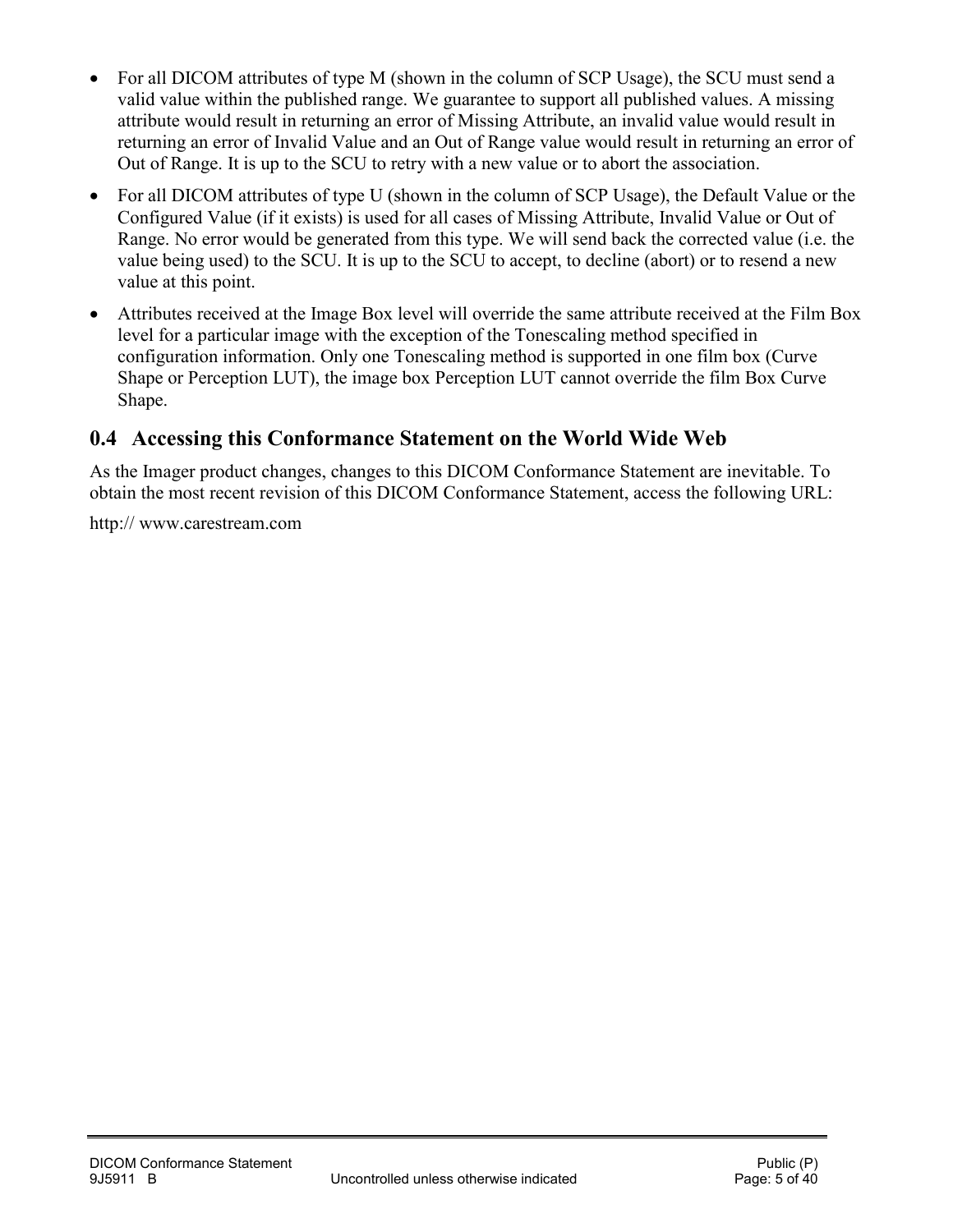## <span id="page-5-0"></span>**0.5 Definitions, Acronyms, Abbreviations**

The following symbols and abbreviations are used in this document.

| <b>AE</b>    | <b>Application Entity</b>                                                   |
|--------------|-----------------------------------------------------------------------------|
| <b>ASCII</b> | American Standard Code for Information Interchange                          |
| <b>DICOM</b> | Digital Imaging and Communications in Medicine                              |
| <b>DIMSE</b> | <b>DICOM Message Service Element</b>                                        |
| <b>IOD</b>   | Information Object Definition.                                              |
| <b>ISO</b>   | International Standards Organization                                        |
| <b>LUT</b>   | Look-up Table                                                               |
| M            | Indicate Mandatory when used in the SCP Usage columns.                      |
| MC           | Indicate Mandatory with Conditions when used in the SCP Usage<br>columns.   |
| PDU          | Protocol Data Unit                                                          |
| <b>PLUT</b>  | Presentation Look-Up Table                                                  |
| <b>SCP</b>   | Service Class Provider                                                      |
| <b>SCU</b>   | Service Class User                                                          |
| <b>SOP</b>   | Service-Object Pair                                                         |
| TCP/IP       | Transmission Control Protocol/Internet Protocol                             |
| TFT/ULUT     | <b>Transfer Function Table</b>                                              |
| U            | Indicate User choice (Not Mandatory) when used in the SCP<br>Usage columns. |
| <b>UID</b>   | Unique Identifier                                                           |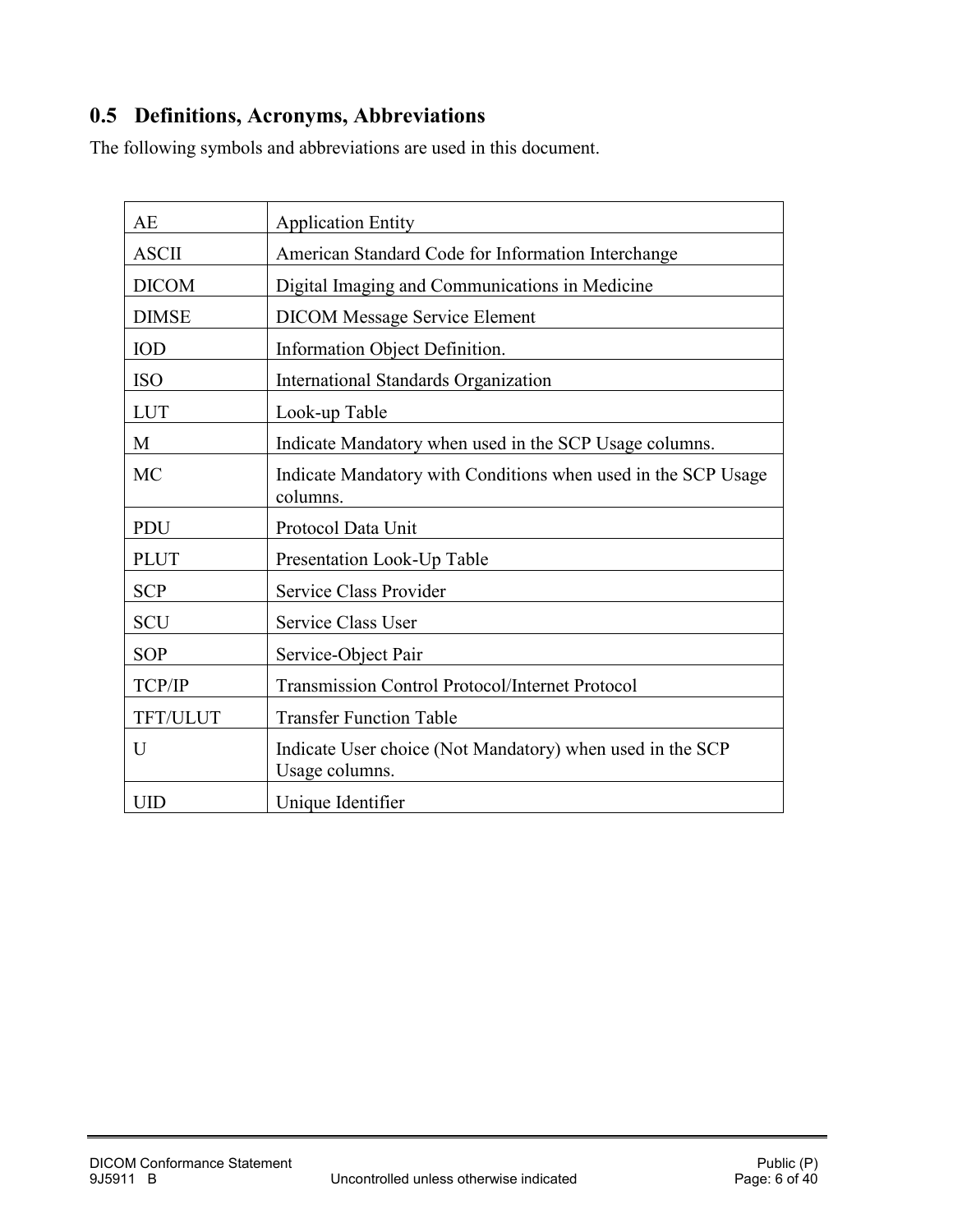## <span id="page-6-0"></span>**1 Implementation Model**

This implementation model uses the DICOM Basic Print Management Meta SOP Class to receive studies for the Imager. Associations from multiple SCUs are supported.



## <span id="page-6-1"></span>**1.1 Functional Definitions**

The Imager acquires images from the connected device(s), temporarily stores them on disk, and then formats and prints them to film.

## <span id="page-6-2"></span>**1.2 Sequencing of Real-World Activities**

The Imager prints images to film upon request from the SCU (i.e. N-ACTION-RQ). It operates as required to meet the definition of the Print Management Service Class.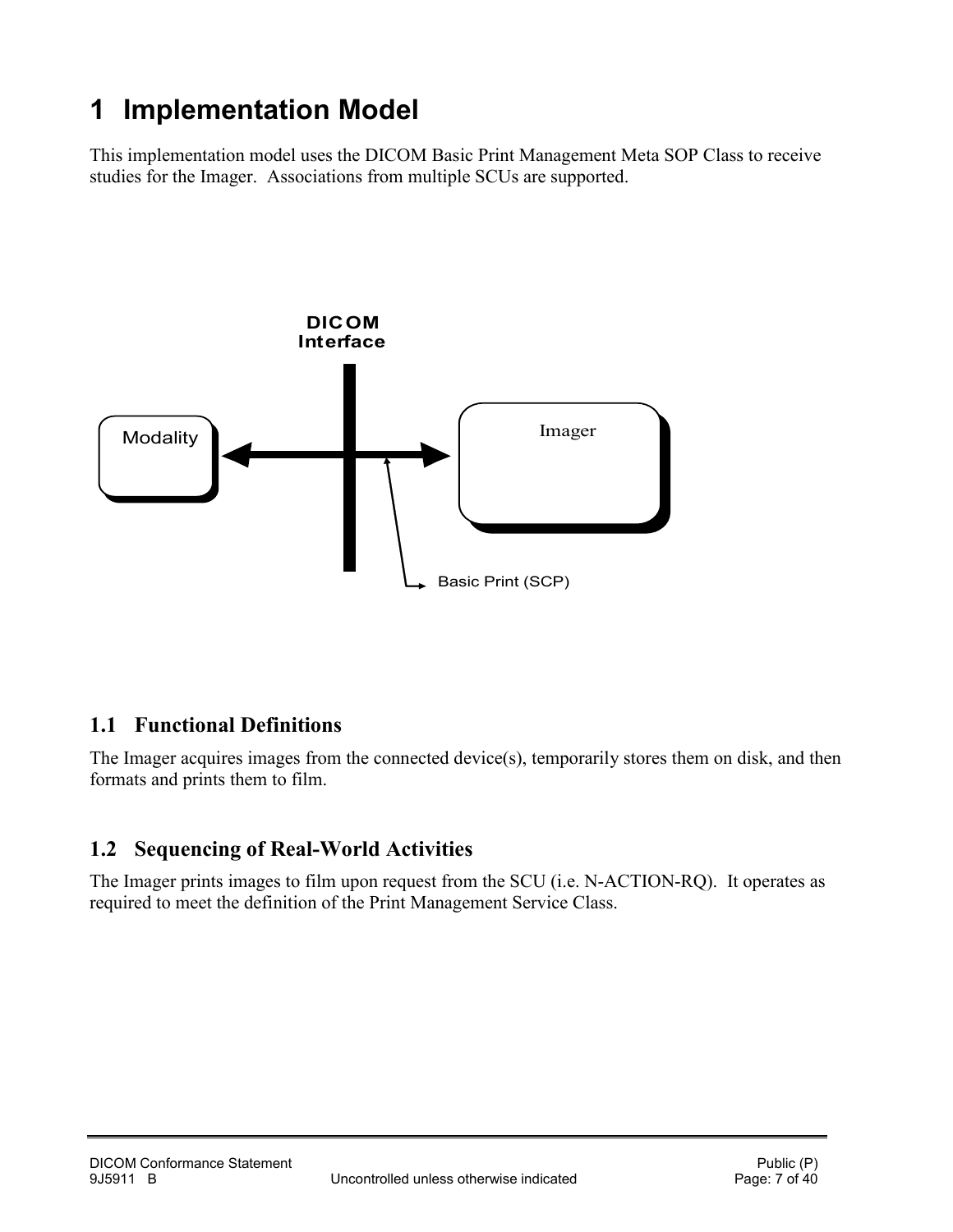## <span id="page-7-0"></span>**2 Application Entity Specifications**

The Imager provides Standard Conformance to the following SOP Classes as an SCP.

| <b>SOP Class Name</b>                                     | <b>SOP Class UID</b>   |
|-----------------------------------------------------------|------------------------|
| Verification SOP Class                                    | 1.2.840.10008.1.1      |
| Basic Grayscale Print Management Meta<br><b>SOP Class</b> | 1.2.840.10008.5.1.1.9  |
| Basic Color Print Management Meta SOP<br>Class            | 1.2.840.10008.5.1.1.18 |
| <b>Basic Annotation Box SOP Class</b>                     | 1.2.840.10008.5.1.1.15 |
| Presentation LUT SOP Class                                | 1.2.840.10008.5.1.1.23 |

### <span id="page-7-1"></span>**2.1 Association Establishment Policies**

#### <span id="page-7-2"></span>**2.1.1 General**

#### **2.1.1.1 Delivery - Basic Grayscale/Color Print Management SCP**

The Imager's maximum PDU size is 128 Kbytes.

The Imager is a Grayscale imager. Therefore, the Basic Color Print Management SCP will be rejected by default but may be enabled and supported via the Imager's User Interface. When enabled, the Imager will convert the color image(s) to grayscale.

#### <span id="page-7-3"></span>**2.1.2 Number of Associations**

Imager will accept by default a maximum of 12 simultaneous associations, but this is configurable and can be modified (1 to a maximum of 12 associations). If an attempt is made to open more than the number of configured simultaneous associations, the Imager will reject the additional associations (A-ASSOCIATE-RJ). Note: The A-ASSOCIATE-RJ will be transient and not permanent…See [2.2.1.4](#page-9-0) [Association Rejection.](#page-9-0)

#### <span id="page-7-4"></span>**2.1.3 Asynchronous Nature**

The Imager allows up to 1 invoked and 1 performed operation on an Association (it is synchronous, e.g. the SCU/SCP can send only 1 Request and must wait for the corresponding Response before sending the next Request).

#### <span id="page-7-5"></span>**2.1.4 Implementation Identifying Information**

The identifying information is based on the DV6950 being a Windows or Linux based system.

#### **2.1.4.1 Windows Based Systems**

The Imager provides the Implementation Class UID of "1.2.840.113564.3.3.3"

The implementation version name attribute is of the form of "**zzz……zzzv***xxxxx*" where *xxxxx* is the Version Number, and zzz….zzz is the product name of the imager and is configured during installation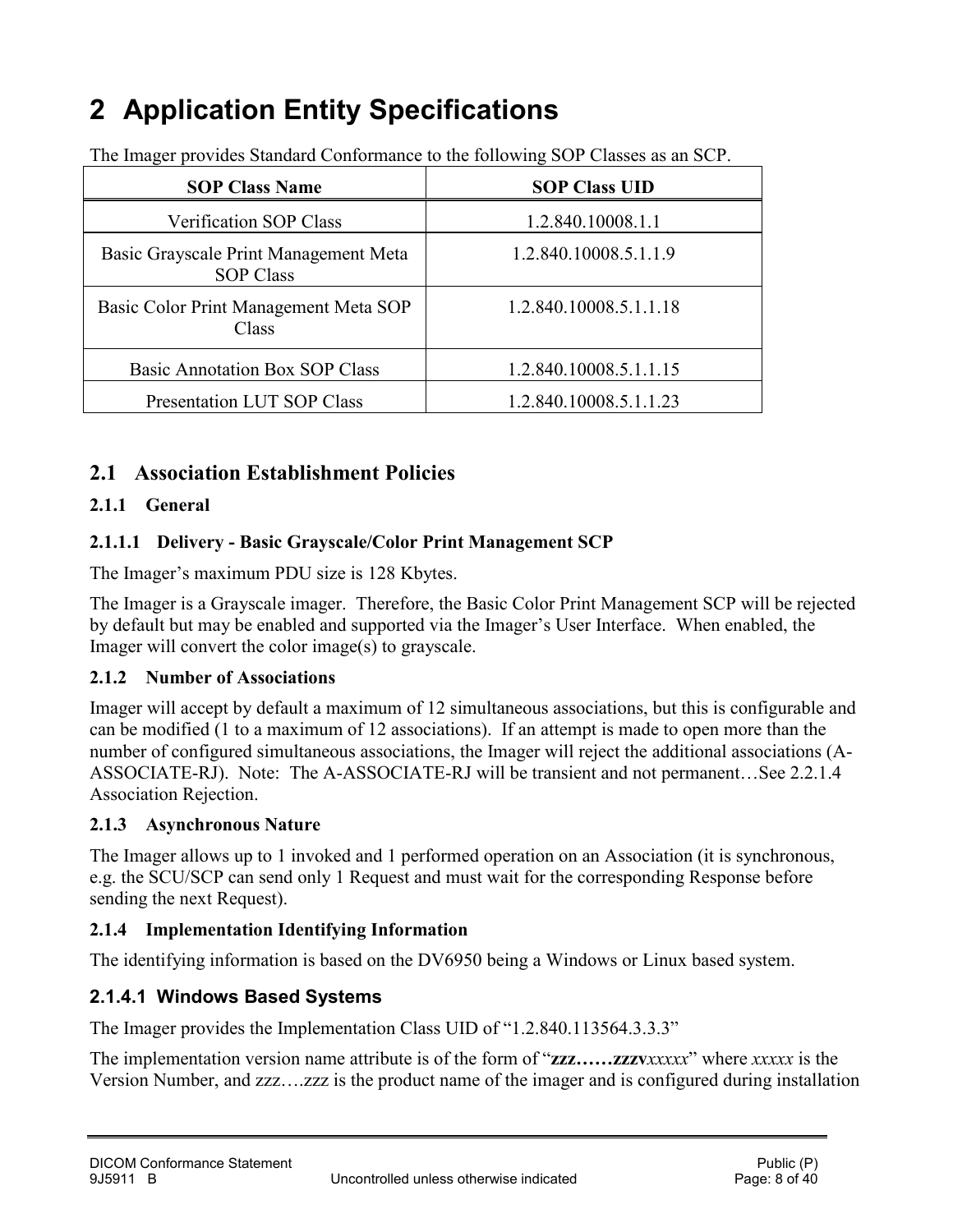with the configurable key. (i.e. **6950**v1.0 stands for *6950* software with 1.0 as the version). The maximum length of the implementation version name is limited to 16 characters.

## **2.1.4.2 Linux Based Systems**

The Imager provides the Implementation Class UID of "1.2.840.113564.3.5.1"

The implementation version name attribute is of the form of "**zzz……zzzv***xxxxx*" where *xxxxx* is the Version Number, and zzz….zzz is the product name of the imager and is configured during installation with the configurable key. (i.e. 6950v5.0 stands for *6950* software with 5.0 as the version). The maximum length of the implementation version name is limited to 16 characters.

The Called AE Title used by the Imager is configured during installation with the configurable key.

### <span id="page-8-0"></span>**2.2 Association Acceptance Policy**

### <span id="page-8-1"></span>**2.2.1 Associated Real-World Activity**

### **2.2.1.1 Delivery - Basic Grayscale/Color Print Management SCP**

The Imager accepts Associations for the purpose of acquiring images and printing them on a local printer.

When an association has been established:

The SCU can request the Imager to create or set Film Sessions, Film Boxes, set Image boxes, Annotation boxes, Presentation LUT and request Printer Status

The SCU can request to change the attributes that are allowed for these boxes.

The port number is configurable and the default setting is 5040.

### **2.2.1.2 Application Entity Titles (AE\_TITLE)**

The Called AE Title may be used to select behavior, which is unique to the Imager:

• Suffix "/C" option of the AE Title

Curve shape tone scaling values are usually interpreted in standard 0-999 range. However, the Imager's Print Server can be configured to accept the curve shape in the 0-690 range. If the Called AE Title contains a suffix "/C", the 0-690 range shall be used.

Note:

- NER option of the AE Title will not provide status changes in the Imager as they occur. It is necessary to turn on the N-Event-Report from the Imager's User Interface.
- Suffix "/1..n" option of the AE Title will all send to the default and only output bin.

### **2.2.1.3 Association Negotiation**

If the association is accepted, the list of requested Presentation Context items is returned with each item marked as accepted or rejected with the Result/Reason field containing the values specified in PS 3.8 Table 9-18 of the DICOM Standard, Release 03 Oct 2003.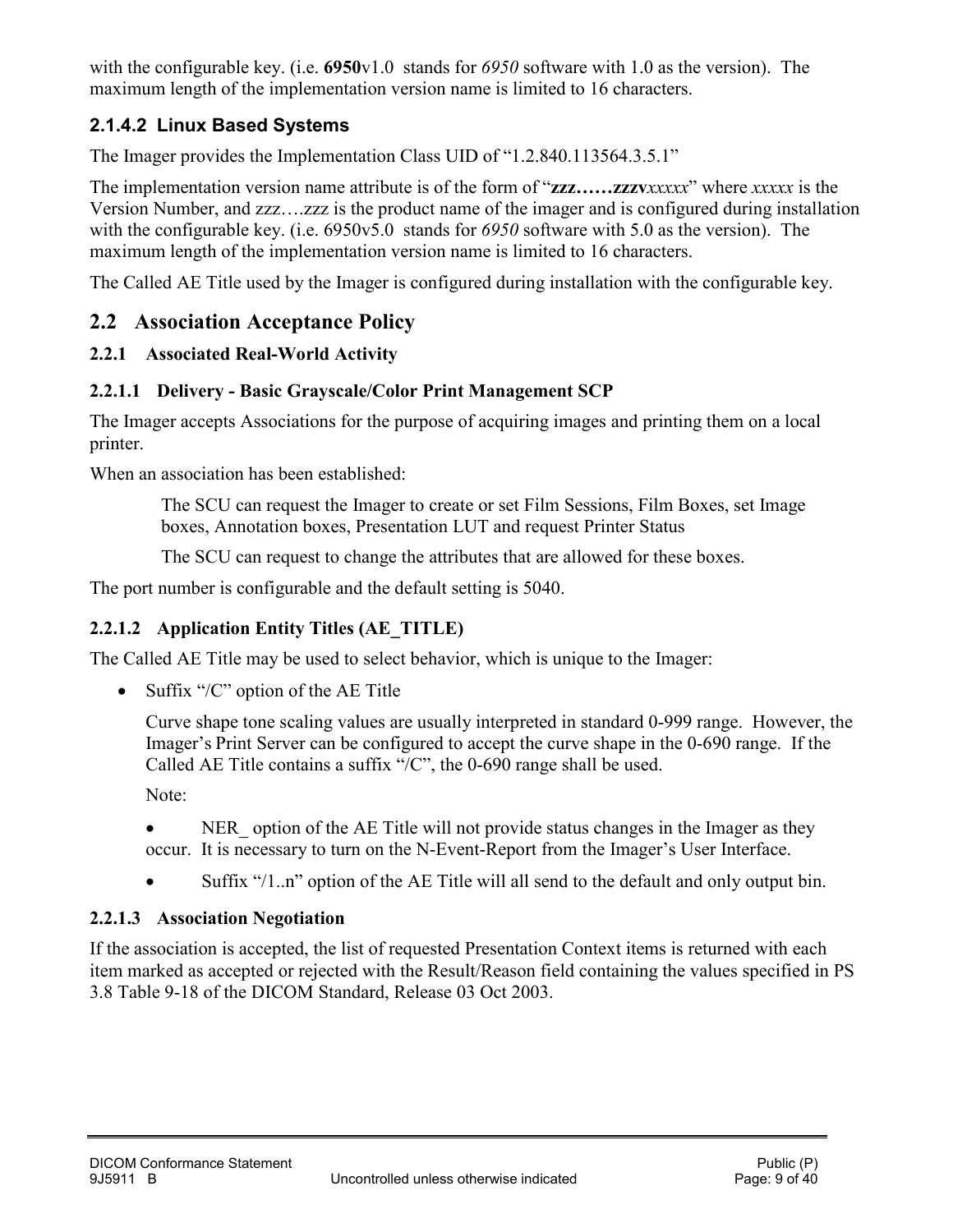#### <span id="page-9-0"></span>**2.2.1.4 Association Rejection**

If the association is rejected, the Result, Source, and Reason/Diagnostic fields in the response message contain the values show below:

| <b>Condition</b>                                                | <b>Result</b>               | <b>Source</b>                           | <b>Reason/Diagnostic</b> |
|-----------------------------------------------------------------|-----------------------------|-----------------------------------------|--------------------------|
| Limit on simultaneous                                           | $2 - Rejected$              | 3 - DICOM UL Service                    | $3 - local limit$        |
| associations exceeded                                           | Transient                   | Provider (Presentation)                 | exceeded                 |
| The IP Connection could                                         | $2 - Rejected$              | 3 – DICOM UL Service                    | $1$ – temporary          |
| not be established.                                             | Transient                   | Provider (Presentation)                 | congestion               |
| The destination printer is<br>recognized, but not<br>installed. | 1 - Rejected<br>Permanent   | 1 - DICOM UL Service User               | $1 - no reason given$    |
| No Implementation UID                                           | 1 - Rejected<br>Permanent   | 2 – DICOM UL Service<br>Provider (ACSE) | $1 - no reason given$    |
| No Application Context                                          | $1 - Rejected$              | 2 – DICOM UL Service                    | $1 - no reason given$    |
| Name                                                            | Permanent                   | Provider (ACSE)                         |                          |
| DICOM protocol version                                          | $1 -$ Rejected              | 2 – DICOM UL Service                    | $2$ – protocol version   |
| is not supported                                                | Permanent                   | Provider (ACSE)                         | not supported            |
| No Presentation Context                                         | $1 -$ Rejected              | 2 – DICOM UL Service                    | $1 - no reason given$    |
| items given.                                                    | Permanent                   | provider (ACSE)                         |                          |
| No presentation context<br>items accepted                       | $1 - Rejected$<br>Permanent | 1 - DICOM UL Service User               | $1 - no reason given$    |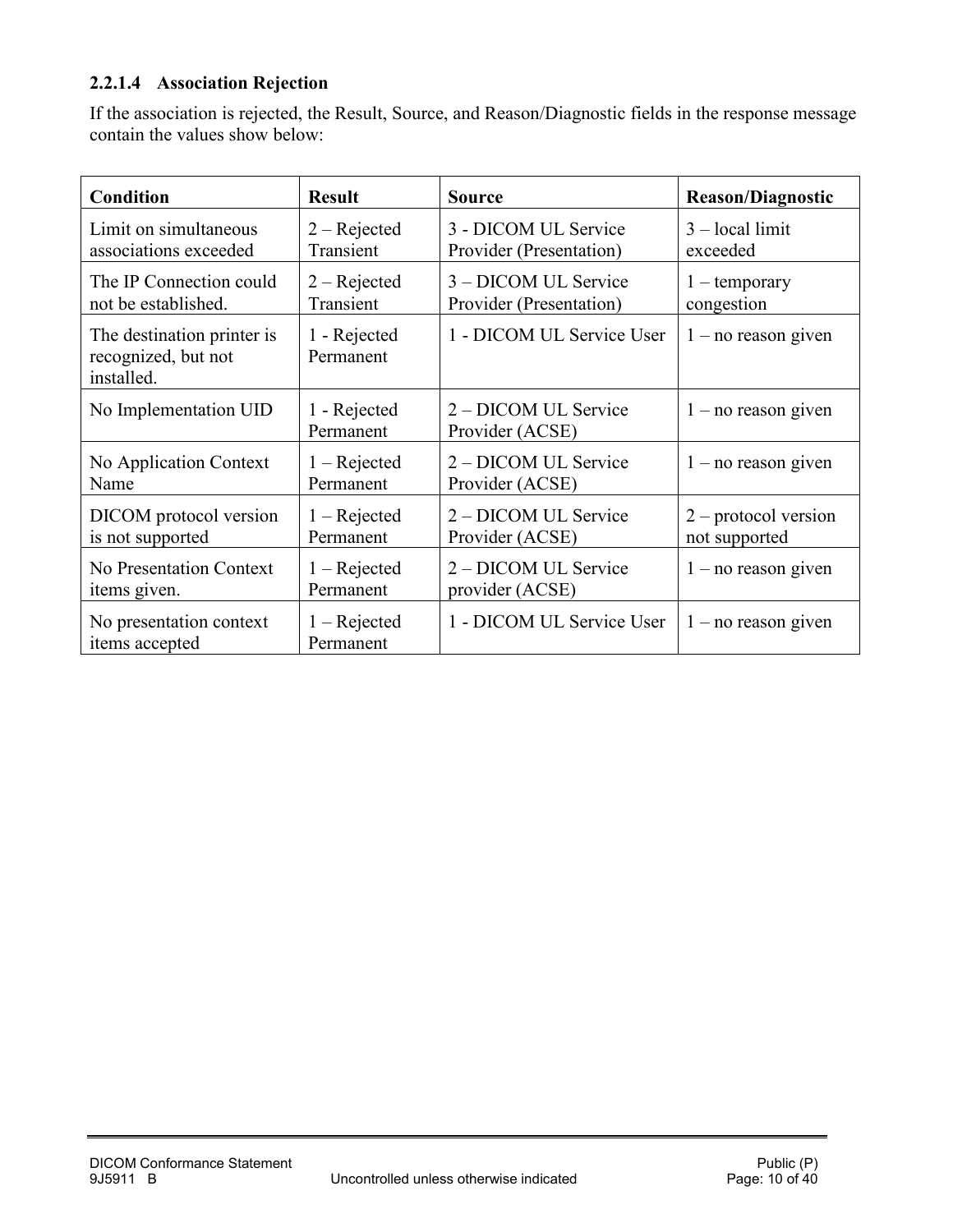#### <span id="page-10-0"></span>**2.2.2 Presentation Context Table**

| The Imager accepts the Presentation Contexts shown below. |  |
|-----------------------------------------------------------|--|
|-----------------------------------------------------------|--|

| <b>Presentation Context Table</b> |                        |                                                  |                     |            |              |  |
|-----------------------------------|------------------------|--------------------------------------------------|---------------------|------------|--------------|--|
|                                   | <b>Abstract Syntax</b> | <b>Transfer Syntax</b>                           |                     | Role       | Ext.         |  |
| <b>Name</b>                       | <b>UID</b>             | <b>Name List</b>                                 | <b>UID</b>          |            | <b>Negot</b> |  |
| Verification                      | 1.2.840.10008.1.1      | <b>DICOM</b> Implicit<br>VR Little Endian        | 1.2.840.10008.1.2   | <b>SCP</b> | None         |  |
|                                   |                        | <b>DICOM</b> Explicit<br><b>VR Little Endian</b> | 1.2.840.10008.1.2.1 |            |              |  |
|                                   |                        |                                                  |                     |            |              |  |
| <b>Basic</b><br>Grayscale         | 1.2.840.10008.5.1.1.9  | <b>DICOM</b> Implicit<br><b>VR Little Endian</b> | 1.2.840.10008.1.2   | <b>SCP</b> | None         |  |
| Print<br>Management               |                        | <b>DICOM</b> Explicit<br><b>VR Little Endian</b> | 1.2.840.10008.1.2.1 |            |              |  |
|                                   |                        |                                                  |                     |            |              |  |
| <b>Basic Color</b><br>Print       | 1.2.840.10008.5.1.1.18 | <b>DICOM</b> Implicit<br><b>VR Little Endian</b> | 1.2.840.10008.1.2   | <b>SCP</b> | None         |  |
| Management                        |                        | <b>DICOM</b> Explicit<br><b>VR Little Endian</b> | 1.2.840.10008.1.2.1 |            |              |  |
|                                   |                        |                                                  |                     |            |              |  |
| <b>Basic</b><br>Annotation        | 1.2.840.10008.5.1.1.15 | <b>DICOM</b> Implicit<br><b>VR Little Endian</b> | 1.2.840.10008.1.2   | <b>SCP</b> | None         |  |
| <b>Box</b>                        |                        | <b>DICOM</b> Explicit<br><b>VR Little Endian</b> | 1.2.840.10008.1.2.1 |            |              |  |
|                                   |                        |                                                  |                     |            |              |  |
| Presentation<br><b>LUT</b>        | 1.2.840.10008.5.1.1.23 | <b>DICOM</b> Implicit<br>VR Little Endian        | 1.2.840.10008.1.2   | <b>SCP</b> | None         |  |
|                                   |                        | <b>DICOM</b> Explicit<br><b>VR Little Endian</b> | 1.2.840.10008.1.2.1 |            |              |  |
|                                   |                        |                                                  |                     |            |              |  |

### **Presentation Context Table**

#### <span id="page-10-1"></span>**2.2.3 SOP Specific Conformance**

### **2.2.3.1 Verification**

The Imager provides standard conformance to the DICOM Verification Service Class. Upon receipt from an SCU of a verification of communication request, the Imager will issue confirmation.

٦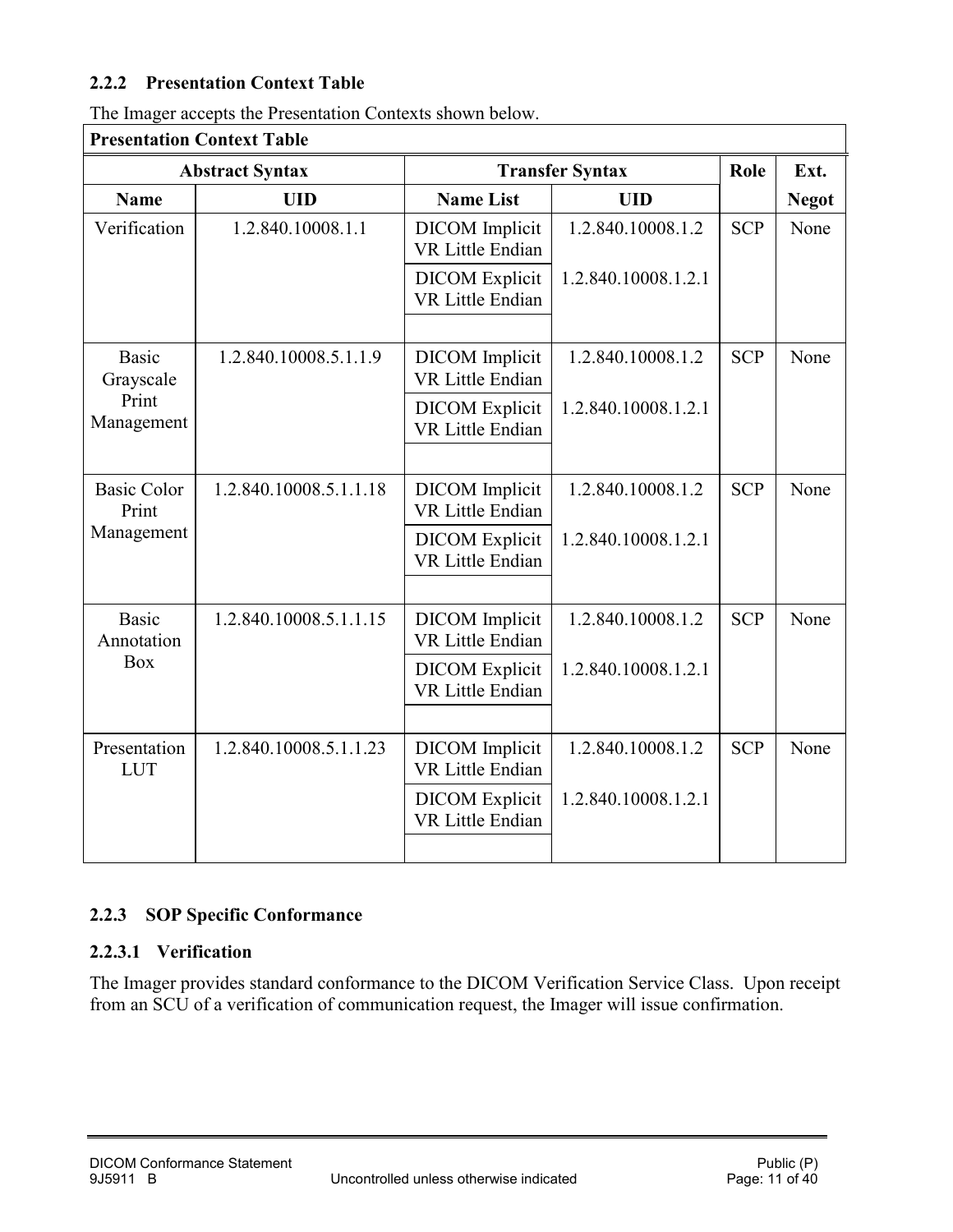#### **2.2.3.2 Delivery- Basic Print Management SCP**

The Imager provides standard SCP conformance to the DICOM Basic Print Management SOP Class. Association attempts will be rejected if more than the maximum number of simultaneous delivery SCP associations is attempted.

### <span id="page-11-0"></span>**2.3 Basic Print Management Meta SOP Class**

The Meta SOP Class is defined by the following set of supported SOP Classes:

| <b>SOP Class</b>                    | <b>UID Value</b>        |
|-------------------------------------|-------------------------|
| Basic Film Session SOP Class        | 1.2.840.10008.5.1.1.1   |
| Basic Film Box SOP Class            | 1.2.840.10008.5.1.1.2   |
| Basic Grayscale Image Box SOP Class | 1.2.840.10008.5.1.1.4   |
| Basic Color Image Box SOP Class     | 1.2.840.10008.5.1.1.4.1 |
| Printer SOP Class                   | 1.2.840.10008.5.1.1.16  |

SCUs should not mix color and grayscale images in the film session. They should create separate color and grayscale film sessions in succession.

Note: In the sections below, in addition to the Service user interface, the customer user interface also provides the ability to configure some of the attributes and default values.

#### <span id="page-11-1"></span>**2.3.1 Basic Film Session SOP Class**

#### **2.3.1.1 DIMSE Service N-CREATE**

| <b>Attribute</b>      | <b>SCP</b><br><b>Usage</b> | Tag          | <b>Possible Values</b>                                     | <b>Default Values</b>                                                                                                                                                                                                                                                                |
|-----------------------|----------------------------|--------------|------------------------------------------------------------|--------------------------------------------------------------------------------------------------------------------------------------------------------------------------------------------------------------------------------------------------------------------------------------|
| Number of Copies      | U                          | (2000.0010)  | $1-99$                                                     |                                                                                                                                                                                                                                                                                      |
| <b>Print Priority</b> | U                          | (2000, 0020) | HIGH, MED, LOW                                             | MED,                                                                                                                                                                                                                                                                                 |
|                       |                            |              |                                                            | Configurable from the Imager's User<br>Interface.                                                                                                                                                                                                                                    |
| Medium Type           | U                          | (2000, 0030) | <b>BLUE FILM,</b><br>CLEAR FILM,<br><b>MAMMO BLUE FILM</b> | <b>BLUE FILM</b><br>Configurable from the Imager's User<br>Interface. However, if the Medium Type<br>string requested is not a valid DICOM<br>string then BLUE FILM is used.<br>The Imager prints on the requested<br>Medium only if an appropriate Secure<br>Key is on the printer. |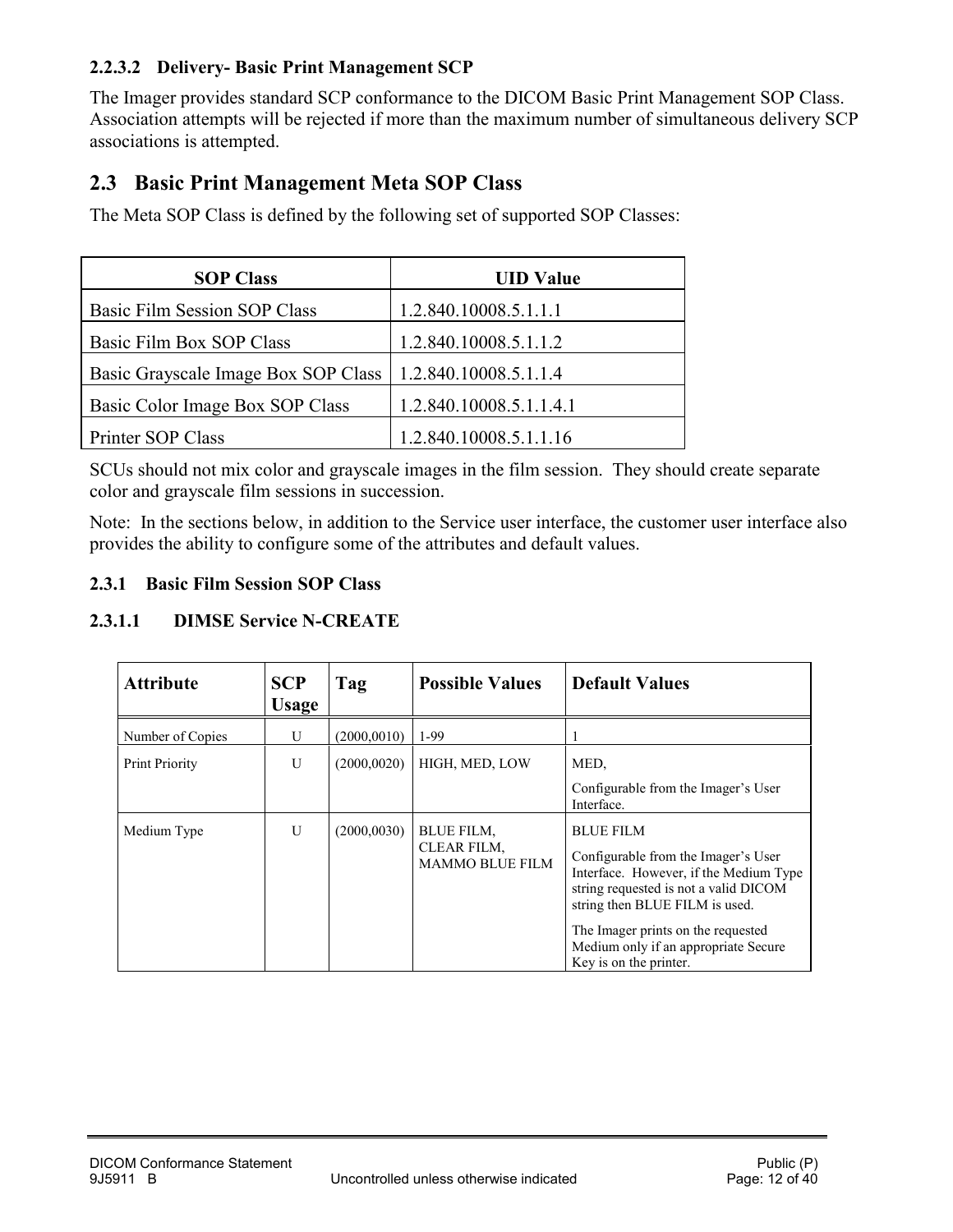| <b>Attribute</b>   | <b>SCP</b><br><b>Usage</b> | Tag          | <b>Possible Values</b>                                                                                                                                                                                                                                                                                                                             | <b>Default Values</b> |
|--------------------|----------------------------|--------------|----------------------------------------------------------------------------------------------------------------------------------------------------------------------------------------------------------------------------------------------------------------------------------------------------------------------------------------------------|-----------------------|
| Film Destination   | U                          | (2000, 0040) | MAGAZINE,<br>PROCESSOR,                                                                                                                                                                                                                                                                                                                            | $BIN_1$               |
|                    |                            |              | BIN n                                                                                                                                                                                                                                                                                                                                              |                       |
|                    |                            |              | This value must be<br>configured at the printer.<br>MAGAZINE and<br>PROCESSOR are<br>converted to BIN 1.<br>The imager either has<br>only one output bin or<br>five output bins. BIN 2<br>$-$ BIN 5 are valid only<br>if the optional sorter is<br>installed on the imager.<br>If the sorter is not<br>installed, the film is<br>always printed on |                       |
|                    |                            |              | BIN 1.                                                                                                                                                                                                                                                                                                                                             |                       |
| Film Session Label | U                          | (2000, 0050) | Up to 64 characters may<br>be provided                                                                                                                                                                                                                                                                                                             | Null String           |
| Memory Allocation  | U                          | (2000, 0060) | Not used                                                                                                                                                                                                                                                                                                                                           | Not used              |

#### **2.3.1.2 Film Session N-Create Status Code**

| Code  | Status         | <b>Action/Meaning</b>                                                                                                                                                                                    |
|-------|----------------|----------------------------------------------------------------------------------------------------------------------------------------------------------------------------------------------------------|
| 0000H | <b>Success</b> | Film session created. Some attributes may have different values than those that were requested.<br>The changed attributes will be returned with the values that were used. (DICOM PS 3.7 Annex<br>C.1.1) |
| 0110H | Failure        | The Error Comment field will contain the detailed description of the error. (DICOM PS 3.7)<br>Annex $C.5.21$ )                                                                                           |
| 0210H | Failure        | A film session already exists. Another is not created. (DICOM PS 3.7 Annex C.5.9)                                                                                                                        |

### **2.3.1.3 DIMSE Service N-Action**

The Imager uses N-ACTION to accept print commands from the SCU. Once a print command is received, the Imager prints all films in the session. The Imager conforms to the N-ACTION specification in PS 3.4 Annex H.4.1.2.4 of the DICOM standard, and the Imager collates all film boxes when printed.

#### **2.3.1.4 Film Session N-Action Status Code**

| Code         | <b>Status</b> | <b>Action/Meaning</b>                                                                                          |
|--------------|---------------|----------------------------------------------------------------------------------------------------------------|
| 0000H        | Success       | All images in the session are printed as specified. (DICOM PS 3.7 Annex C.1.1)                                 |
| 0110H        | Failure       | The Error Comment field will contain the detailed description of the error. (DICOM PS 3.7)<br>Annex $C.5.21$ ) |
| 0112H        | Failure       | The SOP Instance UID of the requested film session is returned. (DICOM PS 3.7 Annex C.5.19)                    |
| <b>B602H</b> | Warning       | Nothing is printed. (DICOM PS 3.4 Annex H.4.1.2.4.2)                                                           |
| C600H        | Failure       | Nothing is printed. (DICOM PS 3.4 Annex H.4.1.2.4.2)                                                           |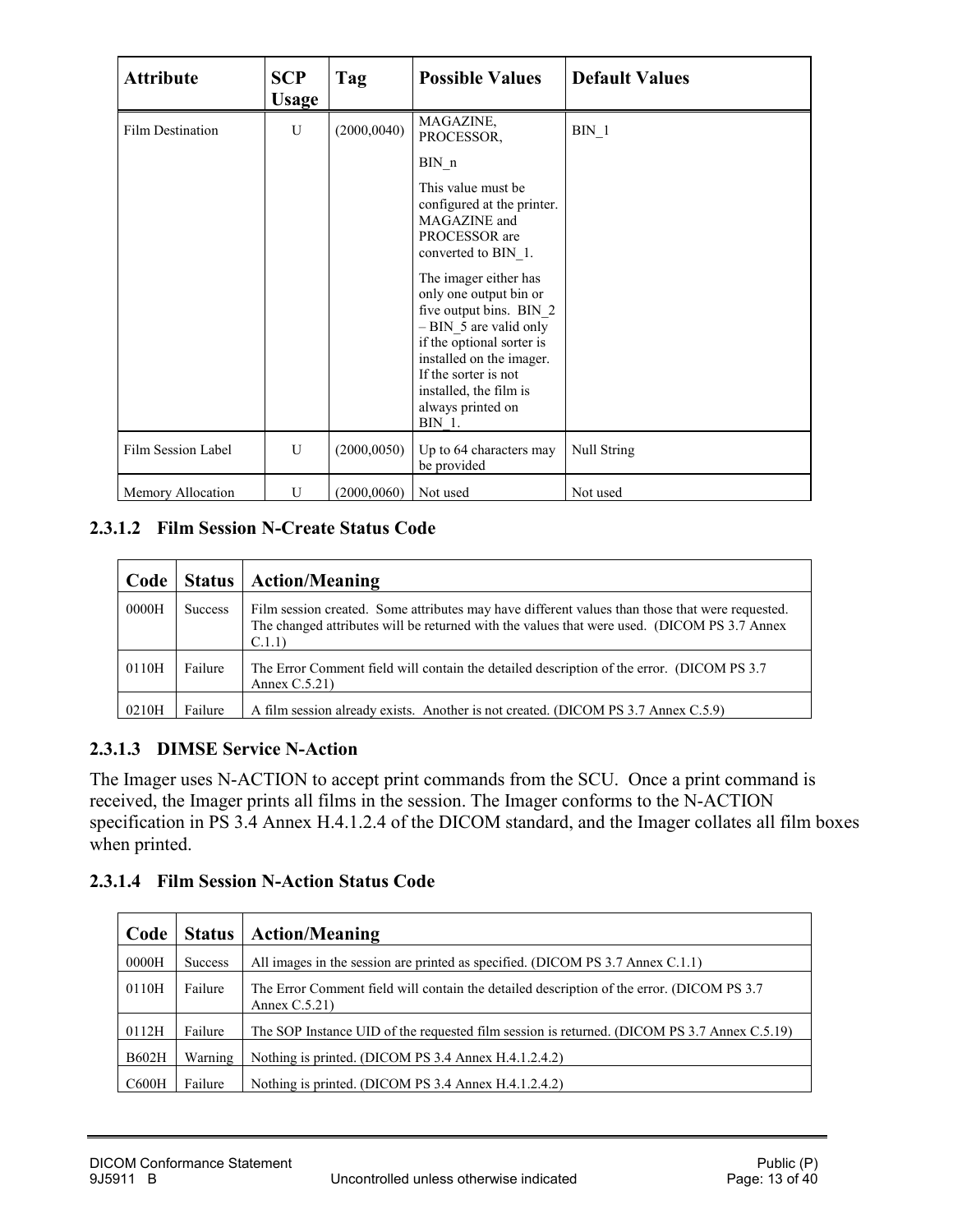#### **2.3.1.5 DIMSE Service N-SET**

The Imager uses N-SET to update the Film Session values as supplied by the SCU.

#### **2.3.1.6 Film Session N-Set Status Code**

| Code  | Status  | <b>Action/Meaning</b>                                                                                                                                                                                           |
|-------|---------|-----------------------------------------------------------------------------------------------------------------------------------------------------------------------------------------------------------------|
| 0000H | Success | Film session data is set. Some attributes may have different values than those that were<br>requested. The changed attributes will be returned with the values that were used. (DICOM PS<br>3.7 Annex $C.1.1$ ) |
| 0110H | Failure | The Error Comment field will contain the detailed description of the error. (DICOM PS 3.7)<br>Annex $C.5.21$ )                                                                                                  |
| 0112H | Failure | The SOP Instance UID of the requested film session is returned. (DICOM PS 3.7 Annex C.5.19)                                                                                                                     |

#### **2.3.1.7 Film Session N-Delete Status Code**

|       |         | Code   Status   Action/Meaning                                                                  |
|-------|---------|-------------------------------------------------------------------------------------------------|
| 0000H | Success | The Film session is deleted. (DICOM PS 3.7 Annex C.1.1)                                         |
| 0112H | Failure | The SOP Instance UID of the specified film session was not found. (DICOM PS 3.7 Annex<br>C.5.19 |

#### <span id="page-13-0"></span>**2.3.2 Basic Film Box SOP Class**

#### **2.3.2.1 DIMSE Service N-CREATE**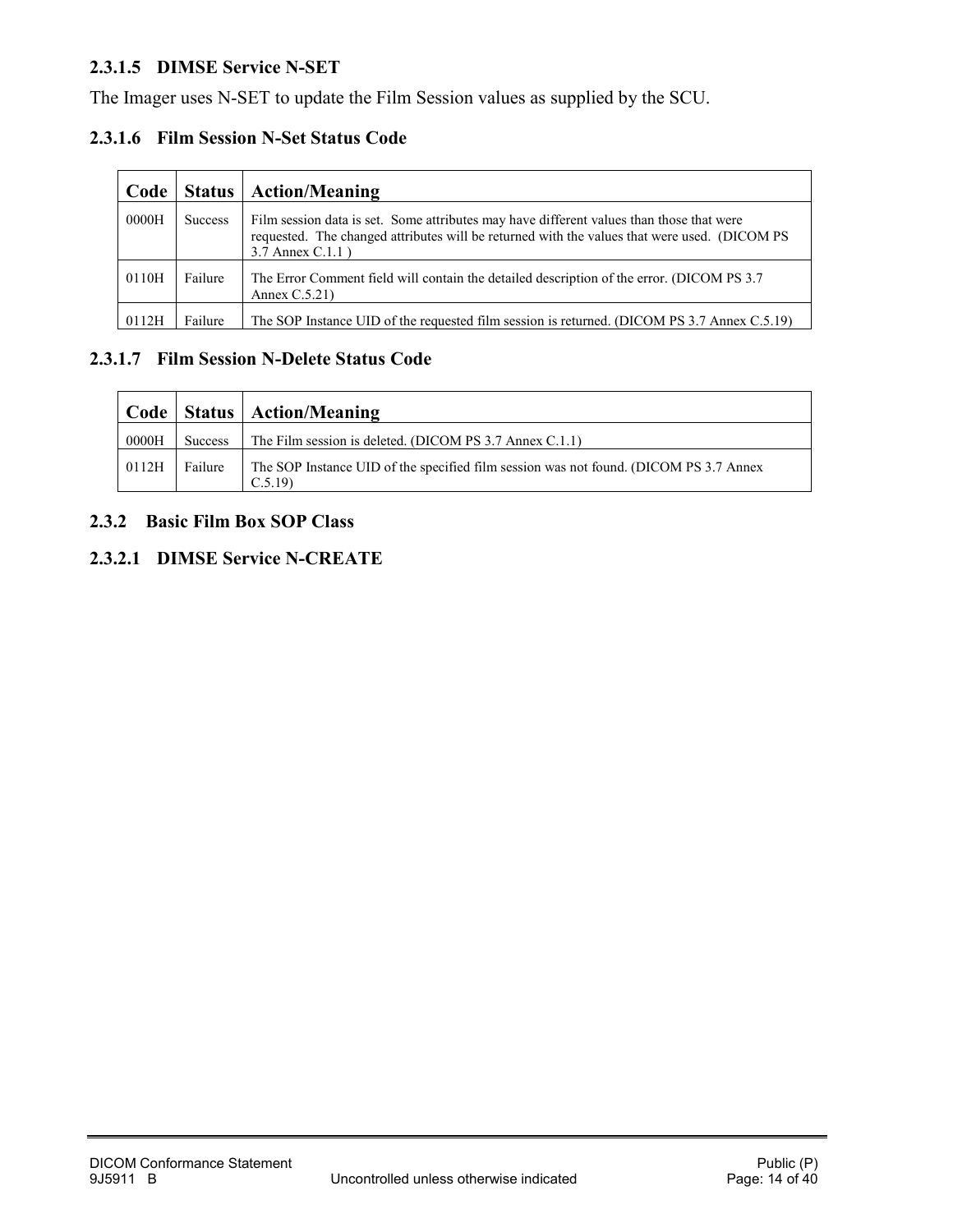| <b>Attribute</b>                                        | <b>SCP</b><br><b>Usage</b> | Tag          | <b>Possible Values</b>                                                                                                                    | <b>Default Values</b>                              |
|---------------------------------------------------------|----------------------------|--------------|-------------------------------------------------------------------------------------------------------------------------------------------|----------------------------------------------------|
| Image Display<br>Format                                 | М                          | (2010, 0010) | STANDARD\C,R<br>For both PORTRAIT and<br><b>LANDSCAPE Film Orientation</b>                                                                | None. SCU must provide.                            |
|                                                         |                            |              | Windows Based System:                                                                                                                     |                                                    |
|                                                         |                            |              | (Any combination of C,R values with<br>ranges $C=1-9$ and $R=1-9$ (i.e. support<br>1-up, 2-up, 3-up, , thru 81-up<br>standard formats)    |                                                    |
|                                                         |                            |              | Linux Based System:                                                                                                                       |                                                    |
|                                                         |                            |              | Any combination of C,R values with<br>ranges $C=1-10$ and $R=1-10$ (i.e.<br>support 1-up, 2-up, 3-up, , thru 100-<br>up standard formats) |                                                    |
|                                                         |                            |              | ROW $r1, r2, r3$ where r1, r2, r3 is<br>the number of images in each row.                                                                 |                                                    |
|                                                         |                            |              | The rows are limited to 10 and the<br>number of images in each row is<br>limited to 10.                                                   |                                                    |
|                                                         |                            |              | <b>CUSTOM\I</b><br>$I = 101, 102$<br>Only valid for PORTRAIT Film<br>Orientation (2010,0040).                                             |                                                    |
|                                                         |                            |              | Notes:                                                                                                                                    |                                                    |
|                                                         |                            |              | See Annex B for description                                                                                                               |                                                    |
| Referenced Film<br>Session<br>Sequence                  | М                          | (2010, 0500) |                                                                                                                                           | None. SCU must provide.                            |
| >Referenced<br><b>SOP Class UID</b>                     | М                          | (0008, 1150) |                                                                                                                                           | None. SCU must provide.                            |
| >Referenced<br><b>SOP</b> Instance<br><b>UID</b>        | М                          | (0008, 1155) |                                                                                                                                           | None. SCU must provide.                            |
| <b>Referenced Basic</b><br><b>Image Box</b><br>Sequence | M                          | (2010, 0510) |                                                                                                                                           | None. SCU must provide.                            |
| Referenced Basic<br><b>Annotation Box</b><br>Sequence   | MC                         | (2010, 0520) |                                                                                                                                           | None.                                              |
| Film Orientation                                        | U                          | (2010, 0040) | PORTRAIT, LANDSCAPE                                                                                                                       | <b>PORTRAIT</b>                                    |
| Film Size ID                                            | U                          | (2010, 0050) | <b>8INX10IN</b>                                                                                                                           | $14\text{IN}X17\text{IN}$ or                       |
|                                                         |                            |              | 10INX12IN<br>11INX14IN<br>14INX14IN                                                                                                       | The largest film size<br>supported by the printer. |
|                                                         |                            |              | 14INX17IN                                                                                                                                 | Configurable from the<br>Imager's User Interface.  |
|                                                         |                            |              | See Annex C for detailed explanation                                                                                                      |                                                    |
| Magnification<br>Type                                   | U                          | (2010,0060)  | REPLICATE, BILINEAR, CUBIC,<br><b>NONE</b>                                                                                                | <b>CUBIC</b>                                       |
|                                                         |                            |              |                                                                                                                                           | Configurable from the<br>Imager's User Interface.  |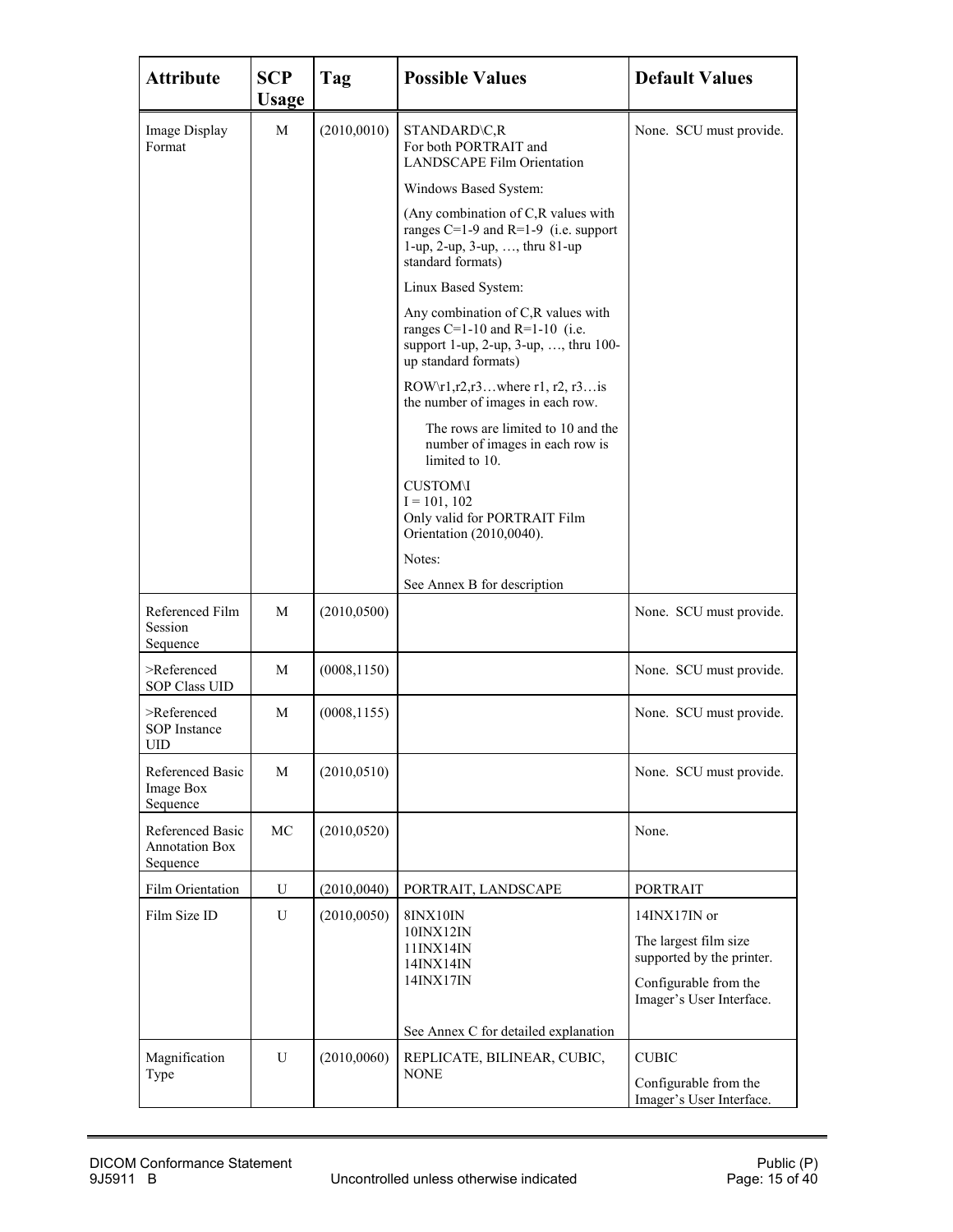| <b>Attribute</b>                           | <b>SCP</b><br><b>Usage</b> | Tag          | <b>Possible Values</b>                                                                                           | <b>Default Values</b>                                                                                                                                                                                                                                                  |
|--------------------------------------------|----------------------------|--------------|------------------------------------------------------------------------------------------------------------------|------------------------------------------------------------------------------------------------------------------------------------------------------------------------------------------------------------------------------------------------------------------------|
| Image Max<br>Density                       | U                          | (2010, 0130) | BLUE FILM : Blue Dmin -Blue<br>Dmax                                                                              | Default Density                                                                                                                                                                                                                                                        |
|                                            |                            |              | CLEAR FILM: Clear Dmin - Clear<br>Dmax                                                                           | Configurable from the<br>Imager's User Interface.                                                                                                                                                                                                                      |
|                                            |                            |              | MAMMO BLUE FILM: Mammo<br>Dmin - Mammo Dmax                                                                      | A received value greater<br>than the maximum for the<br>medium will be set to the<br>high end of the range for<br>that medium type. A<br>received value less that the<br>minimum for the medium<br>will be set to the low end<br>of the range for that<br>medium type. |
|                                            |                            |              |                                                                                                                  | The Imager prints at the<br>requested density only if an<br>appropriate Secure Key is<br>on the printer.                                                                                                                                                               |
|                                            |                            |              |                                                                                                                  | The Dmin and Dmax of<br>each film type are defined<br>in the secure key.                                                                                                                                                                                               |
|                                            |                            |              |                                                                                                                  | Typical Dmax is as<br>follows:<br><b>CLEAR FILM: 3.2</b><br><b>BLUE FILM: 3.3</b><br>MAMMO BLUE FILM:<br>4.15                                                                                                                                                          |
| Configuration<br>Information               | U                          | (2010, 0150) | Curve Shape (CS):<br>000 to 999                                                                                  |                                                                                                                                                                                                                                                                        |
|                                            |                            |              | Contrast Values (CN):<br>$-1$ to $-5$<br>Lower contrast<br>$\theta$<br>Normal<br>Higher contrast<br>$+1$ to $+5$ |                                                                                                                                                                                                                                                                        |
|                                            |                            |              | Pivot Density (PD):<br>in increments of 0.2<br>0 to 2.4                                                          |                                                                                                                                                                                                                                                                        |
|                                            |                            |              | Perception LUT Selection (LUT):<br>LUT=m, n (m=string, $n = 1$ to 15)                                            | 1.2<br>LUT=Ver693c0.w87,6                                                                                                                                                                                                                                              |
|                                            |                            |              | For TFT $n = 1$ to 15                                                                                            |                                                                                                                                                                                                                                                                        |
|                                            |                            |              | For ULUT $n = 1$ to 12                                                                                           |                                                                                                                                                                                                                                                                        |
|                                            |                            |              | Text Macros (TM):<br>%PRNTDAT%, %TIM%, %FOF%,<br>%\$TIME\$%, %SES%                                               | None                                                                                                                                                                                                                                                                   |
|                                            |                            |              | Perception LUT cannot be used with<br>Curve Shape, Contrast or Pivot<br>Density.                                 |                                                                                                                                                                                                                                                                        |
|                                            |                            |              | See Annex A for description                                                                                      |                                                                                                                                                                                                                                                                        |
| Referenced<br>Presentation<br>LUT Sequence | МC                         | (2050, 0500) | If the PLUT is received, the<br>tonescaling data from the above<br>Configuration Information will be<br>ignored. | None                                                                                                                                                                                                                                                                   |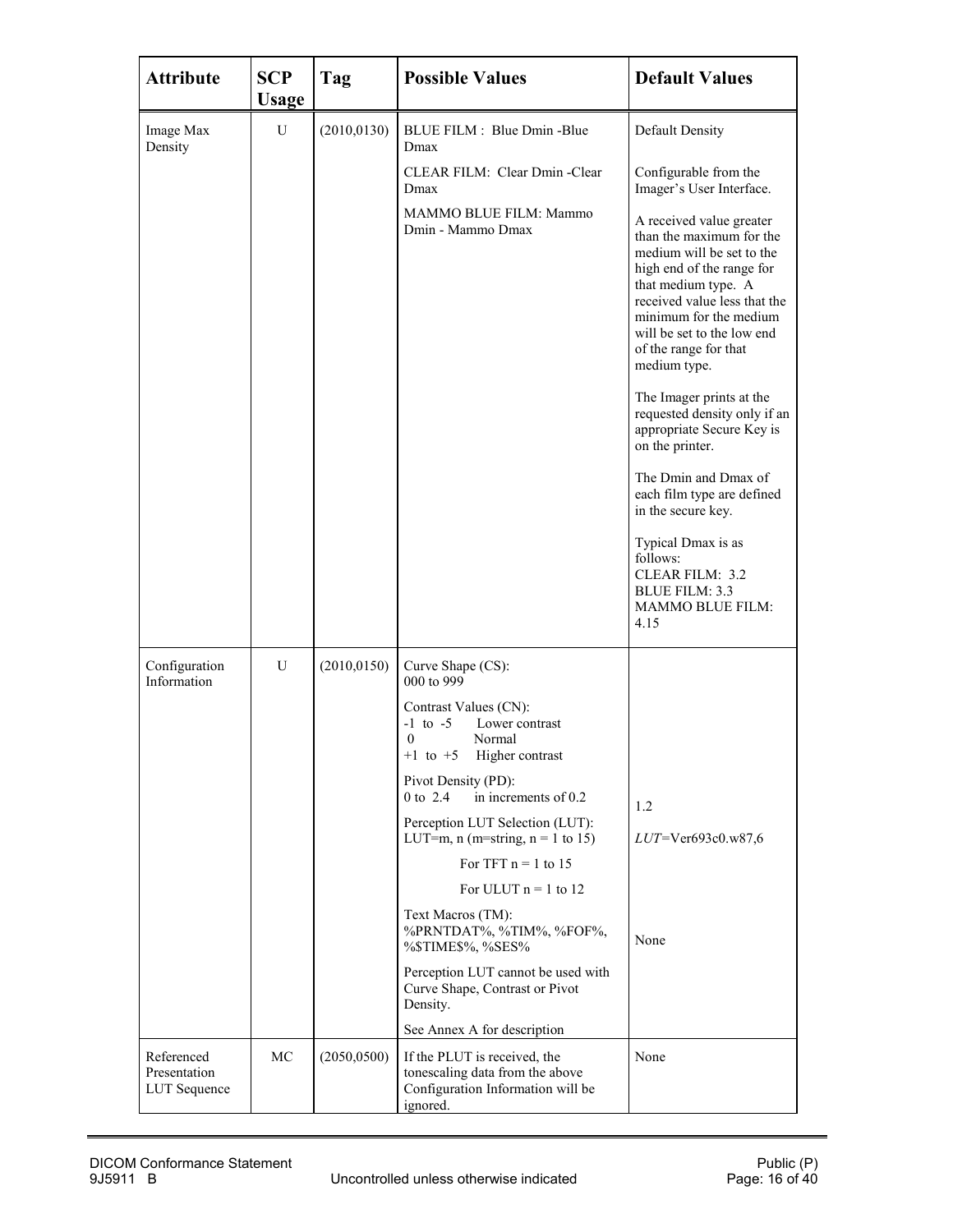| <b>Attribute</b>                   | <b>SCP</b><br>Usage | Tag          | <b>Possible Values</b>                                                                                                                                                                                                                                                                                                                                                                                                                                                    | <b>Default Values</b>                                                                                                                   |
|------------------------------------|---------------------|--------------|---------------------------------------------------------------------------------------------------------------------------------------------------------------------------------------------------------------------------------------------------------------------------------------------------------------------------------------------------------------------------------------------------------------------------------------------------------------------------|-----------------------------------------------------------------------------------------------------------------------------------------|
| >SOP Class UID                     | MC                  | (0008, 1150) |                                                                                                                                                                                                                                                                                                                                                                                                                                                                           | None                                                                                                                                    |
| >SOP Instance<br>UID               | МC                  | (0008, 1155) |                                                                                                                                                                                                                                                                                                                                                                                                                                                                           | None                                                                                                                                    |
| Annotation<br>Display Format<br>ID | U                   | (2010,0030)  | 0 - No annotation<br>1 - Text centered at bottom of film<br>$6 - Six$ annotation positions on two<br>lines, centered at bottom of film.<br>NONE – No annotation<br>LABEL – Annotation at bottom of<br>film.<br>BOTTOM - Text at bottom of images.<br>$COMBINED - 1$ line at the bottom of<br>the page and 1 line under each image.<br>See Basic Annotation Box SOP<br>(section 2.4) for valid values for<br>Annotation Position (2030,0010) for<br>each of these formats. | 0 (No annotation)                                                                                                                       |
| Smoothing Type                     | U                   | (2010,0080)  | NORMAL (minimum cubic<br>convolution error)<br>ENHANCED, ENHANCED1 (Valid<br>only for Magnification Type CUBIC.)<br>0-15 (Valid only for Magnification<br>Type CUBIC.)                                                                                                                                                                                                                                                                                                    | 5<br>Configurable from the<br>Imager's User Interface.                                                                                  |
| <b>Border Density</b>              | U                   | (2010, 0100) | BLACK, WHITE, i<br>where i may = $0 - 415$                                                                                                                                                                                                                                                                                                                                                                                                                                | Image Max Density<br>Configurable from the<br>Imager's User Interface.                                                                  |
| Min Density                        | U                   | (2010, 0120) | 0-Default Density (Value must be less<br>than Max Density $[2010, 0130]$<br>This value is used only when PLUT or<br>Curve Shape is applied to the images<br>on the page. When PLUT or Curve<br>Shape is applied, actual minimum<br>density will be the greater of the user<br>requested value and the Dmin of the<br>film.                                                                                                                                                | DMin of the Film<br>The Imager prints at the<br>requested minimum density<br>only if an appropriate<br>Secure Key is on the<br>printer. |
| Illumination                       | MC                  | (2010, 015E) | Positive integer in units of $cd/m^2$                                                                                                                                                                                                                                                                                                                                                                                                                                     | 2000<br>Configurable from the<br>Imager's User Interface.                                                                               |
| Reflective<br>Ambient Light        | MC                  | (2010, 0160) | Positive integer in units of $cd/m^2$                                                                                                                                                                                                                                                                                                                                                                                                                                     | 10<br>Configurable from the<br>Imager's User Interface.                                                                                 |
| Trim                               | U                   | (2010, 0140) | YES, NO                                                                                                                                                                                                                                                                                                                                                                                                                                                                   | NO                                                                                                                                      |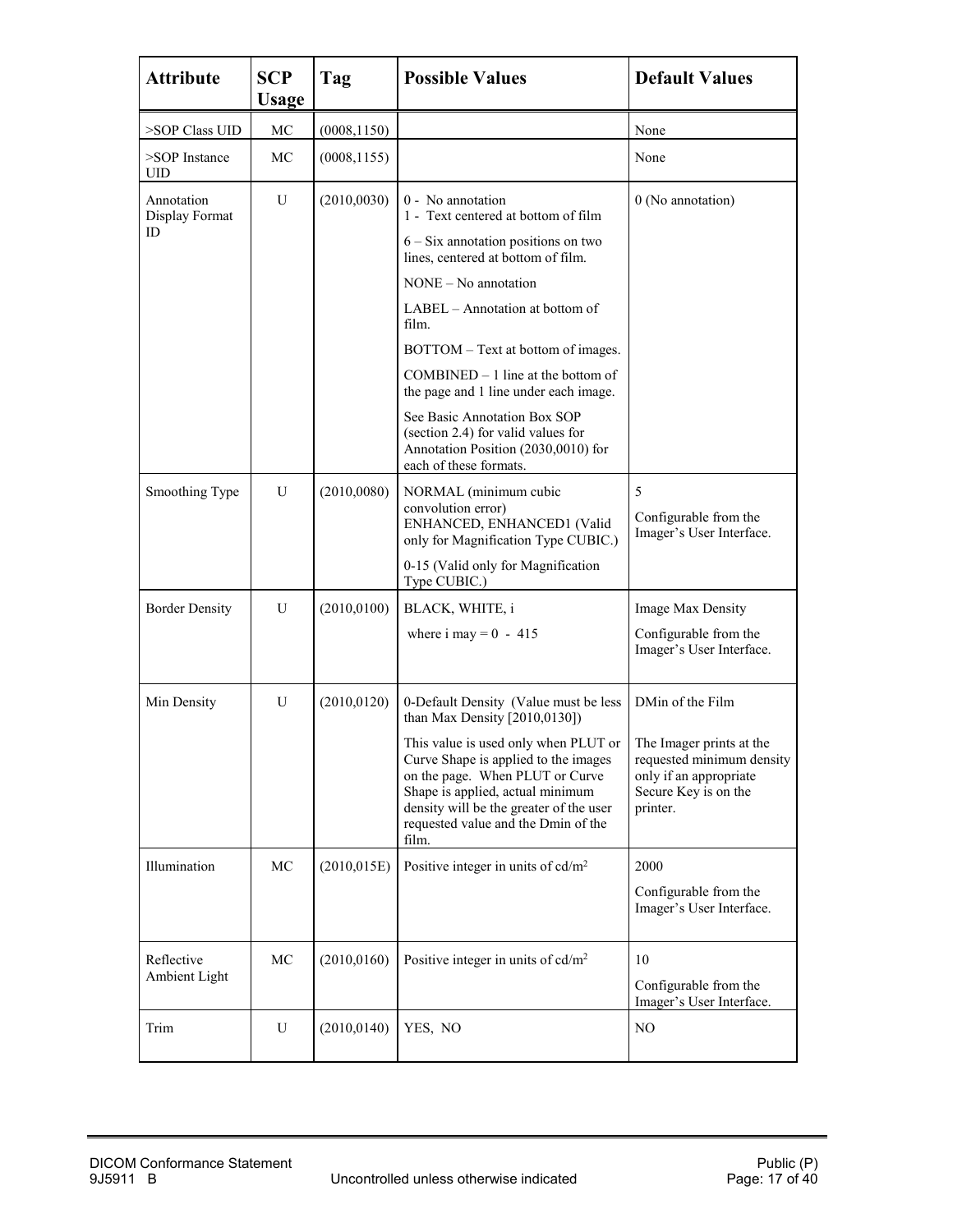#### **2.3.2.2 Film Box N-Create Status Code**

| Code  | <b>Status</b>  | <b>Action/Meaning</b>                                                                                                                                                                             |
|-------|----------------|---------------------------------------------------------------------------------------------------------------------------------------------------------------------------------------------------|
| 0000H | <b>Success</b> | Film box created. Some attributes may have different values than those that were requested. The<br>changed attributes will be returned with the values that were used. (DICOM PS 3.7 Annex C.1.1) |
| 0106H | Failure        | The invalid attribute value is returned in the response data set. (DICOM PS 3.7 Annex C.5.11)                                                                                                     |
| 0110H | Failure        | The Error Comment field will contain the detailed description of the error. (DICOM PS 3.7)<br>Annex $C.5.21$ )                                                                                    |
| 0112H | Failure        | The film session requested to contain this film box does not exist. (DICOM PS 3.7 Annex C.5.19)                                                                                                   |
| 0213H | Failure        | Page limit is exceeded. (DICOM PS 3.7 Annex C.5.22)                                                                                                                                               |
| 0120H | Failure        | The attribute tag of the missing required attribute is returned. (DICOM PS 3.7 Annex C.5.13)                                                                                                      |
| 0121H | Failure        | The film box is not created. The required attribute was present, but contained no value. (DICOM<br>PS 3.7 Annex C.5.13)                                                                           |

#### **2.3.2.3 DIMSE Service N-ACTION**

The Imager uses the N-ACTION to accept print instruction from the SCU. When such an instruction is received, the Imager prints the current film box in the session.

#### **2.3.2.4 FilmBox N-Action Status Code**

| Code         | <b>Status</b>  | <b>Action/Meaning</b>                                                                                          |
|--------------|----------------|----------------------------------------------------------------------------------------------------------------|
| 0000H        | <b>Success</b> | All images in the film box are printed as specified. (DICOM PS 3.7 Annex C.1.1)                                |
| 0110H        | Failure        | The Error Comment field will contain the detailed description of the error. (DICOM PS 3.7)<br>Annex $C.5.21$ ) |
| 0112H        | Failure        | The film box does not exist. (DICOM PS 3.7 Annex C.5.19)                                                       |
| <b>B603H</b> | Warning        | Nothing is printed (DICOM PS 3.4 Annex H.4.1.2.42)                                                             |
| C600H        | Failure        | Nothing is printed. (DICOM PS 3.4 Annex H.4.1.2.4.2)                                                           |

#### **2.3.2.5 DIMSE Service N-SET**

The Imager uses N-SET to update the Basic Film Box values as supplied by the SCU. The following attributes may be updated:

| <b>Attribute</b>          | <b>SCP Usage</b> | Tag          |
|---------------------------|------------------|--------------|
| Magnification Type        | U                | (2010, 0060) |
| Max Density               | U                | (2010, 0130) |
| Configuration Information | U                | (2010, 0150) |
| Smoothing Type            | U                | (2010, 0080) |
| <b>Border Density</b>     | U                | (2010, 0100) |
| Min Density               | U                | (2010, 0120) |
| Illumination              | МC               | (2010, 015E) |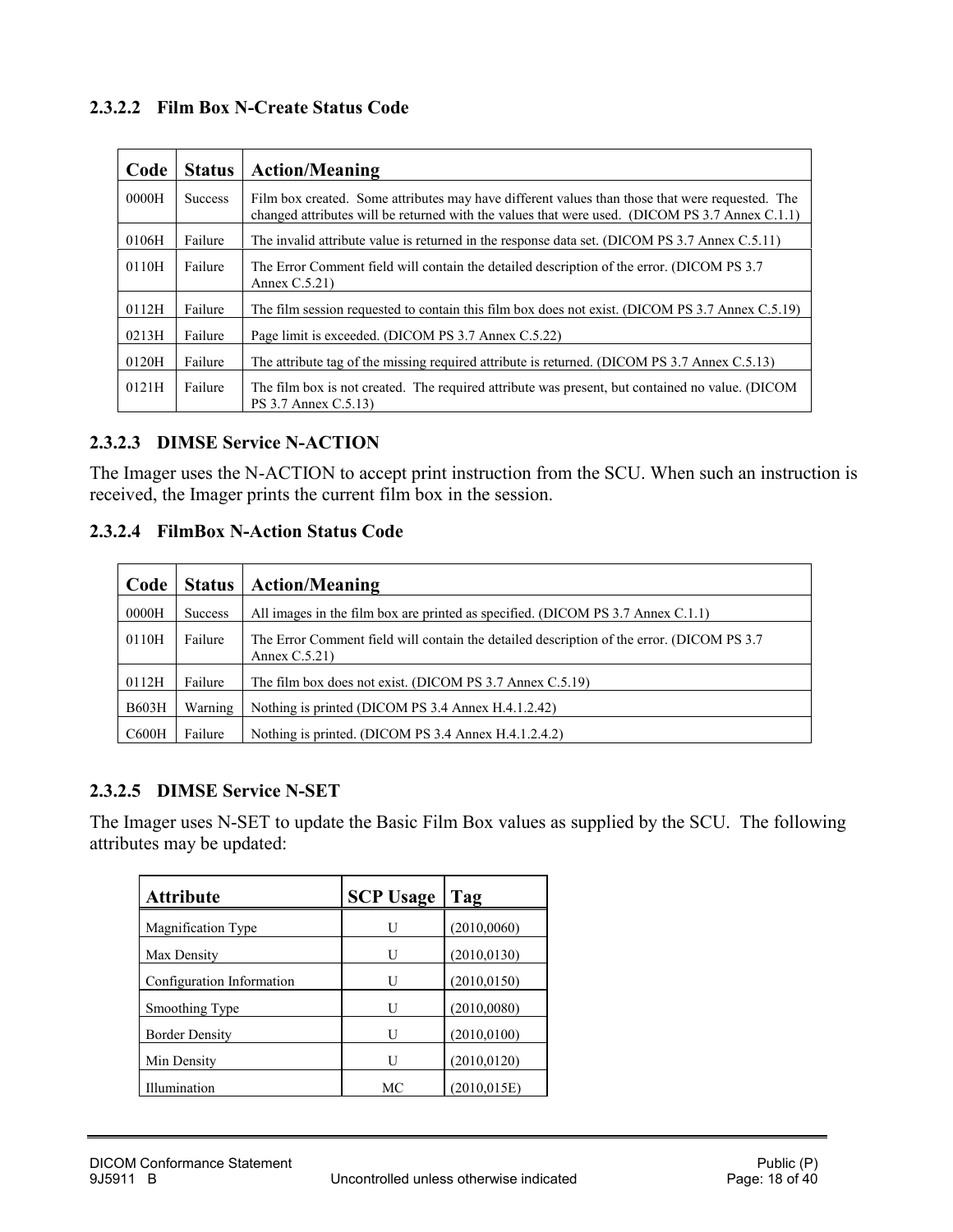| Reflective Ambient Light | МC | (2010, 0160) |
|--------------------------|----|--------------|
| $T$ rim                  |    | (2010, 0140) |

#### **2.3.2.6 FilmBox N-Set Status Code**

| Code  | <b>Status</b>  | <b>Action/Meaning</b>                                                                                                                                                                                    |
|-------|----------------|----------------------------------------------------------------------------------------------------------------------------------------------------------------------------------------------------------|
| 0000H | <b>Success</b> | Film box data is set. Some attributes may have different values than those that were requested.<br>The changed attributes will be returned with the values that were used. (DICOM PS 3.7 Annex<br>C.1.1) |
| 0106H | Failure        | The invalid attribute value is returned in the response data set. (DICOM PS 3.7 Annex C.5.11)                                                                                                            |
| 0110H | Failure        | The Error Comment field will contain the detailed description of the error. (DICOM PS 3.7)<br>Annex $C.5.21$ )                                                                                           |
| 0112H | Failure        | The specified film box does not exist. (DICOM PS 3.7 Annex C.5.19)                                                                                                                                       |
| 0120H | Failure        | The attribute tag of the missing required attribute is returned. (DICOM PS 3.7 Annex C.5.13)                                                                                                             |
| 0121H | Failure        | The required attribute was present, but contained no value. (DICOM PS 3.7 Annex C.5.13)                                                                                                                  |
| 0213H | Failure        | Page limit is exceeded. (DICOM PS 3.7 Annex C.5.22)                                                                                                                                                      |

#### **2.3.2.7 DIMSE Service N-DELETE**

Upon receipt of an N-DELETE from the SCU, the Imager removes the individual image boxes from the session.

#### **2.3.2.8 FilmBox N-Delete Status Code**

|       |         | Code   Status   Action/Meaning                                                                                 |
|-------|---------|----------------------------------------------------------------------------------------------------------------|
| 0000H | Success | The film box is deleted. (DICOM PS 3.7 Annex C.1.1)                                                            |
| 0110H | Failure | The Error Comment field will contain the detailed description of the error. (DICOM PS 3.7)<br>Annex $C.5.21$ ) |
| 0112H | Failure | The SOP Instance UID of the specified film session is returned. (DICOM PS 3.7 Annex C.5.19)                    |

#### <span id="page-18-0"></span>**2.3.3 Basic Grayscale Image Box SOP Class**

#### **2.3.3.1 DIMSE Service N-SET**

| Attribute &<br><b>Usage</b>                 | <b>SCP</b><br><b>Usage</b> | Tag          | <b>Supported Values</b>                                | <b>Default Values</b>   |
|---------------------------------------------|----------------------------|--------------|--------------------------------------------------------|-------------------------|
| Image Position                              | М                          | (2020,0010)  | All values within the range of<br>Image Display Format | None. SCU must provide. |
| Preformatted<br>Grayscale Image<br>Sequence | M                          | (2020, 0110) |                                                        | None. SCU must provide. |
| $\ge$ Samples Per Pixel                     | U                          | (0028,0002)  | $\overline{1}$                                         |                         |
| $>$ Photometric                             | U                          | (0028,0004)  | MONOCHROME1.                                           | MONOCHROME2             |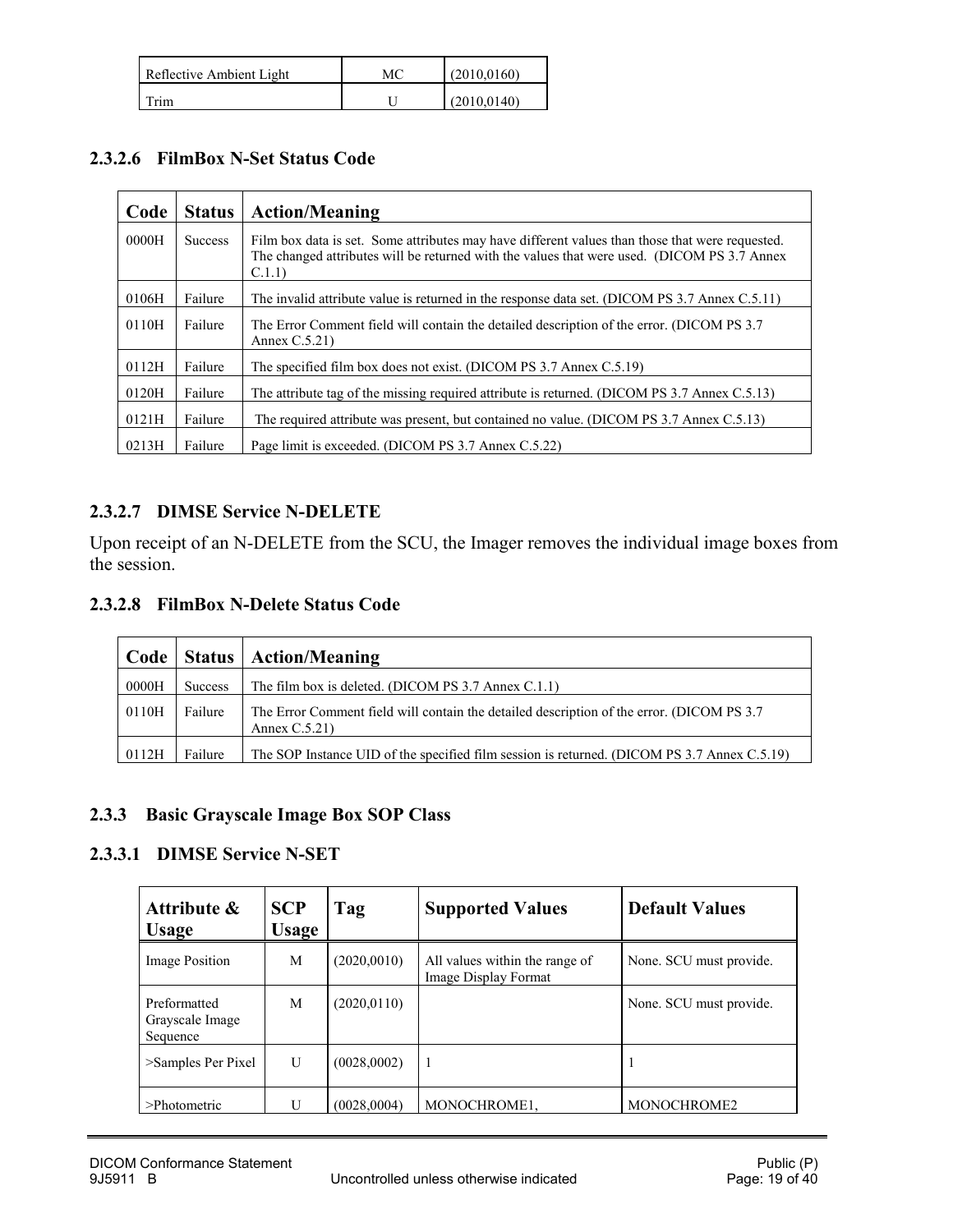| Attribute &<br><b>Usage</b>   | <b>SCP</b><br>Usage | Tag          | <b>Supported Values</b>                                                                                                                                                   | <b>Default Values</b>                                                                                   |
|-------------------------------|---------------------|--------------|---------------------------------------------------------------------------------------------------------------------------------------------------------------------------|---------------------------------------------------------------------------------------------------------|
| Interpretation                |                     |              | MONOCHROME2                                                                                                                                                               |                                                                                                         |
| $\geq$ Rows                   | M                   | (0028, 0010) | Maximum Values:<br>Depends on film size. The<br>aspect ratio is used with the<br>printer's page extents,<br>display format, etc. to<br>calculate this value.              | None. SCU must provide.                                                                                 |
|                               |                     |              | See Annex D.                                                                                                                                                              |                                                                                                         |
| $\geq$ Columns                | M                   | (0028, 0011) | Maximum Values:<br>Depends on film size. The<br>aspect ratio is used with the<br>printer's page extents,<br>display format, etc. to<br>calculate this value.              | None. SCU must provide.                                                                                 |
|                               |                     |              | See Annex D.                                                                                                                                                              |                                                                                                         |
| $\ge$ Pixel Aspect<br>Ratio   | МC                  | (0028, 0034) | $R\setminus C$<br>R, $C = 1$ to 9999 (Integer)                                                                                                                            | $1\vee 1$                                                                                               |
| >Bits Allocated               | М                   | (0028, 0100) | 8, 16                                                                                                                                                                     | None. SCU must provide.                                                                                 |
| >Bits Stored                  | М                   | (0028, 0101) | 8, 10, 12, 14                                                                                                                                                             | None. SCU must provide.                                                                                 |
| $>$ High Bit                  | М                   | (0028, 0102) | Bits Stored -1                                                                                                                                                            | None. SCU must provide.                                                                                 |
| $\ge$ Pixel<br>Representation | М                   | (0028, 0103) | 0000H (unsigned integer)                                                                                                                                                  | 0000H                                                                                                   |
| >Pixel Data                   | М                   | (7FE0,0010)  | All values consistent with Bits<br>Stored                                                                                                                                 | None. SCU must provide.                                                                                 |
| Polarity                      | U                   | (2020,0020)  | NORMAL, REVERSE                                                                                                                                                           | <b>NORMAL</b>                                                                                           |
| Magnification Type            | U                   | (2010,0060)  | REPLICATE, BILINEAR,<br><b>CUBIC, NONE</b>                                                                                                                                | <b>CUBIC</b><br>The Film Box Magnification<br>Type is configurable from<br>the Imager's User Interface. |
| Smoothing Type                | U                   | (2010,0080)  | NORMAL (minimum cubic<br>convolution error)<br>ENHANCED, ENHANCED1<br>(Valid only for Magnification<br>Type CUBIC.)<br>0-15 (Valid only for<br>Magnification Type CUBIC.) | 5                                                                                                       |
| Configuration<br>Information  | U                   | (2010, 0150) | Setting these values will override<br>film box settings for this image<br>position.                                                                                       |                                                                                                         |
|                               |                     |              | Curve Shape (CS):<br>000 to 999                                                                                                                                           | $\cdot$                                                                                                 |
|                               |                     |              | Perception LUT Selection (LUT):<br>LUT=m, $n$ (m=string, $n = 0$ to<br>15)                                                                                                | $LUT = \text{Ver693c0.w87,6}$<br>The Film Box Perception                                                |
|                               |                     |              | Curve Shape and Perception LUT<br>are mutually exclusive.                                                                                                                 | Lut Selection is configurable<br>from the Imager's User<br>Interface.                                   |
|                               |                     |              | Note that m can be 0. See Annex<br>A for description                                                                                                                      |                                                                                                         |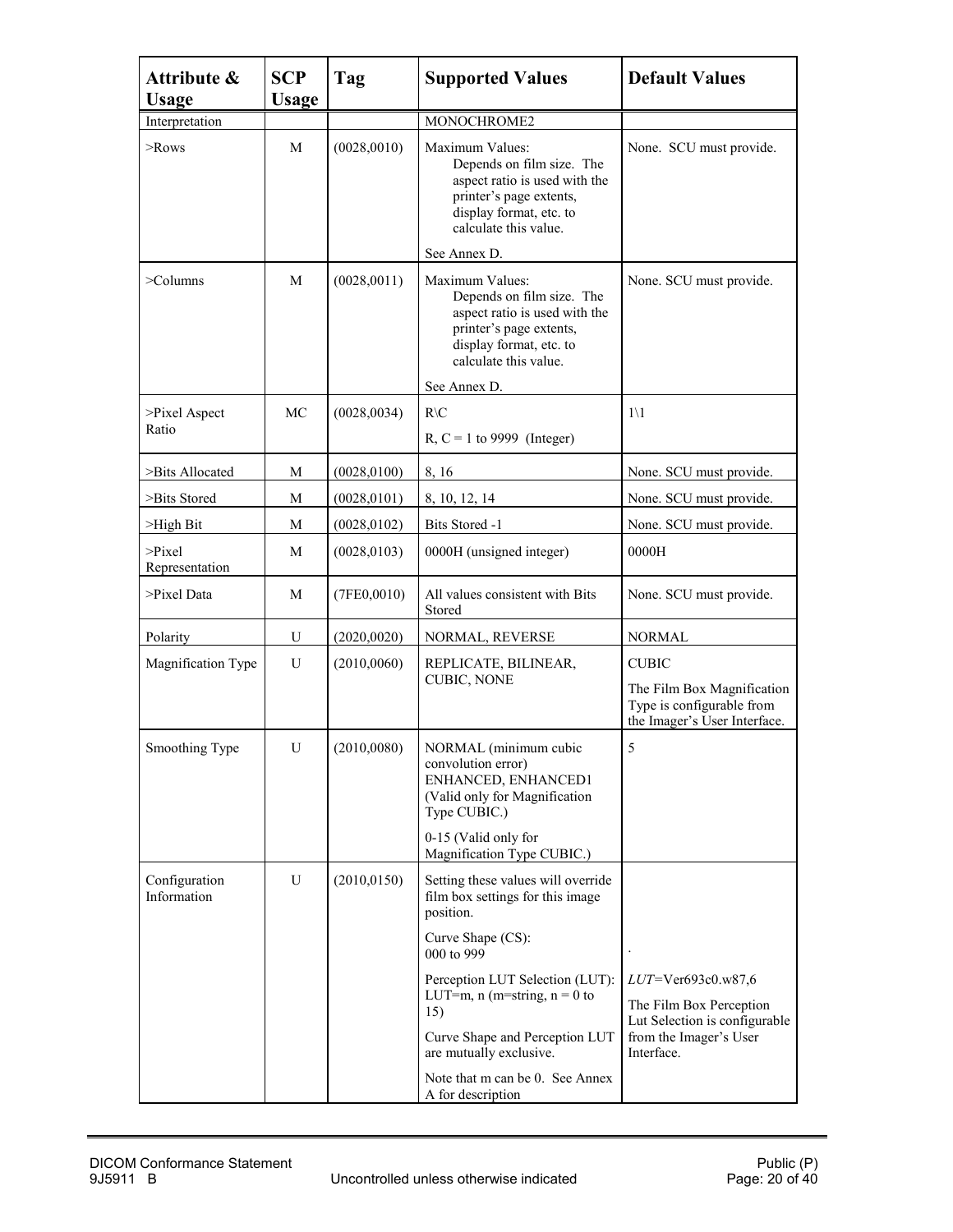| Attribute &<br><b>Usage</b>                | <b>SCP</b><br><b>Usage</b> | Tag          | <b>Supported Values</b>                                                                                                                                                                                                                                                          | <b>Default Values</b>                             |
|--------------------------------------------|----------------------------|--------------|----------------------------------------------------------------------------------------------------------------------------------------------------------------------------------------------------------------------------------------------------------------------------------|---------------------------------------------------|
| Requested Image<br>Size                    | U                          | (2020, 0030) | Width of Image Box in<br>millimeters (fractional millimeters<br>supported)                                                                                                                                                                                                       | 0.00                                              |
|                                            |                            |              | 0.00 indicates "Maximize film<br>utilization while maintaining<br>Image aspect ratio".                                                                                                                                                                                           |                                                   |
|                                            |                            |              | If this value exceeds the available<br>dimensions of the Image Box, it<br>will be accepted only if the<br>Requested Decimate/Crop<br>Behavior value is NOT set to<br>FAIL. An icon will be added to<br>the page indicating that the<br>Requested Image Size was not<br>achieved. |                                                   |
|                                            |                            |              | A maximum minification factor of<br>0.01 and maximum magnification<br>factor of 50 is imposed to achieve<br>the requested image size.                                                                                                                                            |                                                   |
| Requested                                  | U                          | (2020, 0040) | DECIMATE/CROP/FAIL                                                                                                                                                                                                                                                               | <b>DECIMATE</b>                                   |
| Decimate/Crop<br>Behavior                  |                            |              | DECIMATE: If the Image Size<br>exceeds the printable area, the<br>Image Size will be reduced while<br>preserving the full view of the<br>Image.                                                                                                                                  | Configurable from the<br>Imager's User Interface. |
|                                            |                            |              | CROP: If the Image Size exceeds<br>the printable area, the Image will<br>be center cropped by removing<br>pixels that fall outside the<br>printable area. An icon will be<br>added to the page indicating that<br>the Image has been cropped.                                    |                                                   |
|                                            |                            |              | FAIL: If the Image Size exceeds<br>the printable area, the Image will<br>be rejected.                                                                                                                                                                                            |                                                   |
| Referenced<br>Presentation LUT<br>Sequence | U                          | (2050, 0500) | If the PLUT is received, the<br>tonescaling data from the above<br>Configuration Information will be<br>ignored                                                                                                                                                                  |                                                   |

## **2.3.3.2 ImageBox N-Set Status Code**

| Code  | <b>Status</b>  | <b>Action/Meaning</b>                                                                                                                                                                                     |
|-------|----------------|-----------------------------------------------------------------------------------------------------------------------------------------------------------------------------------------------------------|
| 0000H | <b>Success</b> | Image box data is set. Some attributes may have different values than those that were<br>requested. The changed attributes will be returned with the values that were used.<br>(DICOM PS 3.7 Annex C.1.1) |
| 0106H | Failure        | The invalid attribute value is returned in the response data set. (DICOM PS 3.7 Annex<br>C.5.11                                                                                                           |
| 0110H | Failure        | The Error Comment field will contain the detailed description of the error. (DICOM PS 3.7)<br>Annex $C.5.21$ )                                                                                            |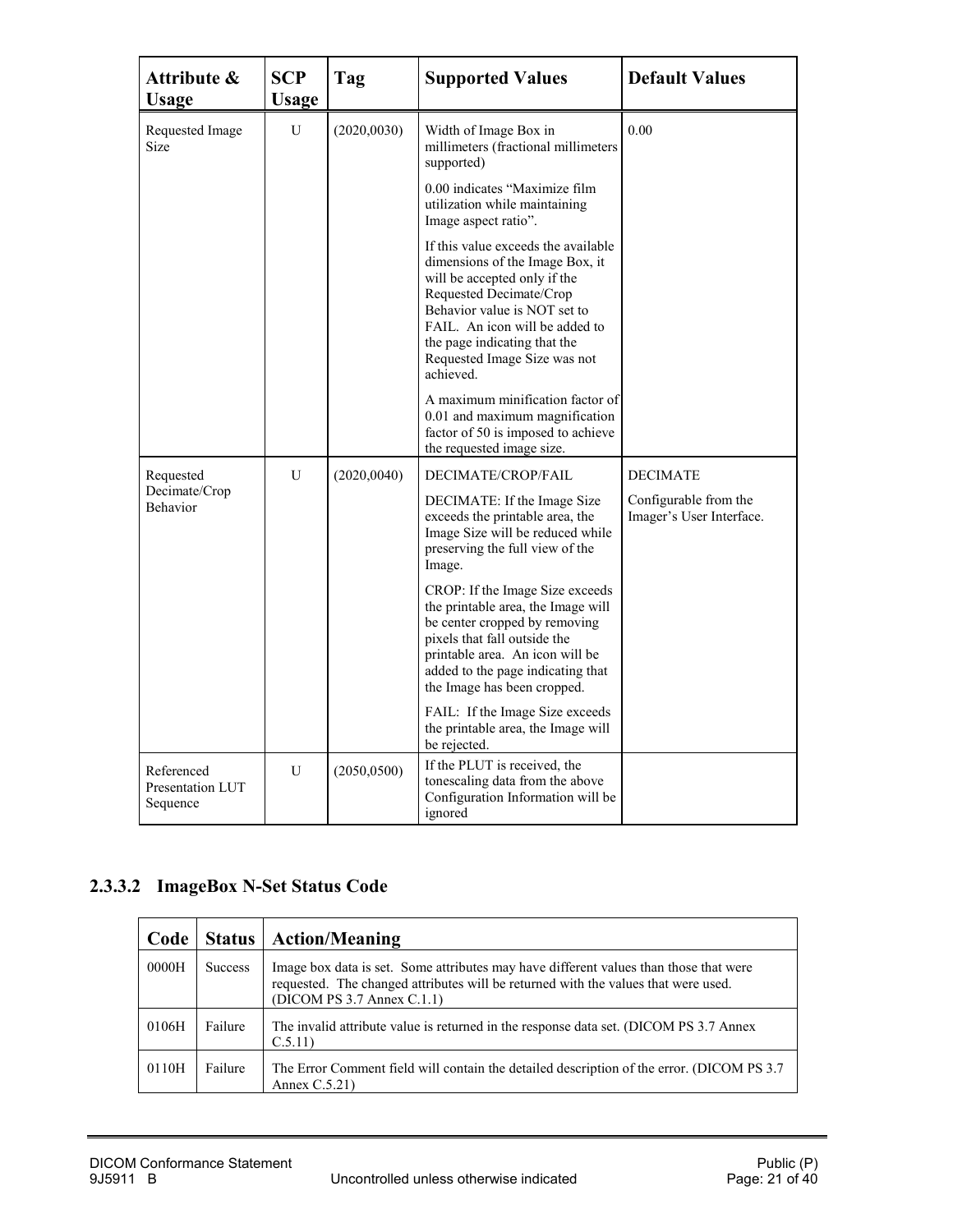| 0112H | Failure | The specified film box does not exist. (DICOM PS 3.7 Annex C.5.19)                             |
|-------|---------|------------------------------------------------------------------------------------------------|
| 0120H | Failure | The attribute tag of the missing required attribute is returned. (DICOM PS 3.7 Annex<br>C.5.13 |
| 0121H | Failure | The required attribute was present, but contained no value. (DICOM PS 3.7 Annex C.5.13)        |
| 0213H | Failure | Page limit is exceeded. (DICOM PS 3.7 Annex C.5.22)                                            |
| C603H | Failure | Image Size cannot be achieved with the requested decimate crop behavior.                       |

### <span id="page-21-0"></span>**2.3.4 Basic Color Image Box SOP Class**

#### **2.3.4.1 DIMSE Service N-SET**

| Attribute &<br><b>Usage</b>          | <b>SCP</b><br><b>Usage</b> | Tag          | <b>Supported Values</b>                                                                                                                                         | <b>Default Values</b>   |
|--------------------------------------|----------------------------|--------------|-----------------------------------------------------------------------------------------------------------------------------------------------------------------|-------------------------|
| <b>Image Position</b>                | $\mathbf M$                | (2020, 0010) | All values within the range of<br>Image Display Format                                                                                                          | None. SCU must provide. |
| <b>Basic Color Image</b><br>Sequence | M                          | (2020, 0111) |                                                                                                                                                                 |                         |
| >Samples Per Pixel                   | U                          | (0028, 0002) | 3                                                                                                                                                               | 3                       |
| >Photometric<br>Interpretation       | U                          | (0028,0004)  | RGB                                                                                                                                                             | RGB                     |
| $>$ Planar<br>Configuration          | M                          | (0028,0006)  | 000H or 001H<br>$000H -$ pixels arrive in<br>$R_1G_1B_1R_2G_2B_2R_3G_3B_3$<br>order<br>$001H$ – pixels arrive in<br>$R_1R_2R_3, G_1G_2G_3$<br>$B_1B_2B_3$ order | None. SCU must provide. |
| $>$ Rows                             | M                          | (0028, 0010) | See Annex D for behavior<br>depending on the printed<br>image size.                                                                                             | None. SCU must provide. |
| $>$ Columns                          | M                          | (0028, 0011) | See Annex D for behavior<br>depending on the printed<br>image size.                                                                                             | None. SCU must provide. |
| >Pixel Aspect<br>Ratio               | MC                         | (0028, 0034) | $R\setminus C$<br>$R, C = 1$ to 9999 (Integer)                                                                                                                  | $1\vee 1$               |
| >Bits Allocated                      | U                          | (0028, 0100) | 8                                                                                                                                                               | $\,$ 8 $\,$             |
| >Bits Stored                         | U                          | (0028, 0101) | $\,$ 8 $\,$                                                                                                                                                     | $\,$ 8 $\,$             |
| >High Bit                            | U                          | (0028, 0102) | $\overline{7}$                                                                                                                                                  | $\overline{7}$          |
| $\ge$ Pixel<br>Representation        | M                          | (0028, 0103) | 0000H (unsigned integer)                                                                                                                                        | 0000H                   |
| $\ge$ Pixel Data                     | M                          | (7FE0,0010)  | All values consistent with Bits<br>Stored                                                                                                                       | None. SCU must provide. |
| Polarity                             | U                          | (2020, 0020) | NORMAL, REVERSE                                                                                                                                                 | <b>NORMAL</b>           |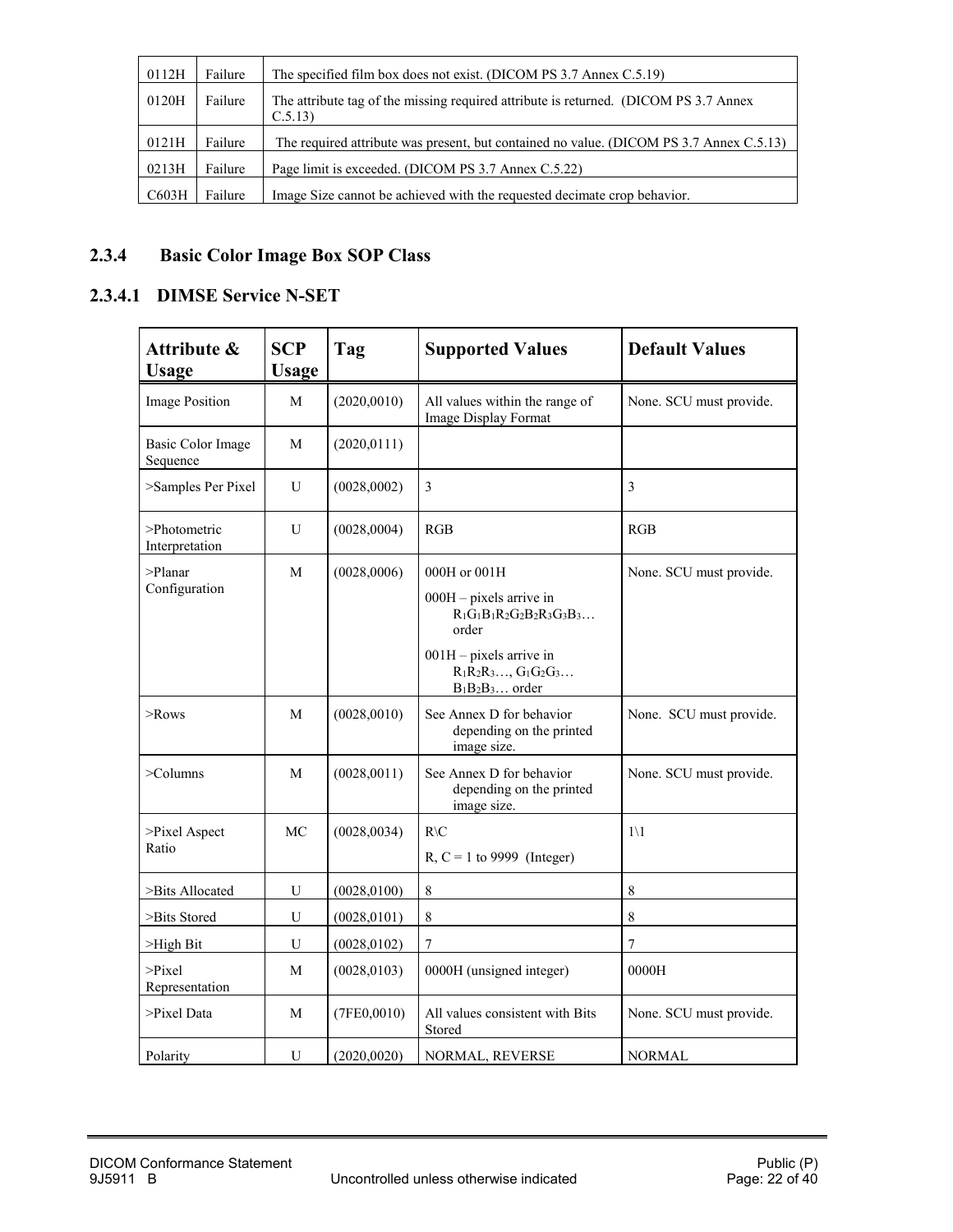| Attribute &<br><b>Usage</b>  | <b>SCP</b><br><b>Usage</b> | Tag          | <b>Supported Values</b>                                                                                                                                                                                                                                                                                                                                                                                                                                                                                                                                                                        | <b>Default Values</b>                                                                                                            |
|------------------------------|----------------------------|--------------|------------------------------------------------------------------------------------------------------------------------------------------------------------------------------------------------------------------------------------------------------------------------------------------------------------------------------------------------------------------------------------------------------------------------------------------------------------------------------------------------------------------------------------------------------------------------------------------------|----------------------------------------------------------------------------------------------------------------------------------|
| Magnification Type           | U                          | (2010,0060)  | REPLICATE, BILINEAR,<br><b>CUBIC, NONE</b><br>All values are used only when the<br>printer cannot print color.<br>When the printer prints color,<br>REPLICATE is always used.                                                                                                                                                                                                                                                                                                                                                                                                                  | <b>CUBIC</b><br>Configurable from the<br>Imager's User Interface.                                                                |
| Smoothing Type               | U                          | (2010,0080)  | NORMAL (minimum cubic<br>convolution error)<br>ENHANCED, ENHANCED1<br>(Valid only for Magnification<br>Type CUBIC.)<br>0-15 (Valid only for<br>Magnification Type CUBIC.)<br>Smoothing Type is used only<br>when the printer cannot print<br>color.                                                                                                                                                                                                                                                                                                                                            | 5                                                                                                                                |
| Configuration<br>Information | U                          | (2010, 0150) | Setting these values will override<br>film box settings for this image<br>position.<br>Curve Shape (CS):<br>000 to 999<br>Perception LUT Selection (LUT):<br>LUT = m, n (m=string, $n = 0$ to<br>15)<br>Curve Shape and Perception LUT<br>are mutually exclusive.<br>Curve Shape or Perception LUT<br>is used only when the printer<br>cannot print color.<br>Note that m can be 0. See Annex<br>A for description                                                                                                                                                                             | Configurable from the<br>Imager's User Interface.<br>Configurable from the<br>Imager's User Interface.<br>$LUT = Ver693c0.w87,6$ |
| Requested Image<br>Size      | U                          | (2020,0030)  | Width of Image Box in<br>millimeters (fractional millimeters<br>supported)<br>0.00 indicates "Maximize film<br>utilization while maintaining<br>Image aspect ratio".<br>If this value exceeds the available<br>dimensions of the Image Box, it<br>will be accepted only if the<br>Requested Decimate/Crop<br>Behavior value is NOT set to<br>FAIL. An icon will be added to the<br>page indicating that the Requested<br>Image Size was not achieved.<br>A maximum minification factor of<br>0.01 and maximum magnification<br>factor of 20 is imposed to achieve<br>the requested image size. | 0.00                                                                                                                             |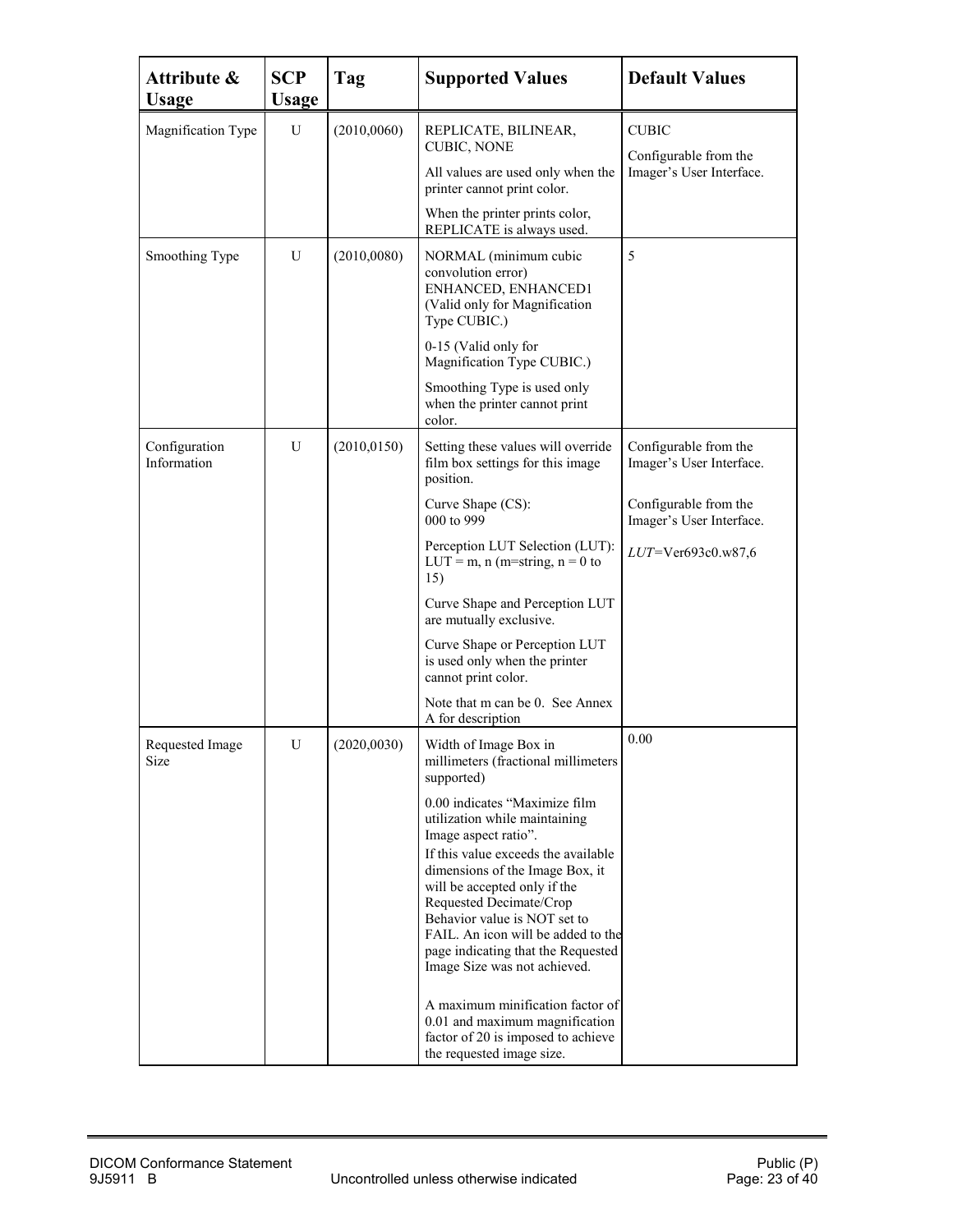| Attribute &<br><b>Usage</b>                   | <b>SCP</b><br><b>Usage</b> | Tag          | <b>Supported Values</b>                                                                                                                                                                                                                                                                                                                                                                                                                                                                                        | <b>Default Values</b>                                                |
|-----------------------------------------------|----------------------------|--------------|----------------------------------------------------------------------------------------------------------------------------------------------------------------------------------------------------------------------------------------------------------------------------------------------------------------------------------------------------------------------------------------------------------------------------------------------------------------------------------------------------------------|----------------------------------------------------------------------|
| Requested<br>Decimate/Crop<br><b>Behavior</b> | U                          | (2020, 0040) | DECIMATE/CROP/FAIL<br>DECIMATE: If the Image Size<br>exceeds the printable area, the<br>Image Size will be reduced while<br>preserving the full view of the<br>Image.<br>CROP: If the Image Size exceeds<br>the printable area, the Image will<br>be center cropped by removing<br>pixels that fall outside the<br>printable area. An icon will be<br>added to the page indicating that<br>the Image has been cropped<br>FAIL: If the Image Size exceeds<br>the printable area, the Image will<br>be rejected. | <b>DECIMATE</b><br>Configurable from the<br>Imager's User Interface. |
| Color Profile                                 | U                          | (2011, 0160) |                                                                                                                                                                                                                                                                                                                                                                                                                                                                                                                | None.                                                                |

#### **2.3.4.2 Basic Color Image Box N-Set Status Code**

| Code  | <b>Status</b>  | <b>Action/Meaning</b>                                                                                                                                                                                         |
|-------|----------------|---------------------------------------------------------------------------------------------------------------------------------------------------------------------------------------------------------------|
| 0000H | <b>Success</b> | Image box data is set. Some attributes may have different values than those that were<br>requested. The changed attributes will be returned with the values that were used.<br>$(DICOM PS 3.7$ Annex $C.1.1)$ |
| 0106H | Failure        | The invalid attribute value is returned in the response data set. (DICOM PS 3.7 Annex<br>C.5.11                                                                                                               |
| 0110H | Failure        | The Error Comment field will contain the detailed description of the error. (DICOM PS 3.7)<br>Annex $C.5.21$ )                                                                                                |
| 0112H | Failure        | The specified film box does not exist. (DICOM PS 3.7 Annex C.5.19)                                                                                                                                            |
| 0120H | Failure        | The attribute tag of the missing required attribute is returned. (DICOM PS 3.7 Annex<br>C.5.13                                                                                                                |
| 0121H | Failure        | The required attribute was present, but contained no value. (DICOM PS 3.7 Annex<br>C.5.13                                                                                                                     |
| 0213H | Failure        | Page limit is exceeded. (DICOM PS 3.7 Annex C.5.22)                                                                                                                                                           |
| C603H | Failure        | Image Size cannot be achieved with the requested decimate crop behavior.                                                                                                                                      |

#### <span id="page-23-0"></span>**2.3.5 Printer SOP Class**

#### **2.3.5.1 DIMSE Service N-GET**

Changes in printer status will be sent when they occur using N-EVENT-REPORT only if the SCU established the association using a called AE title beginning with "NER\_". Otherwise, the SCU can use the N-GET to retrieve an instance of the Printer SOP class.

Printer Status (2110,0010) and Printer Status Info (2110,0020) will be returned with all N-GET requests of the Printer SOP class.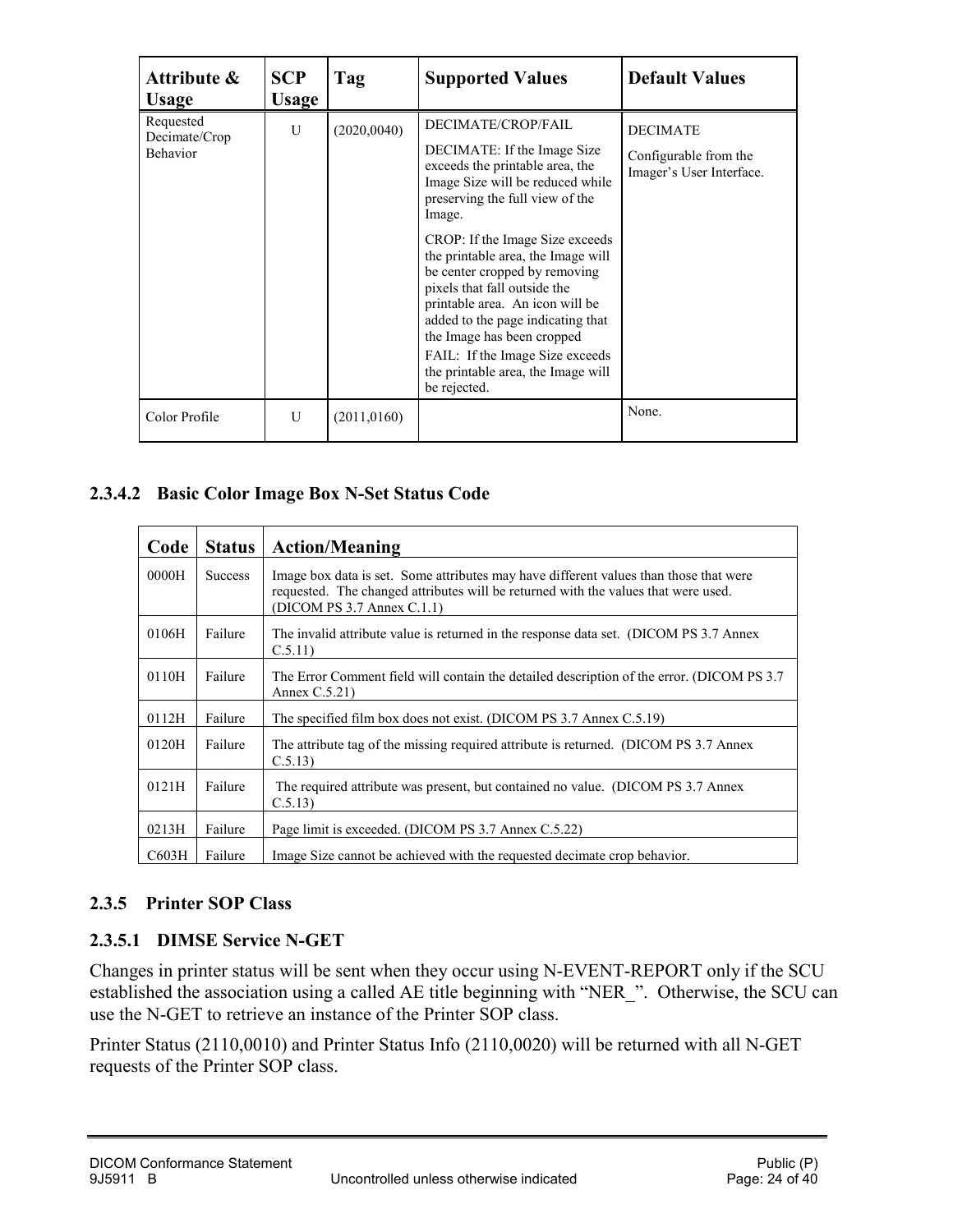| <b>Attribute</b>                | <b>SCP Usage</b> | Tag          | <b>Supported Values</b>                                                                                                                      |
|---------------------------------|------------------|--------------|----------------------------------------------------------------------------------------------------------------------------------------------|
| Printer Status                  | M                | (2110,0010)  | NORMAL, WARNING, FAILURE                                                                                                                     |
| Printer Status Info             | M                | (2110,0020)  | for Printer Status of NORMAL:                                                                                                                |
|                                 |                  |              | <b>NORMAL</b>                                                                                                                                |
|                                 |                  |              | for Printer Status of WARNING:                                                                                                               |
|                                 |                  |              | <b>BAD SUPPLY MGZ</b>                                                                                                                        |
|                                 |                  |              | <b>CALIBRATION ERR</b><br><b>CHECK PRINTER</b>                                                                                               |
|                                 |                  |              | <b>COVER OPEN</b>                                                                                                                            |
|                                 |                  |              | <b>EMPTY 8X10 BLUE</b><br>EMPTY 8X10 CLR                                                                                                     |
|                                 |                  |              | EMPTY 8X10 MAMMO                                                                                                                             |
|                                 |                  |              | EMPTY 10X12 BLUE                                                                                                                             |
|                                 |                  |              | EMPTY 10X12 CLR<br>EMPTY 10X12 MAMMO                                                                                                         |
|                                 |                  |              |                                                                                                                                              |
|                                 |                  |              | EMPTY 11X14 BLUE<br>EMPTY 11X14 CLR                                                                                                          |
|                                 |                  |              | EMPTY 11X14 MAMMO                                                                                                                            |
|                                 |                  |              | <b>EMPTY 14X14 BLUE</b>                                                                                                                      |
|                                 |                  |              | EMPTY 14X14 CLR                                                                                                                              |
|                                 |                  |              | <b>EMPTY 14X17 BLUE</b><br>EMPTY 14X17 CLR                                                                                                   |
|                                 |                  |              |                                                                                                                                              |
|                                 |                  |              | <b>FILM JAM</b>                                                                                                                              |
|                                 |                  |              | <b>FILM TRANS ERR</b>                                                                                                                        |
|                                 |                  |              | PRINTER INIT<br>PRINTER OFFLINE                                                                                                              |
|                                 |                  |              | PROC INIT                                                                                                                                    |
|                                 |                  |              | for Printer Status of FAILURE:                                                                                                               |
|                                 |                  |              | <b>ELEC DOWN</b>                                                                                                                             |
|                                 |                  |              | PRINTER DOWN<br>PROC DOWN                                                                                                                    |
| Printer Name                    | U                | (2110,0030)  | Any value up to 16 characters in length. Set during installation<br>from the Secure Key.                                                     |
| Printer Manufacturer            | $\mathbf U$      | (0008, 0070) | Any value up to 16 character in length, Set during installation<br>from the Secure Key.                                                      |
| Model Name                      | U                | (0008, 1090) | Any value up to 16 characters in length. Set during installation<br>from the Secure Key.                                                     |
| Printer Device Serial<br>Number | U                | (0018, 1000) | AAAAAAAA (number up to 8 ASCII characters)                                                                                                   |
| Software Version                | U                | (0018, 1020) | The actual Imager software version (ID up to 6 ASCII<br>characters) as X.y where X is the Imager Release number and y<br>the version number. |
| Date of Last Calibration        | U                | (0018, 1200) | Not supported                                                                                                                                |
| Time of Last Calibration        | U                | (0018, 1201) | Not supported                                                                                                                                |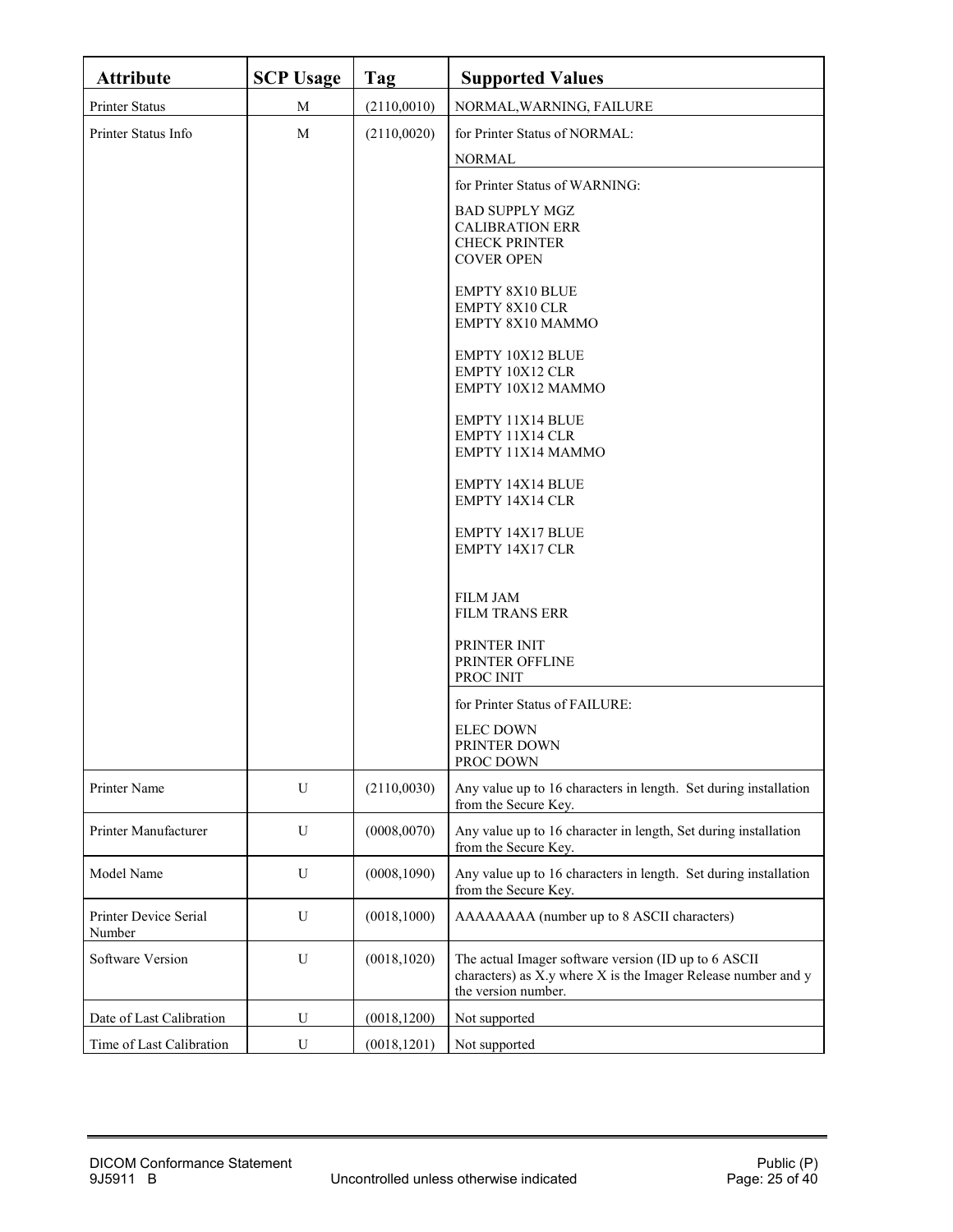| Code  | <b>Status</b>  | <b>Action/Meaning</b>                                                                                                               |
|-------|----------------|-------------------------------------------------------------------------------------------------------------------------------------|
| 0000H | <b>Success</b> | Printer Status and Printer Status Info are always returned along with the requested<br>attribute values. (DICOM PS 3.7 Annex C.1.1) |
| 0110H | Failure        | The Error Comment field will contain the detailed description of the error. (DICOM<br>PS 3.7 Annex C.5.21)                          |

### <span id="page-25-0"></span>**2.4 Basic Annotation Box SOP Class**

#### <span id="page-25-1"></span>**2.4.1 DIMSE Service N-SET**

The Basic Annotation Box SOP Instance is created by the SCP at the time of the Basic Film Box SOP Instance is created, based on the value of the Annotation Display Format ID attribute (2010,0030) of the Basic Film Box.

| Attribute &<br><b>Usage</b> | <b>SCP</b><br>Usage | Tag          | <b>Supported Values</b>                                                                                                                                                                                                                             | <b>Default Values</b> |
|-----------------------------|---------------------|--------------|-----------------------------------------------------------------------------------------------------------------------------------------------------------------------------------------------------------------------------------------------------|-----------------------|
| Annotation<br>Position      | M                   | (2030, 0010) | Annotations are placed in order<br>from upper-left to lower-right.                                                                                                                                                                                  | None.                 |
|                             |                     |              | If the Annotation Display Format<br>ID is 1, then value must be 1. The<br>text will be printed on one line at<br>the bottom of the film.                                                                                                            |                       |
|                             |                     |              | If the Annotation Display Format<br>ID is 6, then valid range is 1-6.<br>The text will be printed within 2<br>lines at the bottom of the film,<br>within 6 different positions.                                                                     |                       |
|                             |                     |              | If the Annotation Display Format<br>ID is LABEL, the valid range is<br>0-1. The text will be printed at the<br>bottom of the film on two lines.                                                                                                     |                       |
|                             |                     |              | If the Annotation Display Format<br>ID is BOTTOM, then the valid<br>range is 1 to the number of images<br>in the Film Box. The text will be<br>placed below the images.                                                                             |                       |
|                             |                     |              | If the Annotation Display Format<br>ID is COMBINED, then the valid<br>range is 0 to the number of images<br>in the Film Box. Position 0 will be<br>printed at the bottom of the film.<br>The other annotations will be<br>printed below the images. |                       |
|                             |                     |              | Any annotation box with a<br>position outside the valid range<br>will be ignored.                                                                                                                                                                   |                       |
| <b>Text String</b>          | M                   | (2030,0020)  | Up to 64 characters (see Note)                                                                                                                                                                                                                      | None.                 |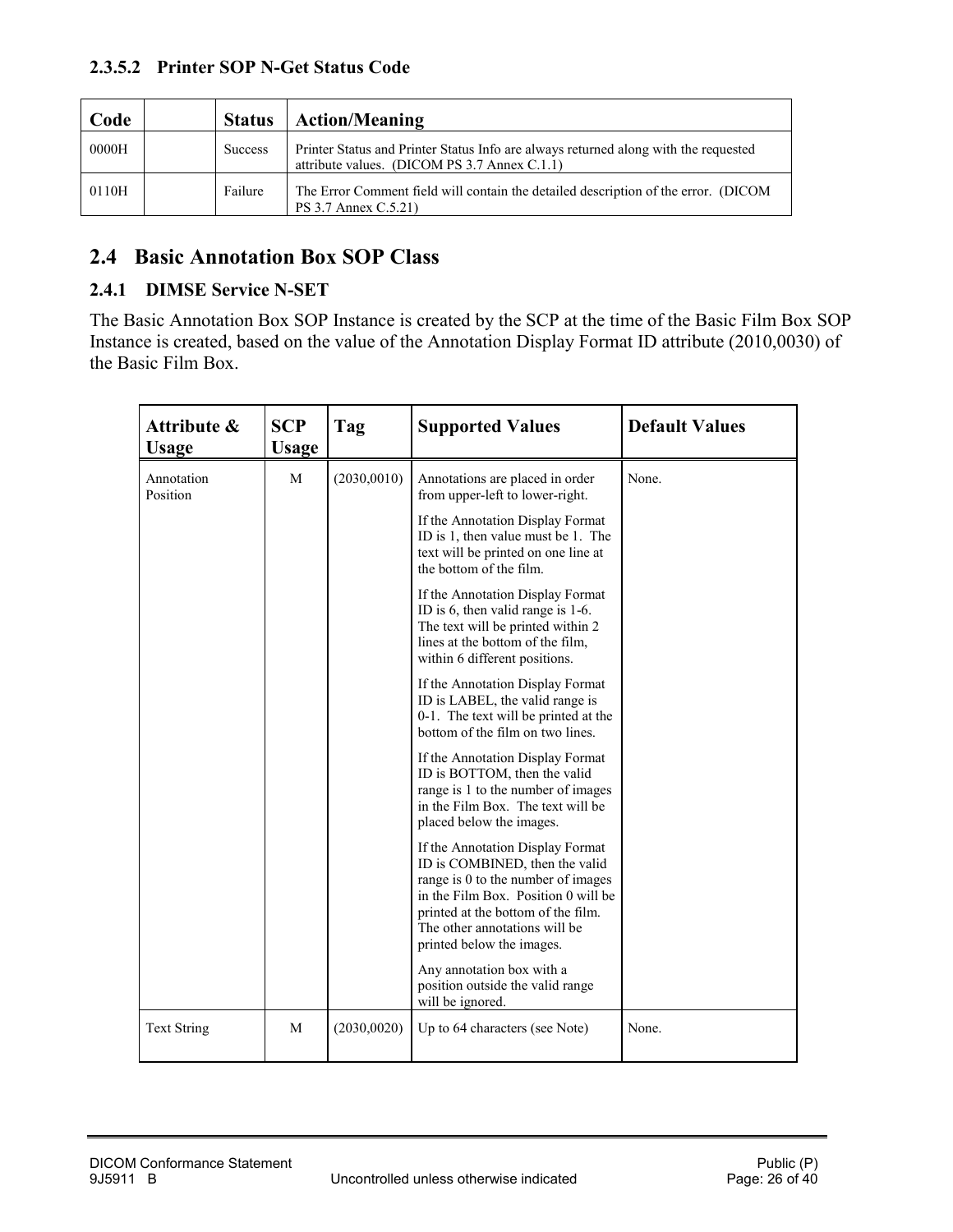Note: the number of characters displayed may be less than 64 characters depending on the size of the film, the page format, the annotation format and the characters used. This exception does not apply to Annotation Format IDs of LABEL or 1.

Note: If an image box is empty, then the corresponding image annotation is not displayed.

<span id="page-26-0"></span>

|  | <b>2.4.2</b> Annotation N-Set Status Code |  |  |  |  |
|--|-------------------------------------------|--|--|--|--|
|--|-------------------------------------------|--|--|--|--|

| Code  | <b>Status</b>  | <b>Action/Meaning</b>                                                                                         |
|-------|----------------|---------------------------------------------------------------------------------------------------------------|
| 0000H | <b>Success</b> | The annotation data is set.                                                                                   |
| 0110H | Failure        | The Error Comment field will contain the detailed description of the error. (DICOM PS 3.7)<br>Annex $C.1.1$ ) |
| 0112H | Failure        | The annotation box does not exist. (DICOM PS 3.7 Annex C.5.21)                                                |
| 0116H | Warning        | Invalid Position was specified. (DICOM PS 3.7 Annex C.5.19)                                                   |
| 0213H | Failure        | Page limit is exceeded. (DICOM PS 3.7 Annex C.5.22)                                                           |

### <span id="page-26-1"></span>**2.5 Presentation LUT SOP Class**

#### <span id="page-26-2"></span>**2.5.1 DIMSE Service N-CREATE**

The Presentation LUT SOP Instance is created by the SCP upon receipt of the N-CREATE action. The Print SCU may create Presentation LUT instance prior to being referenced by the Basic Film Box. Multiple Presentation LUT instances are supported in an association, but only one instance will be supported for each image.

The SCU shall send either Presentation LUT Sequence or the Presentation LUT Shape. These values are mutually exclusive and the action will result in an error if neither or both are present. The presence of the Presentation LUT instance overrides any data set in the Configuration Information attribute (2010,0150) of the Film Box or Image Box.

| Attribute &<br><b>Usage</b>  | <b>SCP</b><br><b>Usage</b> | Tag          | <b>Supported Values</b>                                                                                                                                                                                                                                                                                                                                                                                                                                                 | <b>Default Values</b> |
|------------------------------|----------------------------|--------------|-------------------------------------------------------------------------------------------------------------------------------------------------------------------------------------------------------------------------------------------------------------------------------------------------------------------------------------------------------------------------------------------------------------------------------------------------------------------------|-----------------------|
| Presentation LUT<br>Sequence | M                          | (2050,0010)  |                                                                                                                                                                                                                                                                                                                                                                                                                                                                         | None.                 |
| >LUT Descriptor              | M                          | (0028, 3002) | The first value is the number of<br>entries in the lookup table. The<br>number of entries shall be equal to<br>the number of possible values in<br>the input. (For 8-bit input will be<br>256 entries, for 12-bit input it will<br>be 4096 entries)<br>The second value is the first input<br>value mapped, and shall always be<br>0.<br>The third value specifies the<br>number of bits for each entry in<br>the LUT Data. It shall be between<br>10 and 14 inclusive. | None.                 |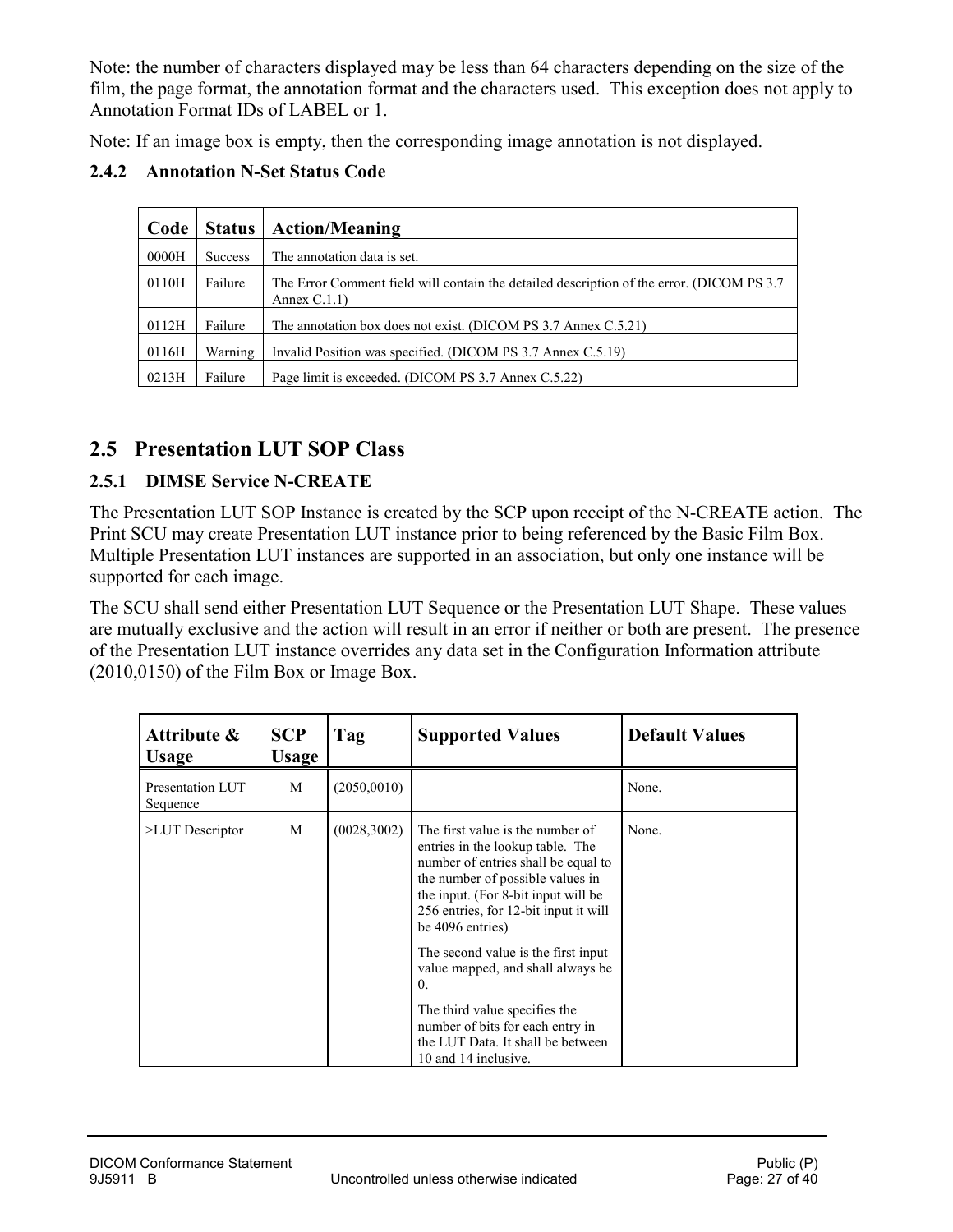<span id="page-27-6"></span>

| Attribute &<br><b>Usage</b> | <b>SCP</b><br><b>Usage</b> | Tag          | <b>Supported Values</b>                                                                                                                                                                             | <b>Default Values</b> |
|-----------------------------|----------------------------|--------------|-----------------------------------------------------------------------------------------------------------------------------------------------------------------------------------------------------|-----------------------|
| $>$ LUT Explanation         | U                          | (0028, 3003) | Free form text explanation of the<br>meaning of the LUT.                                                                                                                                            | None.                 |
| >LUT Data                   | M                          | (0028, 3006) | The LUT Data shall be stored in a<br>format equivalent to 16 bits<br>allocated where the high bit is<br>equal to bits stored - 1, where bits<br>stored is the third value of the<br>LUT Descriptor. | None.                 |
| Presentation LUT<br>Shape   | М                          | (2050,0020)  | <b>Enumerated values IDENTITY</b><br>and LIN OD.                                                                                                                                                    | None.                 |

#### <span id="page-27-0"></span>**2.5.2 Presentation LUT N-Create Status Code**

| Code  |         | <b>Status   Action/Meaning</b>                                                                                                                                                                                           |
|-------|---------|--------------------------------------------------------------------------------------------------------------------------------------------------------------------------------------------------------------------------|
| 0000H | Success | The Presentation LUT is created. Some attributes may have different values than those that<br>were requested. The changed attributes will be returned with the values that were used.<br>$(DICOM PS 3.7$ Annex $C.1.1$ ) |
| 0110H | Failure | The Error Comment field will contain the detailed description of the error. (DICOM PS 3.7)<br>Annex $C.5.21$ )                                                                                                           |

#### <span id="page-27-1"></span>**2.5.3 DIMSE Service N-DELETE**

Upon receipt of an N-DELETE from the SCU, the Imager removes the Presentation LUT instance.

#### <span id="page-27-2"></span>**2.5.4 Presentation LUT N-Delete Status Code**

|       |                | Code   Status   Action/Meaning                                                                               |
|-------|----------------|--------------------------------------------------------------------------------------------------------------|
| 0000H | <b>Success</b> | The Presentation LUT is deleted. (DICOM PS 3.7 Annex C.1.1)                                                  |
| 0110H | Failure        | The Error Comment field will contain the detailed description of the error. (DICOM PS 3.7)<br>Annex $C.5.21$ |

## <span id="page-27-3"></span>**3 Communication Profiles**

## <span id="page-27-4"></span>**3.1 Supported Communications Stacks**

The Imager provides TCP/IP Network Communication Support as defined in Part 8 of the DICOM standard.

## <span id="page-27-5"></span>**3.2 Physical Media**

The Imager supports *Ethernet* with the following physical connectors:

• Standard Twisted pair (10BaseT, 100BaseT, and 1000BaseT)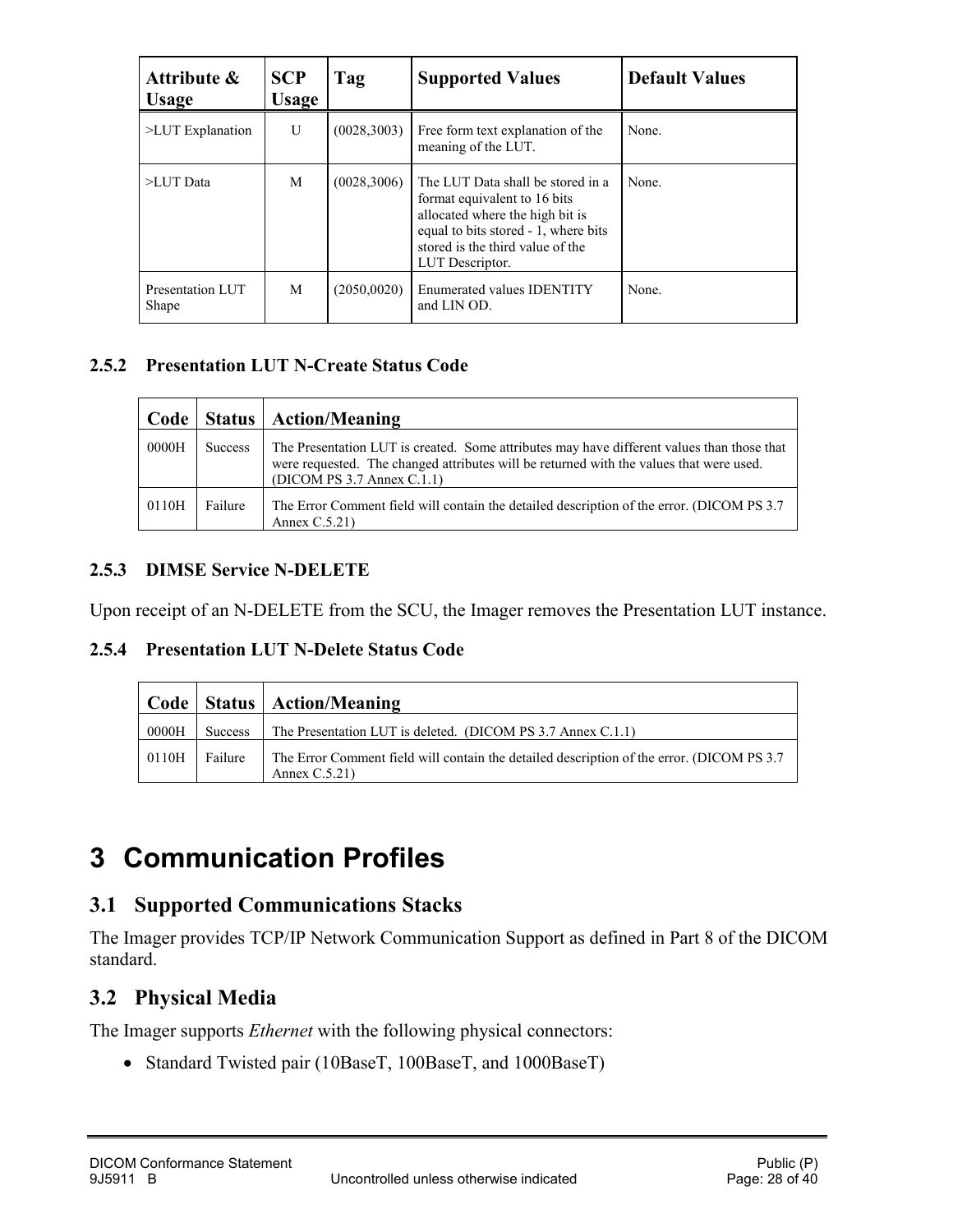## <span id="page-28-2"></span>**4 Extensions/Specializations/Privatizations**

<span id="page-28-0"></span>There are not any extensions/specializations/privatizations.

## **5 Configuration**

The following attributes are configurable by a qualified service provider:

IP address DICOM Port number Subnet Mask Local Network Host Name (Imager's AE Title) Router Address (Gateway) Number of maximum associations DICOM Service(s) available Basic Color Print Management Association N-Event-Report support (Default is Off) Other configuration indicated in the SOP Class tables. Other destination properties as indicated in this document.

## <span id="page-28-1"></span>**6 Support of Extended Character Sets**

The Imager supports the ISO-IR 100 Latin 1 character set as well as the ISO-IR 6 default character set.

The Imager also supports the ISO-IR 87-character set. This is part of the JIS X 0208 code table for 2 byte Japanese character sets which supports Kanji (ideograph), Hiragana (phonetic), and Katakana (phonetic).

The Imager also supports the ISO-IR 13-character set. This is part of the JIS X 0201 code table for single-byte Japanese Katakana (phonetic) characters.

The value set in the tag Specific Character Set (0008,0005) must be either:

- a) "ISO IR 6" (default repertoire)
- b) "ISO\_IR 100" (Latin 1),
- c) "ISO\_1R 13" (Katakana),
- d) "ISO 2022 IR 13\ISO 2022 IR 87" (Katakana, Hiragana, Kanji),
- e) "ISO 2022 IR 159" (supplementary Kanji set)
- f) "ISO 2022 IR 149" (Korean Hangu set)
- g) "GB18030" (Chinese set)
- h) or blank (ISO IR6 is the default character set).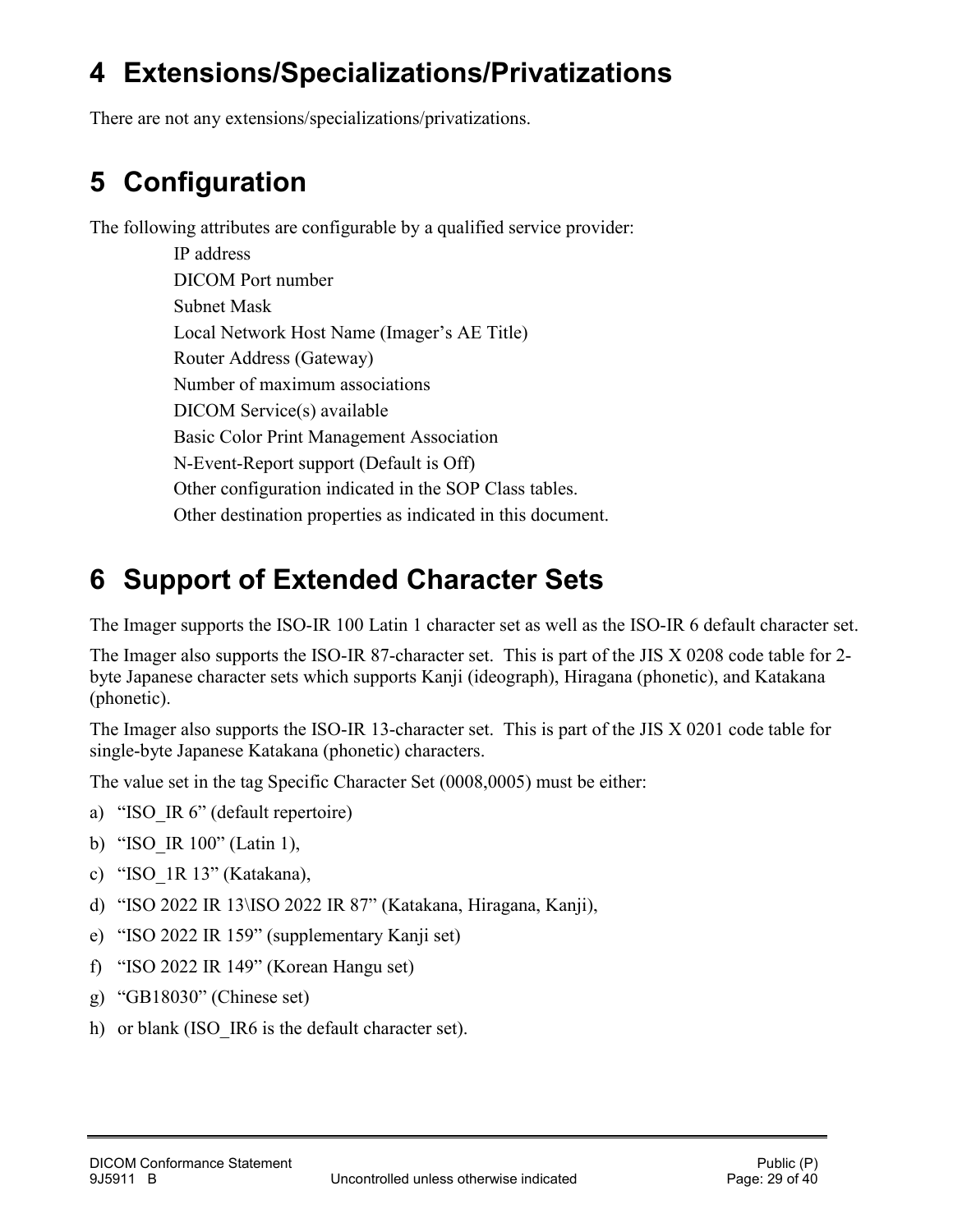## **7 Error Handling**

Warnings indicate that the operation/notification has been completed, but an error was detected. Under warning conditions, operations continue forward without additional actions.

Failures convey that the operation/notification failed and was not performed. Refer to the DICOM Specification PS 3.7, Annex C for the Status Types supported by the DIMSE services.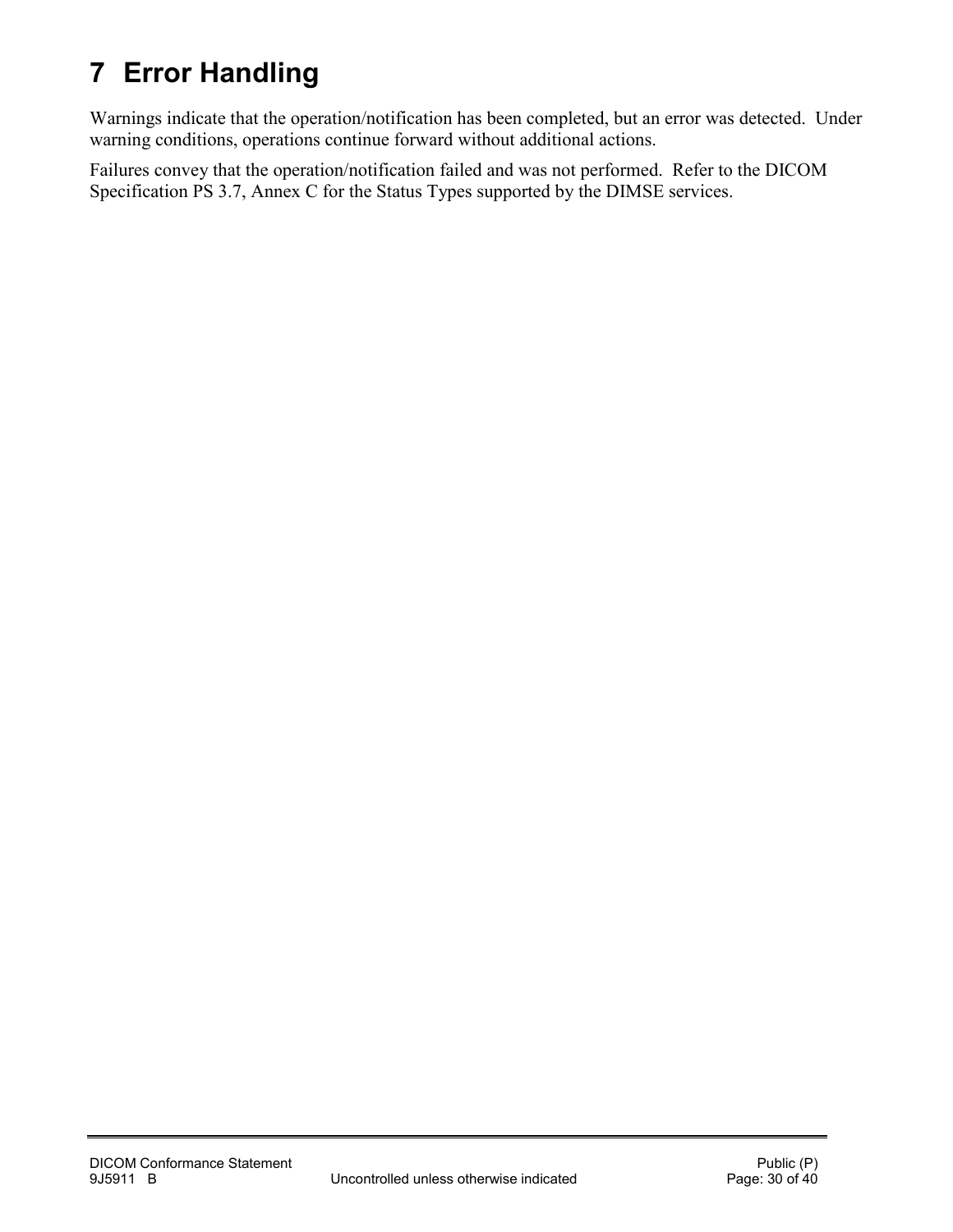## <span id="page-30-0"></span>**Annex A – Configuration Information**

The Configuration Information attribute contains the list of specific values. These attributes are not DICOM standard attributes.

The Configuration Information value is an ordered list. The attribute is specified using the ASCII twocharacter key prefix in the following sequence:

1) Curve Shape, Contrast, Pivot Density

or Perception LUT

2) Text Macros.

The Film Box Curve Shape value applies to all images in the Film Box except when Curve Shape or Perception LUT is specified for the image in the Image Box.

| <b>ATTRIBUTE</b>                                                                          | <b>USAGE</b> | <b>DESCRIPTION</b>                                                                                                                                                                                                                                                                                                     | <b>DEFAULT</b>                                                                                                          |
|-------------------------------------------------------------------------------------------|--------------|------------------------------------------------------------------------------------------------------------------------------------------------------------------------------------------------------------------------------------------------------------------------------------------------------------------------|-------------------------------------------------------------------------------------------------------------------------|
| Curve Shape<br>designated by the<br>ASCII two-<br>character prefix:<br>CS                 | U/M          | 000 to 999<br><b>Note:</b> $000 =$ linear, $999 =$ highest curvature<br>Curve Shape is a tone scale adjustment used to optimize the<br>image on film compared to the image on the operator<br>console monitor. Curve shape is not valid when a<br>Perception LUT is specified.                                         | Film Box:<br>Value set in<br>the Printer by<br>the user<br>Image Box:<br><b>Basic Film</b><br><b>Box Curve</b><br>Shape |
| Contrast<br>designated by the<br><b>ASCII</b> two-<br>character prefix:<br><b>CN</b>      | U/M          | $-5$ to 5<br>Note: Integer values only.<br>Negative Contrast settings are lower contrast where the<br>amount of data that is represented by medium film densities<br>is increased.<br>Positive settings are higher contrast where the amount of<br>data that is represented by high and low densities is<br>increased. | Value set in<br>the Printer by<br>the user                                                                              |
| Pivot Density<br>designated by the<br><b>ASCII</b> two-<br>character prefix:<br><b>PD</b> | U/M          | $0.0$ to 2.4<br>Note: Value must be specified in increments of 0.2.<br>Densities above and below the pivot density will be<br>adjusted up and down by an amount which is a function of<br>the difference between the code value and the pivot density<br>code value.                                                   | Value set in<br>the Printer by<br>the user                                                                              |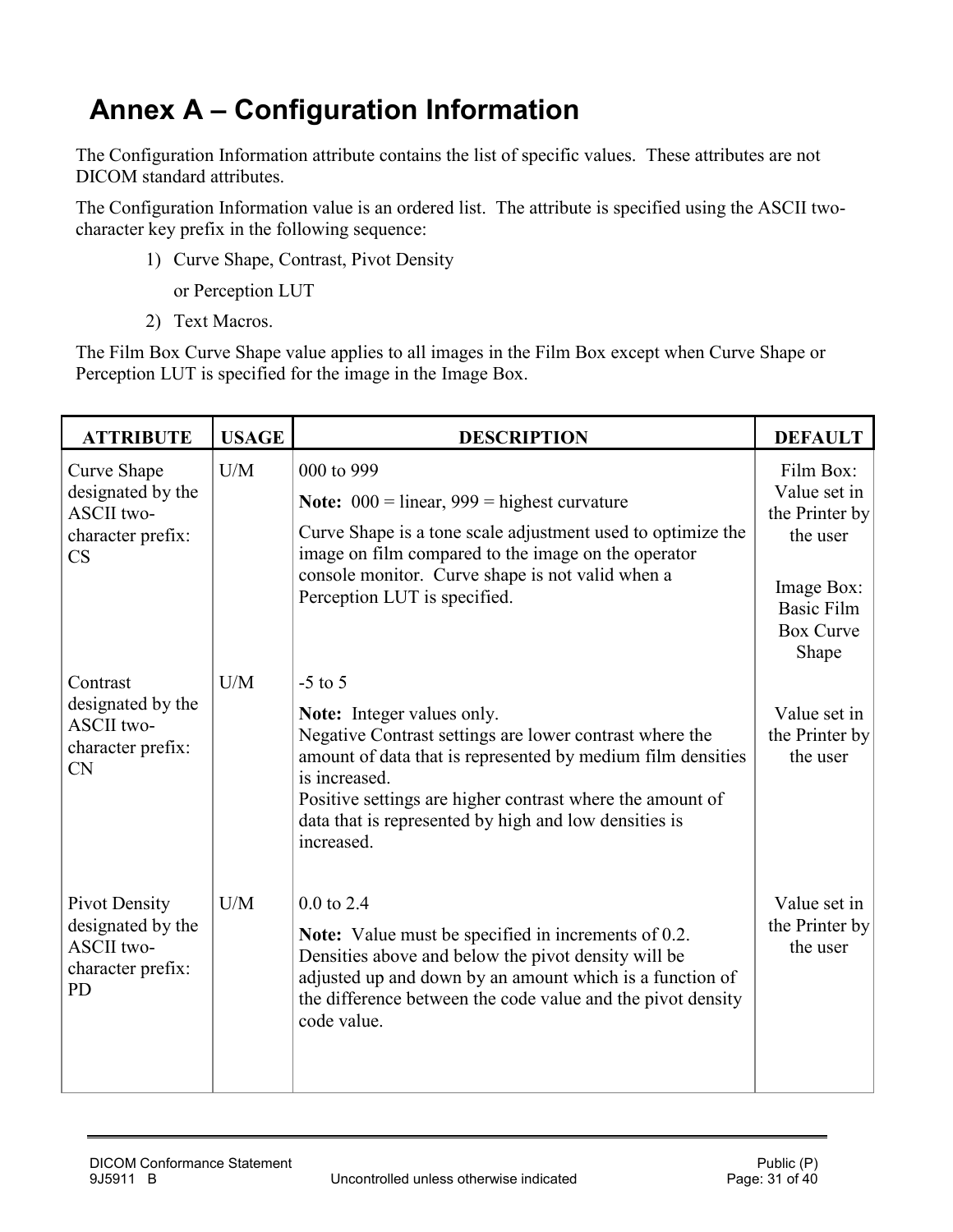| <b>ATTRIBUTE</b>                                                                                           | <b>USAGE</b> |                                                                                                                                                                                                                                                                                                                                         | <b>DESCRIPTION</b>                                                                                                                                                                                                                                             |                                                                                               | <b>DEFAULT</b> |
|------------------------------------------------------------------------------------------------------------|--------------|-----------------------------------------------------------------------------------------------------------------------------------------------------------------------------------------------------------------------------------------------------------------------------------------------------------------------------------------|----------------------------------------------------------------------------------------------------------------------------------------------------------------------------------------------------------------------------------------------------------------|-----------------------------------------------------------------------------------------------|----------------|
| Perception LUT<br>Selection<br>designated by the<br><b>ASCII</b> three-<br>character prefix:<br><b>LUT</b> | U/M          | $LUT = m, n$<br>Allows selection of the LUT that best suits the user's<br>images. M is the name of the TFT set and N specifies a<br>contrast setting within the group. Curve shape will be<br>ignored if the LUT parameter is used.<br>$m$ =string (0=default group)<br>$n=0$ to 15 (0=use default value set at Service User Interface) | $m=0$ , $n=0$                                                                                                                                                                                                                                                  |                                                                                               |                |
| <b>Text Macros</b><br>designated by the<br><b>ASCII</b> two-<br>character key<br>prefix:<br>TM             | M/M          | %PRNTDAT%<br>%TIM%<br>$\%$ FOF $\%$<br>%\$TIME\$%<br>$\%$ SES%                                                                                                                                                                                                                                                                          | Capture Date*<br>Capture Time*<br>Film of Film Count<br>Time of Printing<br>Film Session Label<br>(1-64 chars from the Film Session SOP Class)<br><b>Note:</b> The text macros will be printed on the bottom of the<br>film and will be truncated if necessary | DD-MM-YYYY**<br>$HH:MM$ AM/PM**<br>$(HH=0-12)$ **<br>NN/MM<br>HH:MM:SS AM/PN<br><b>AAAAAA</b> | None           |

**\* This is the receiving Date/Time of the first valid image of the first Film Box.**

\*\* The format of the date and time is locale dependent. The formats noted are for en-US locale

#### **Examples**

#### "CS333"

The curve shape is set to 1/3 of the printer's tone scale range and defaults are applied to contrast and pivot density.

#### "CS500\CN3\PD2.2"

The curve shape is set to 1/2 the printer's tone scale range, Contrast is set to 3, and pivot density is set to 2.2.

#### "PD2.0"

The pivot density is set to 2.0, and defaults are applied to curve shape and contrast.

#### "CS333\CN3\PD2.2\TM%PRNTDAT%%TIM%%FOF%"

The curve shape is set to 1/3 of the range, Contrast is set to 3, and pivot density is set to 2.2. The following text macros will be printed on the bottom of the page:

Date of Printing, Time of Printing, and Film of Film count.

"LUT=Ver693c0.w87,3" The Perception LUT TFT set is "Ver693c0.w87" and the Contrast Setting is 3.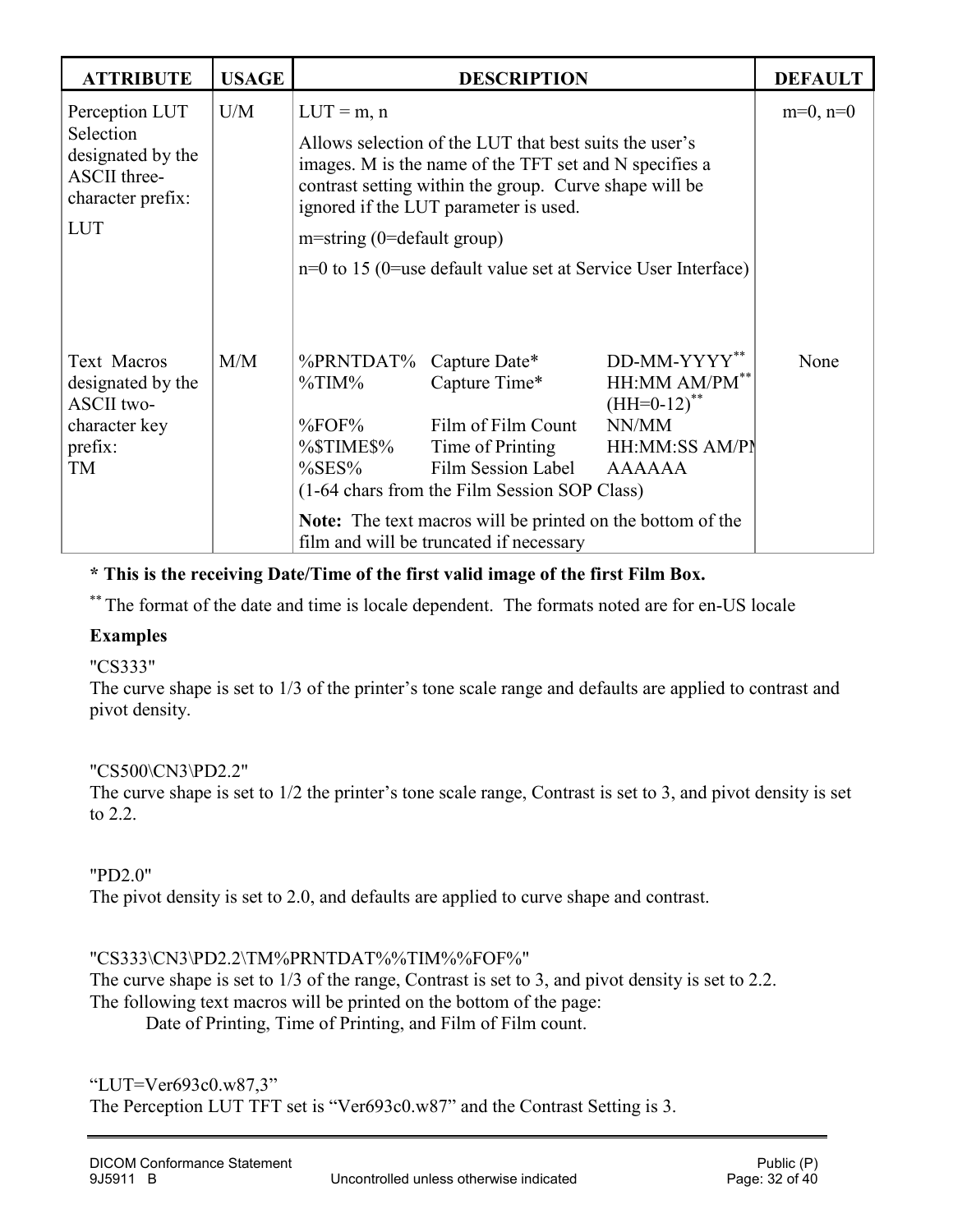#### "LUT=0,3\ TM%PRNTDAT%%TIM%%FOF%"

The Perception LUT TFT set is 0 (default) and the Contrast Setting is 3. The following text macros will be printed on the bottom of the page: Date of Printing, Time of Printing, and Film of Film count.

#### "TM%PRNTDAT%%TIM%%FOF%"

The following text macros will be printed at the bottom of the page: Date of Printing, Time of Printing, and Film of Film count.

#### "PD2.0\CN4\CS333"

This is **invalid** because the attributes are out of order, curve shape must precede pivot density and contrast, and contrast must precede pivot density. It should be "CS333\CN4\PD2.0".

#### "CS333\PD1.2\LUT=0,3"

This is **invalid** because Curve Shape and Pivot Density cannot be mixed with Perception LUT. In this case, the Perception LUT setting will be used.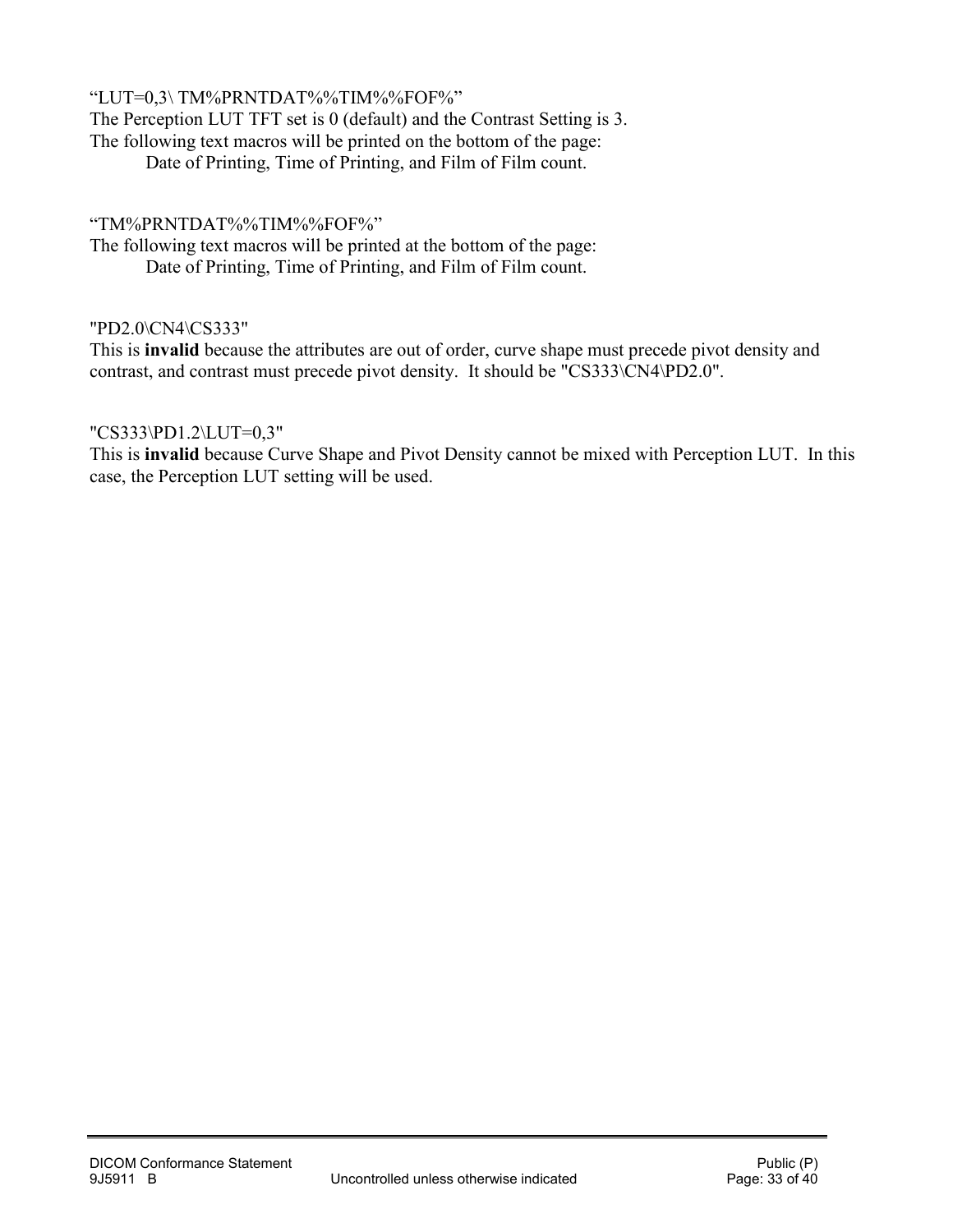## <span id="page-33-0"></span>**Annex B – Custom Formats**

#### **Format ID 101**

This format consists of 7 image positions, 1 large image in the upper section of the page and 6 smaller images in the lower section of the page. The size and positioning of the images are defined in terms of the standard formats 2 and 12.

Upper Section: 1 frame of a 2-up format.

Lower Section: 6 frames of a 12-up format.



#### **Format ID 102**

This format consists of 11 image positions, 2 large images in the upper section of the page and 9 smaller images in the lower section of the page. The size and positioning of the images are defined in terms of the standard formats 6 and 15.

Upper Section: 2 frames occupying top 1/3 of media.

Lower Section: 9 frames occupying bottom 2/3 of media.

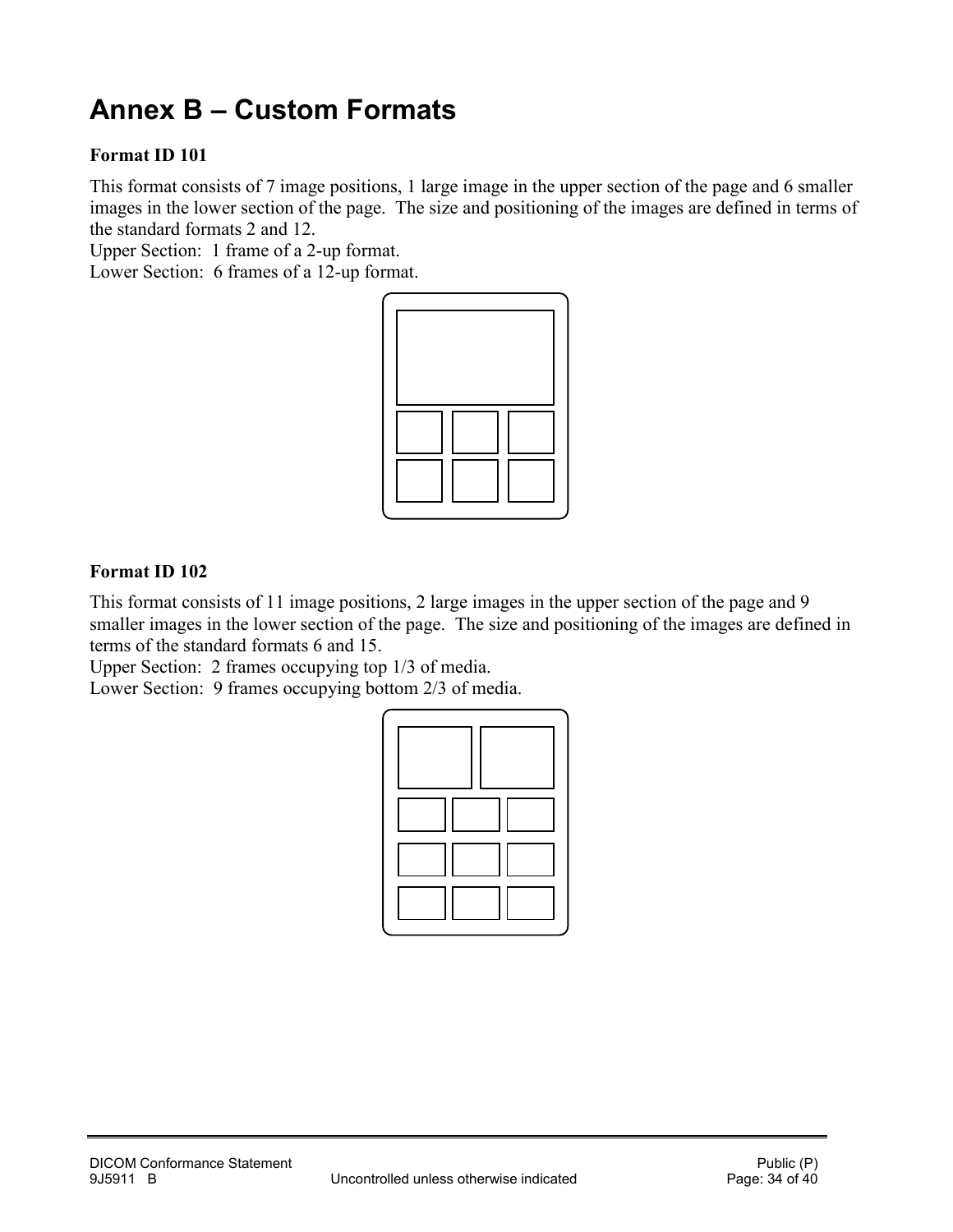## <span id="page-34-0"></span>**Annex C – Unsupported Film Types**

The following table illustrates what happens when the Imager receives an unsupported Film Size ID [DICOM element (2010,0050)] or Medium Type ID (2000,0030) from an SCU. This section is added to clarify the Imager's behavior when these conditions occur.

The Imager initializes a list with the Media Type enumerations for known media and keeps a collection of media types that do not allow substitution. For the Type that allows substitution, this priority is followed:

- 1. The highest priority is placed on matching the media type property.
- 2. The next priority is granted to the Film Size ID (2010,0050). The Imager will attempt to match the film size to that requested in the N-CREATE Film Box.

Note: For best results, Print SCUs should either specify films that are installed in the imager or not specify these attributes.

The following tables list the details unique to specific printer model that recognizes the Medium Type currently installed.

| <b>Medium</b><br><b>Type</b><br><b>Supported</b> | <b>Medium</b><br><b>Type</b><br><b>Currently</b><br><b>Installed</b> | <b>Film Size</b><br><b>Supported</b> | <b>Film Size</b><br><b>Currently</b><br><b>Installed</b> | <b>Result</b>                                                                                                                                                                                                                                                                                                                                                                                                                                      |
|--------------------------------------------------|----------------------------------------------------------------------|--------------------------------------|----------------------------------------------------------|----------------------------------------------------------------------------------------------------------------------------------------------------------------------------------------------------------------------------------------------------------------------------------------------------------------------------------------------------------------------------------------------------------------------------------------------------|
| Yes                                              | Yes                                                                  | Yes                                  | Yes                                                      | The page is printed on the specified film type.                                                                                                                                                                                                                                                                                                                                                                                                    |
| Yes                                              | Yes                                                                  | Yes                                  | <b>No</b>                                                | The page is queued. User must change film<br>magazines to appropriate size and base.                                                                                                                                                                                                                                                                                                                                                               |
| Yes                                              | Yes                                                                  | N <sub>0</sub>                       | $^\star$                                                 | The SCU's Film Size is replaced with the next<br>larger supported size of the specified film<br>base. If no larger film size is available, then<br>the next smaller supported film size is<br>selected of the specified film base. In the<br>Imager's response to the SCU, the Film Size<br>ID (2010,0050) is modified so that it contains<br>the new Film Size ID. The page is queued<br>and printed when the film size and base is<br>available. |
| Yes                                              | No                                                                   | Yes                                  | Yes                                                      | The page is queued for the specified film size<br>and film base.                                                                                                                                                                                                                                                                                                                                                                                   |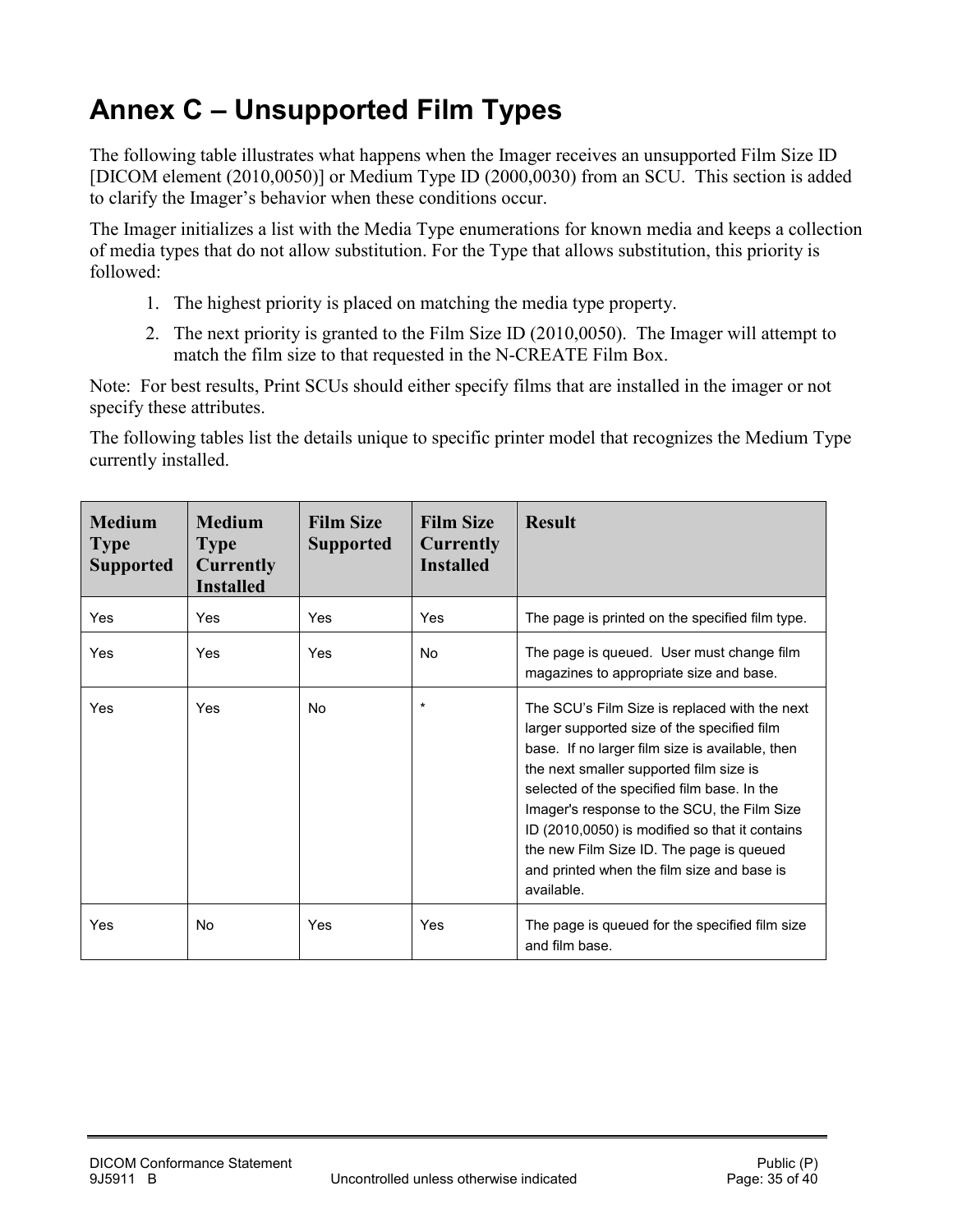| <b>Medium</b><br><b>Type</b><br><b>Supported</b> | <b>Medium</b><br><b>Type</b><br><b>Currently</b><br><b>Installed</b> | <b>Film Size</b><br><b>Supported</b> | <b>Film Size</b><br><b>Currently</b><br><b>Installed</b> | <b>Result</b>                                                                                                                                                                                                                                                                                                                                                                                                                                                                         |
|--------------------------------------------------|----------------------------------------------------------------------|--------------------------------------|----------------------------------------------------------|---------------------------------------------------------------------------------------------------------------------------------------------------------------------------------------------------------------------------------------------------------------------------------------------------------------------------------------------------------------------------------------------------------------------------------------------------------------------------------------|
| Yes                                              | <b>No</b>                                                            | <b>No</b>                            | $\star$                                                  | The SCU's Film Size is replaced with the next<br>larger supported size of the specified film<br>base. If no larger film size is available, then<br>the next smaller supported film size is<br>selected of the specified film base. In the<br>Imager's response to the SCU, the Film Size<br>ID (2010,0050) is modified so that it contains<br>the new Film Size ID. The page is queued<br>and printed when the film size and base is<br>available.                                    |
| No                                               | $\star$                                                              | Yes                                  | <b>No</b>                                                | The SCU's Medium Type selection is<br>replaced with the supported medium type of<br>the selected film size. The page is queued.                                                                                                                                                                                                                                                                                                                                                       |
| No                                               | $\star$                                                              | <b>No</b>                            | $\star$                                                  | The SCU's Film Size selection is replaced<br>with the next larger supported size. If no<br>larger film size is available, the next smaller<br>supported film size is selected. The SCU's<br>Medium Type will be replaced with the media<br>type of the new film size. In the Imager's<br>response to the SCU, the Film Size ID<br>(2010,0050) is modified so that it contains the<br>new Film Size ID. The page is queued and<br>printed when the film size and base is<br>available. |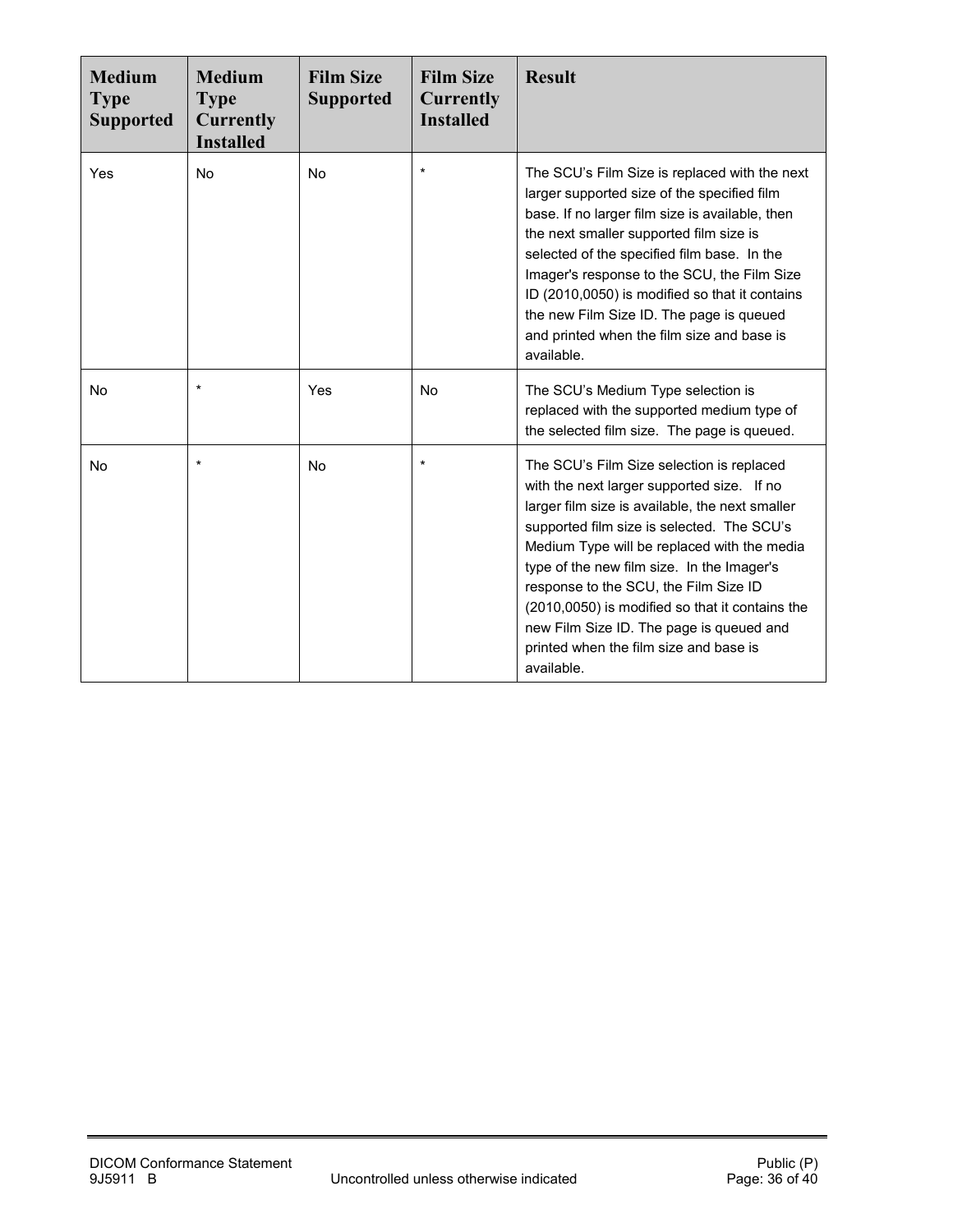## <span id="page-36-0"></span>**Annex D – Printer Specifications**

The following tables list the details unique to specific the Imager.

## <span id="page-36-1"></span>**D.1 Film Size**

This table shows the accepted film sizes. The maximum image size represents the largest image accepted with and without annotation printed on the bottom of the film.

If annotations are printed, some pixel space will be used for the text and the maximum image size will be reduced.

If decimate or crop dicom behavior is selected, larger images may be printed but are resampled to a smaller image matrix in order to fit the images into the page. An icon will be added to the bottom of the page as follows:

Note: If the requested image size is smaller than the image size, then the minification option is needed to get the image printed.

An icon will be added to the bottom of the page as follows:



Indicates that the requested image size specified by the user could not be achieved.

#### 2. Crop Icon



Indicates that the original image sent by the user has been cropped.

Also, if the requested image size is smaller than the image size, then a DICOM requested Decimate Crop Behavior of "Decimate" is required to print the image.

On windows-based imager, a minification Icon will be added to the bottom if the film size is smaller than the image size

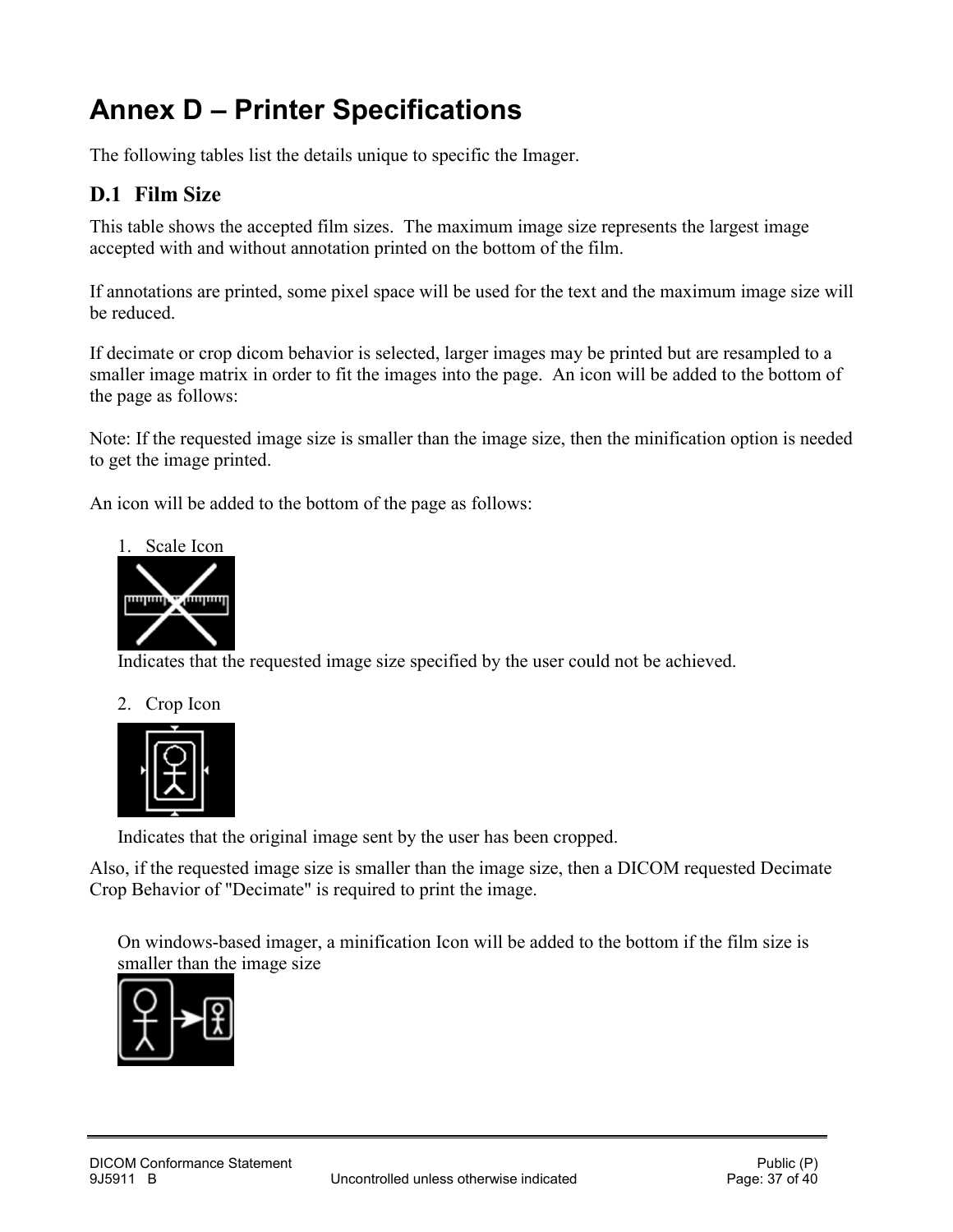Portrait Size Info:

| <b>Available Film</b><br><b>Sizes</b> | <b>Max Width (Portrait)</b><br>(Pixel Pitch - 25.59 / mm |        | Max Height w/o<br>Annotation | Max Height w/<br>one Annotation |
|---------------------------------------|----------------------------------------------------------|--------|------------------------------|---------------------------------|
|                                       | <b>Pixels</b>                                            | Mm     | (Portrait)                   | (Portrait)                      |
| 8INX10IN                              | 4924                                                     | 192.42 | 6224                         | 6140                            |
| 10INX12IN                             | 6224                                                     | 243.22 | 7526                         | 7442                            |
| 11INX14IN                             | 6874                                                     | 268.62 | 8824                         | 8740                            |
| 14INX14IN                             | 8824                                                     | 344.82 | 8824                         | 8740                            |
| 14INX17IN                             | 8824                                                     | 344.82 | 10774                        | 10690                           |

Landscape Size Info:

| <b>Sizes</b>     | Available Film   Max Width (Landscape)   Max Height w/o<br>(Pixel Pitch - $25.59 / mm$ ) |        | <b>Annotation</b> | Max Height w/<br>one Annotation |
|------------------|------------------------------------------------------------------------------------------|--------|-------------------|---------------------------------|
|                  | <b>Pixels</b>                                                                            | Mm     | (Landscape)       | (Landscape)                     |
| 8INX10IN         | 6224                                                                                     | 243.22 | 4924              | 4840                            |
| 10INX12IN        | 7526                                                                                     | 294.10 | 6224              | 6140                            |
| $11$ INX $14$ IN | 8824                                                                                     | 344.82 | 6874              | 6790                            |
| 14INX14IN        | 8824                                                                                     | 344.82 | 8824              | 8740                            |
| 14INX17IN        | 10774                                                                                    | 421.02 | 8824              | 8740                            |

The above tables implicitly lists the maximum image values of a 1Up given the DICOM Requested Decimate/Crop Behavior attribute set to FAIL. For all other formats the maximum image values follows these general rules:

- In any Row, the sum of all Image Widths plus all Horizontal Separations cannot exceed the above Max Width values.
- In any Column, the sum of all Image Lengths plus all the Vertical Separations cannot exceed the above Max Height values.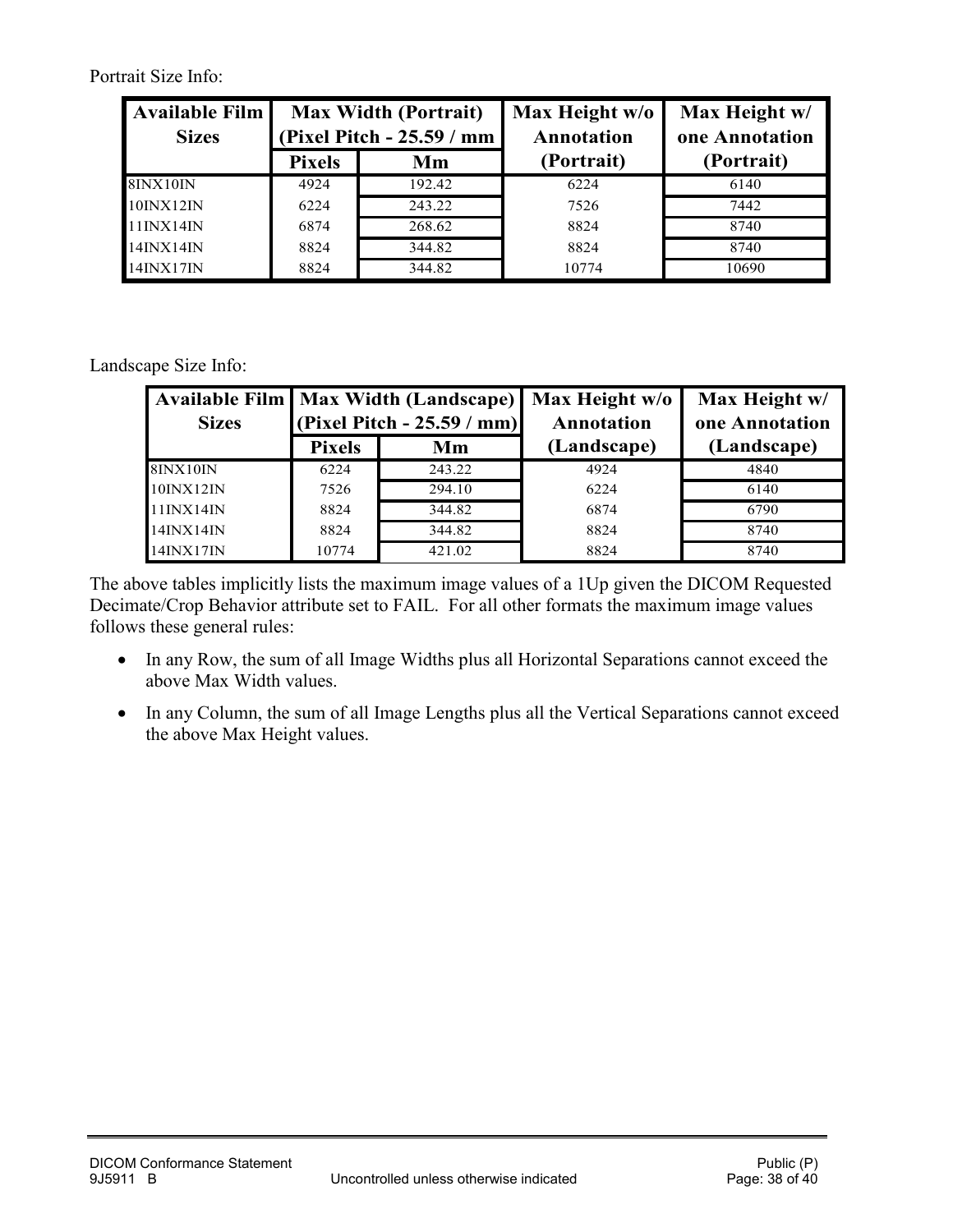## <span id="page-38-0"></span>**D.2 Printer Capabilities**

| The following table shows the Printable Max Area for Multiple Page Format when horizontal, vertical |  |
|-----------------------------------------------------------------------------------------------------|--|
| separations are set to zero and no trim lines are specified.                                        |  |

|                | <b>8X10</b> |        | 10X12 |        | 11X14 |        | 14X14 |        | 14X17 |        |
|----------------|-------------|--------|-------|--------|-------|--------|-------|--------|-------|--------|
| Format         | Width       | Height | Width | Height | Width | Height | Width | Height | Width | Height |
|                | 4924        | 6224   | 6224  | 7526   | 6874  | 8824   | 8824  | 8824   | 8824  | 10774  |
| $\overline{2}$ | 4924        | 3112   | 6224  | 3763   | 6874  | 4412   | 8824  | 4412   | 8824  | 5387   |
| 4              | 2462        | 3112   | 3112  | 3763   | 3437  | 4412   | 4412  | 4412   | 4412  | 5387   |
| 6              | 2462        | 2074   | 3112  | 2508   | 3437  | 2941   | 4412  | 2941   | 4412  | 3591   |
| 8              | 2462        | 1556   | 3112  | 1881   | 3437  | 2206   | 4412  | 2206   | 4412  | 2693   |
| 9              | 1641        | 2074   | 2074  | 2508   | 2291  | 2941   | 2941  | 2941   | 2941  | 3591   |
| 12             | 1641        | 1556   | 2074  | 1881   | 2291  | 2206   | 2941  | 2206   | 2941  | 2693   |
| 15             | 1641        | 1244   | 2074  | 1505   | 2291  | 1764   | 2941  | 1764   | 2941  | 2154   |
| 16             | 1231        | 1556   | 1556  | 1881   | 1718  | 2206   | 2206  | 2206   | 2206  | 2693   |
| 20             | 1231        | 1244   | 1556  | 1505   | 1718  | 1764   | 2206  | 1764   | 2206  | 2154   |
| 24             | 1231        | 1037   | 1556  | 1254   | 1718  | 1470   | 2206  | 1470   | 2206  | 1795   |
| 30             | 984         | 1037   | 1244  | 1254   | 1374  | 1470   | 1764  | 1470   | 1764  | 1795   |
| 35             | 984         | 889    | 1244  | 1075   | 1374  | 1260   | 1764  | 1260   | 1764  | 1539   |
| 42             | 820         | 889    | 1037  | 1075   | 1145  | 1260   | 1470  | 1260   | 1470  | 1539   |
| 48             | 820         | 778    | 1037  | 940    | 1145  | 1103   | 1470  | 1103   | 1470  | 1346   |
| 54             | 820         | 691    | 1037  | 836    | 1145  | 980    | 1470  | 980    | 1470  | 1197   |
| 56             | 703         | 778    | 889   | 940    | 982   | 1103   | 1260  | 1103   | 1260  | 1346   |
| 63             | 703         | 691    | 889   | 836    | 982   | 980    | 1260  | 980    | 1260  | 1197   |
| 64             | 615         | 778    | 778   | 940    | 859   | 1103   | 1103  | 1103   | 1103  | 1346   |
| 72             | 615         | 691    | 778   | 836    | 859   | 980    | 1103  | 980    | 1103  | 1197   |
| 81             | 547         | 691    | 691   | 836    | 763   | 980    | 980   | 980    | 980   | 1197   |

Note: This assumes no page annotation and in portrait mode. For landscape, the height and width would be reversed.

### <span id="page-38-1"></span>**D.3 Mammography Justification**

Mammography modalities sometimes prefer the image/image box to be justified on the page with a minimal border. There are 2 configurable options available for each modality as described below. If both options are configured, "Laterality Detection" is attempted first and if that fails then the image is left justified, if "Left Justification" is enabled. For either justification option, the following job details must be satisfied in order for the justification algorithm to be applied:

- 1. Image Display Format STANDARD\1,1 or ROW\1.
- 2. Image Orientation Portrait.
- 3. Medium Type Mammo Blue Film.
- 4. Film Size ID 8INX10IN or 10INX12IN.
- 5. Bits Allocated 16.